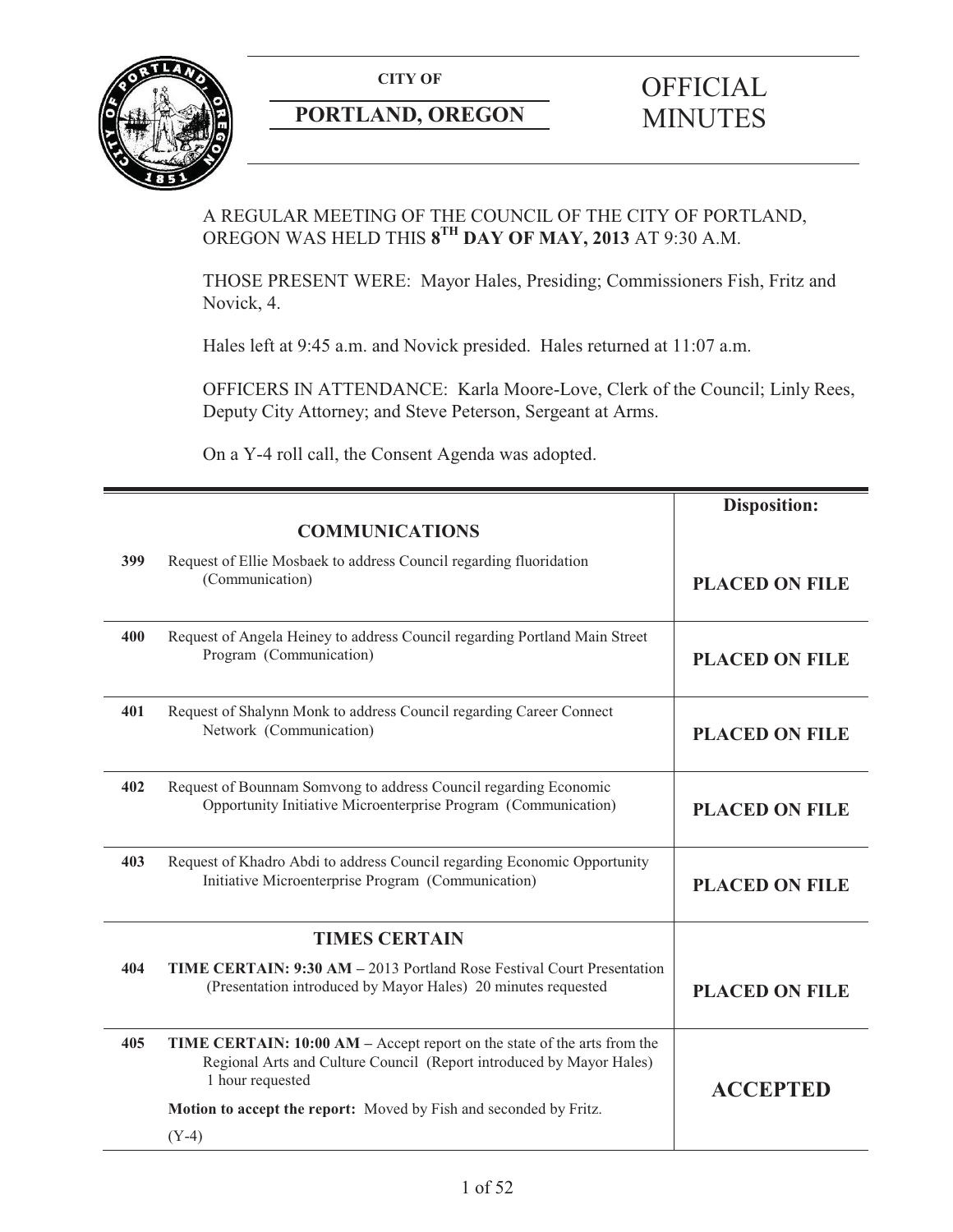|                       | <b>CONSENT AGENDA - NO DISCUSSION</b>                                                                                                                                                                                                   |                                                                                |
|-----------------------|-----------------------------------------------------------------------------------------------------------------------------------------------------------------------------------------------------------------------------------------|--------------------------------------------------------------------------------|
|                       | <b>Mayor Charlie Hales</b>                                                                                                                                                                                                              |                                                                                |
| 406                   | Appoint Kristi Jamison and David Viers to the Portland Commission on<br>Disability for terms to expire May 1, 2016 (Report)                                                                                                             | <b>CONFIRMED</b>                                                               |
|                       | $(Y-4)$                                                                                                                                                                                                                                 |                                                                                |
| $*407$                | Accept and appropriate a grant in the amount of \$47,189 from the State of<br>Oregon, Youth Development Council to provide a Gang Impacted Family<br>Team Coordinator and a public service phone number (Ordinance)                     | 186010                                                                         |
|                       | $(Y-4)$                                                                                                                                                                                                                                 |                                                                                |
|                       | <b>Bureau of Development Services</b>                                                                                                                                                                                                   |                                                                                |
| 408                   | Authorize an Intergovernmental Agreement with the State of Oregon on behalf<br>of Portland State University for the use of parking permits and access<br>cards at the 4th Avenue Garage (Second Reading Agenda 386)                     | 186011                                                                         |
|                       | $(Y-4)$                                                                                                                                                                                                                                 |                                                                                |
|                       | <b>Bureau of Environmental Services</b>                                                                                                                                                                                                 |                                                                                |
| 409                   | Amend contract with Berger ABAM for additional work and compensation for<br>the Skidmore and Safeway Pump Station Remodels Project Nos. E10291<br>and E10292 for \$21,498 (Ordinance; amend Contract No. 30002704)                      | <b>PASSED TO</b><br><b>SECOND READING</b><br><b>MAY 15, 2013</b><br>AT 9:30 AM |
|                       | <b>Bureau of Planning &amp; Sustainability</b>                                                                                                                                                                                          |                                                                                |
| $*410$                | Authorize a three-year Intergovernmental Agreement with Portland State<br>University in the amount of \$132,937 to implement Portland Public Event<br>Recycling Program 2013-2016 (Ordinance)                                           | 186012                                                                         |
|                       | $(Y-4)$                                                                                                                                                                                                                                 |                                                                                |
|                       | <b>Parks &amp; Recreation</b>                                                                                                                                                                                                           |                                                                                |
| $*411$                | Authorize application to the Oregon Parks and Recreation Department for a<br>grant in the amount of \$144,295 for Marshall Park Play Area<br>Rehabilitation Project (Ordinance)                                                         | 186013                                                                         |
|                       | $(Y-4)$                                                                                                                                                                                                                                 |                                                                                |
|                       | <b>City Auditor LaVonne Griffin-Valade</b>                                                                                                                                                                                              |                                                                                |
| $*412$                | Assess property for system development charge contracts, private plumbing<br>loan contracts and safety net loan deferral contracts (Ordinance Z0795,<br>T0152, W0026, Z1192, K0143, T0153, Z0796, W0027, P0120, P0121,<br>Z0797, W0028) | 186014                                                                         |
|                       | $(Y-4)$                                                                                                                                                                                                                                 |                                                                                |
|                       |                                                                                                                                                                                                                                         |                                                                                |
| <b>REGULAR AGENDA</b> |                                                                                                                                                                                                                                         |                                                                                |
|                       | <b>Mayor Charlie Hales</b>                                                                                                                                                                                                              |                                                                                |
|                       | <b>Bureau of Police</b>                                                                                                                                                                                                                 |                                                                                |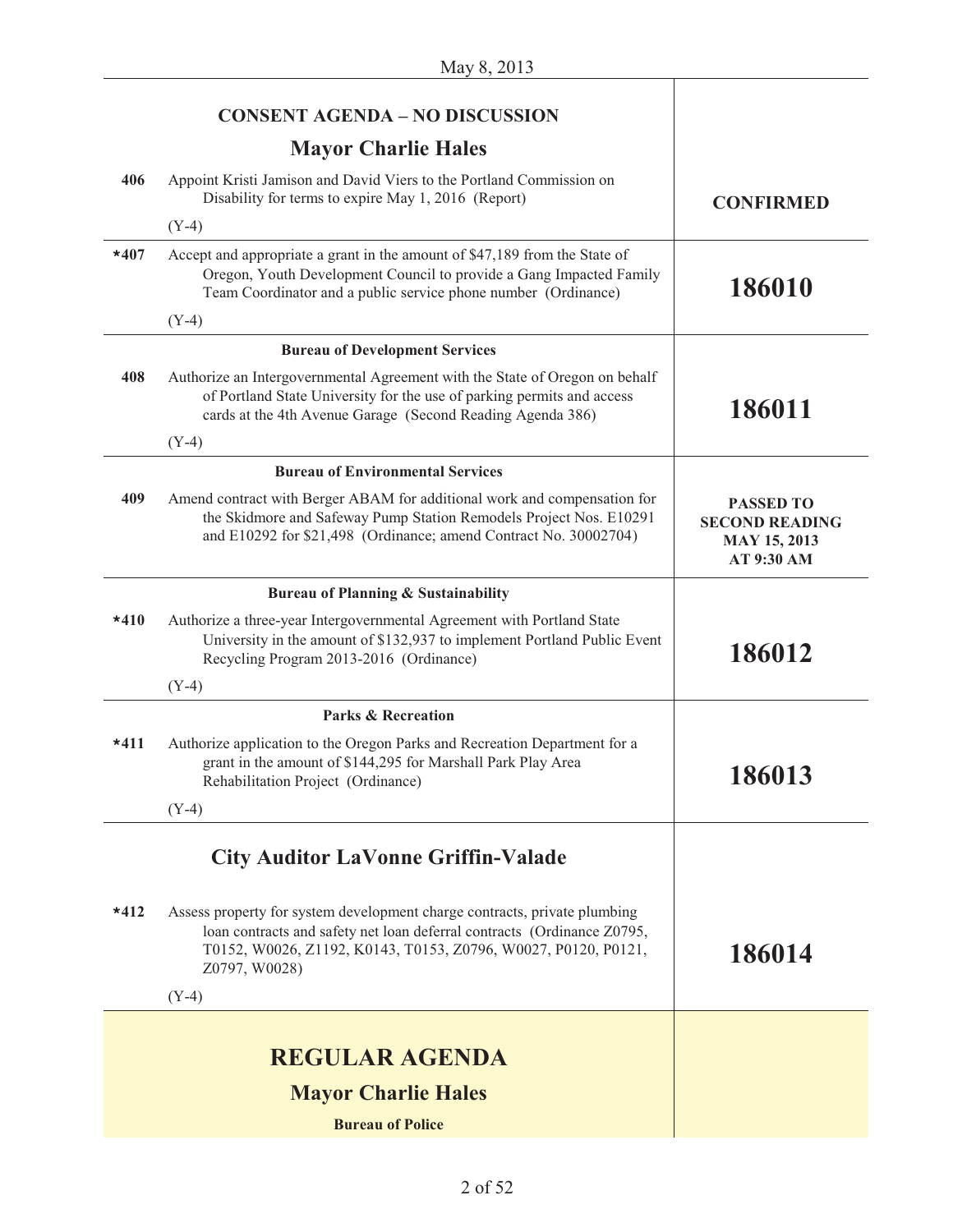| May 8, 2013 |                                                                                                                                                                                                                                                                                                                                                                                                        |        |
|-------------|--------------------------------------------------------------------------------------------------------------------------------------------------------------------------------------------------------------------------------------------------------------------------------------------------------------------------------------------------------------------------------------------------------|--------|
| $*413$      | Authorize an Intergovernmental Agreement with Portland State University for<br>\$55,000 to provide community engagement survey and analysis services<br>(Ordinance)<br>$(Y-4)$                                                                                                                                                                                                                         | 186015 |
| $*414$      | Authorize application to the U.S. Department of Justice, Office of Justice<br>Programs, Bureau of Justice Assistance for a grant in the amount of<br>\$9,900 for the FY13 Bulletproof Vest Partnership/Body Armor Safety<br>Initiative for bulletproof vests (Ordinance)<br>$(Y-4)$                                                                                                                    | 186016 |
|             | <b>Bureau of Transportation</b>                                                                                                                                                                                                                                                                                                                                                                        |        |
| $*415$      | Increase contract amount with Kodiak Pacific Construction Co. for Change<br>Orders No. 11 through No. 13 in the amount of \$97,097 including<br>contingency for construction of the NE 97th Ave Green St Local<br>Improvement District and the NE 136th Ave Phase I Local Improvement<br>District (Ordinance; amend Contract No. 30002862; C-10035; C-10036)<br>Rescheduled to May 8, 2013 at 2:00 pm. | 186017 |
|             | $(Y-5)$                                                                                                                                                                                                                                                                                                                                                                                                |        |
|             | At 11:32 a.m., Council recessed.                                                                                                                                                                                                                                                                                                                                                                       |        |

3 of 52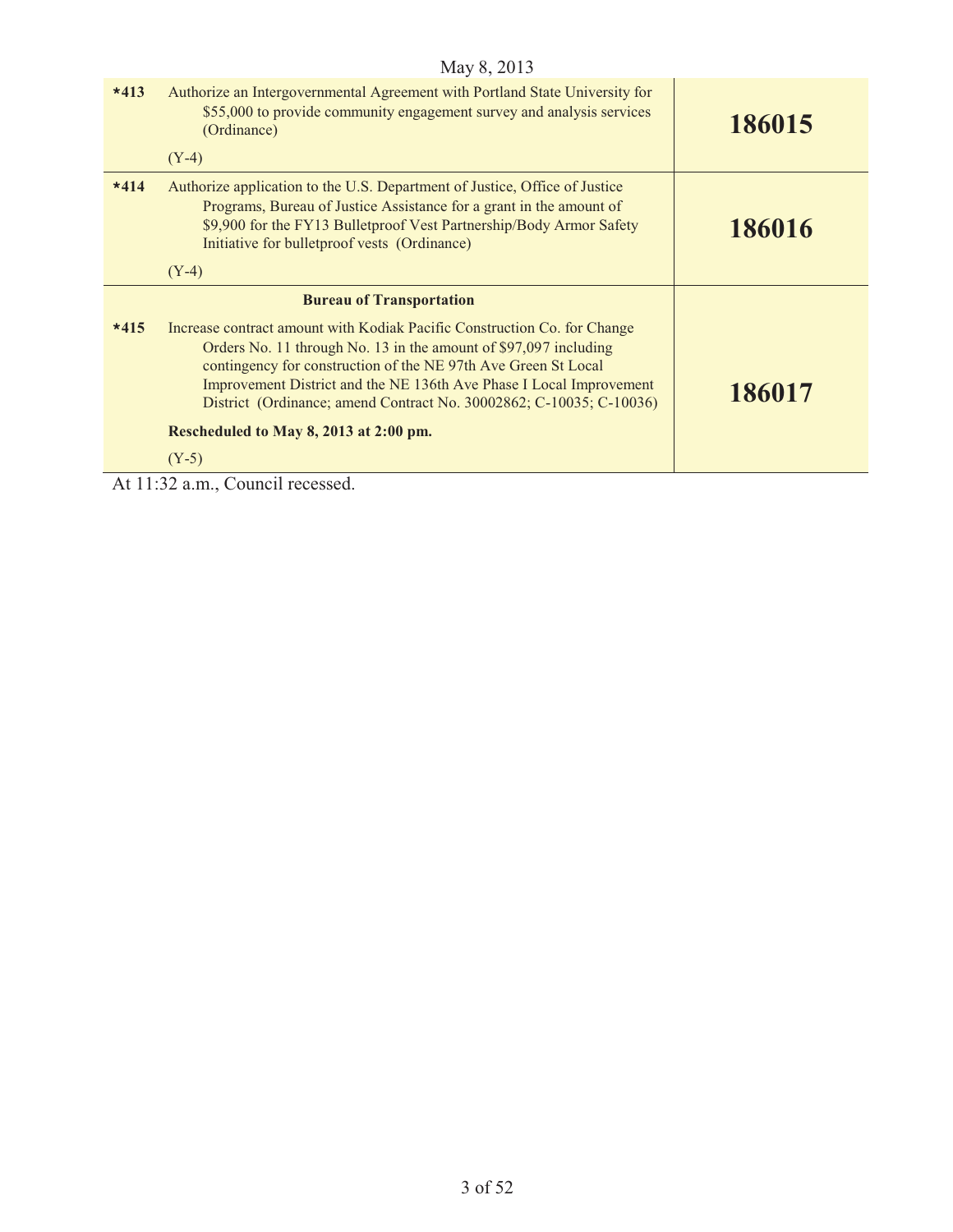# A RECESSED MEETING OF THE COUNCIL OF THE CITY OF PORTLAND, OREGON WAS HELD THIS **8TH DAY OF MAY, 2013** AT 2:00 P.M.

THOSE PRESENT WERE: Mayor Hales, Presiding; Commissioners Fish, Fritz, Novick and Saltzman, 5.

Fish left at 3:00 p.m.

OFFICERS IN ATTENDANCE: Karla Moore-Love, Clerk of the Council; Roland Iparraguirre, Deputy City Attorney; and Mike Cohen, Sergeant at Arms.

|     |                                                                                                                                                                                           | Disposition:    |
|-----|-------------------------------------------------------------------------------------------------------------------------------------------------------------------------------------------|-----------------|
| 416 | TIME CERTAIN: 2:00 PM - Accept the 2013 Portland Design Commission<br>State of the City Design Report (Report introduced by Mayor Hales)<br>45 minutes requested                          | <b>ACCEPTED</b> |
|     | <b>Motion to accept the report:</b> Moved by Fish and seconded by Fritz.                                                                                                                  |                 |
|     | $(Y-5)$                                                                                                                                                                                   |                 |
| 417 | <b>TIME CERTAIN: 2:45 PM</b> – Accept the 2013 Portland Historic Landmarks<br>Commission State of the City Preservation Report (Report introduced by<br>Mayor Hales) 45 minutes requested | <b>ACCEPTED</b> |
|     | Motion to accept the report: Moved by Saltzman and seconded by Fritz.                                                                                                                     |                 |
|     | $(Y-4; Fish absent)$                                                                                                                                                                      |                 |

At 3:54 p.m., Council adjourned.

#### **LAVONNE GRIFFIN-VALADE**

Auditor of the City of Portland

By Karla Moore-Love Clerk of the Council

For a discussion of agenda items, please consult the following Closed Caption File.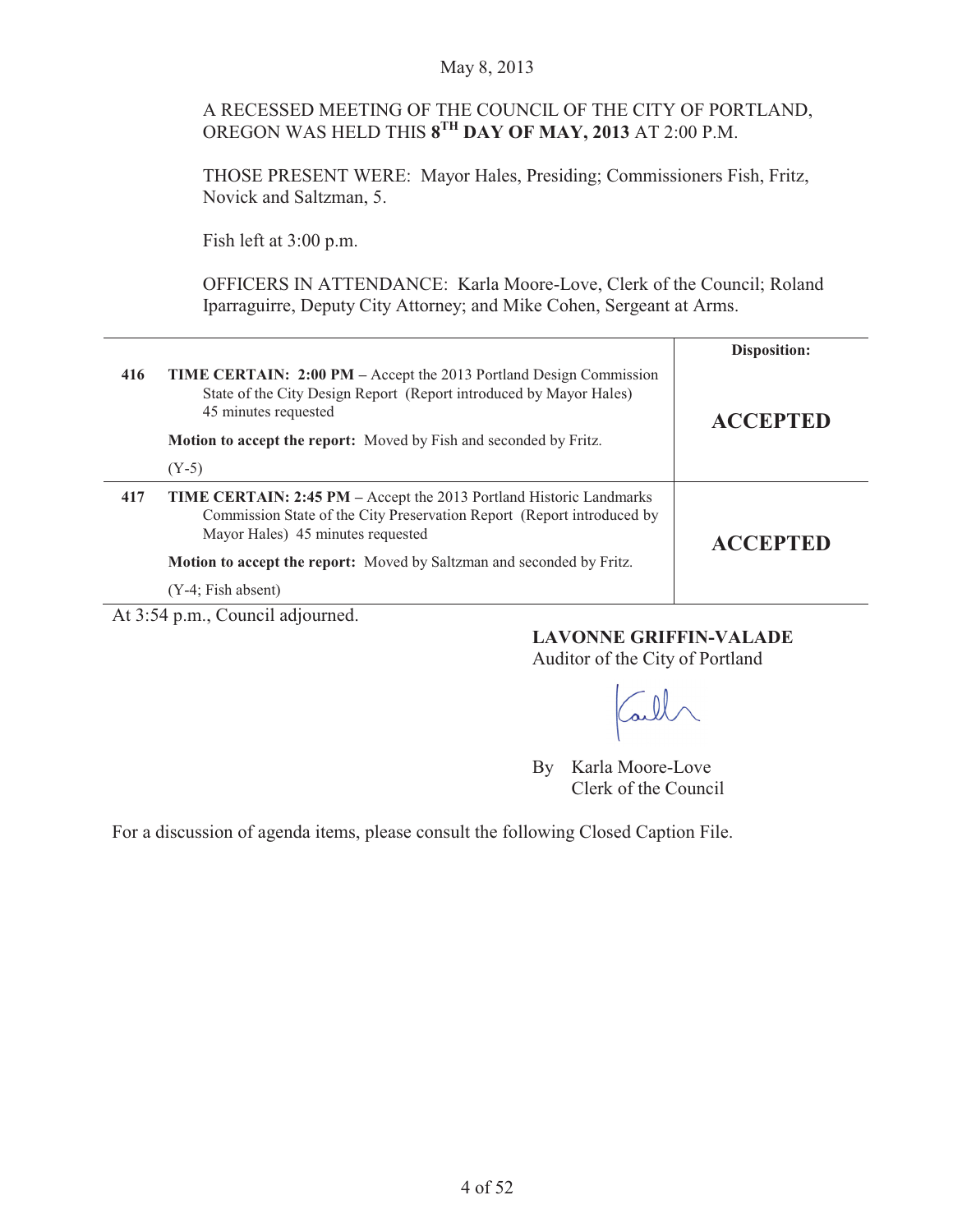# May 8, 2013 **Closed Caption File of Portland City Council Meeting**

This file was produced through the closed captioning process for the televised City Council broadcast and should not be considered a verbatim transcript. Key: **\*\*\*\*\*** means unidentified speaker.

# **MAY 8, 2013 9:30 AM**

**Hales:** The meeting of the Portland city council is now called to order. Karla, please call the roll. **Fish:** Here. **Novick:** Here. **Fritz:** Here.

**Hales:** Here. Unless there is any objection from the members of the counsel, I am going to suspend rules because we have to make some special arrangements this morning. We have a perfect storm of royalty. We first all have the rose festival princesses here, and we also have his holiness, the dalai lama arriving very shortly at the airport and I will have to leave the council meeting fairly abruptly, and have our president of the council, commissioner steve novick, take over. so we will first take up the consent calendar and deal with that, any items to be removed from the consent calendar. If not, a roll call.

**Fritz:** Aye. **Fish:** Aye. **Novick:** Aye.

**Hales:** Aye. Approved. And now before we begin with the first item, I just want to, I think, I think doug brenner and nancy curtis are here, i'm sorry, nancy roth are here, is that right? There they are. oh, and our parks director, mike abaté. They're here but our lifeguards are not because they are in school. But we want to make a special recognition and thank you and Bravo to our parks team, especially those two lifeguards, who last weekend pulled a 12-year-old girl off the bottom of the east Portland community center pool and resuscitated her, and she is fine so bravo and well done. [applause] amazing and wonderful, thank you. so, now, let's take up first, we'll take communications later but let's take item 404 first, please.

#### **Item 404.**

**Hales:** Mr. Curtis. And your leadership. Scott, come on up.

**Jeff Curtis:** Good morning, mayor hales and commissioners, to my left is todd johnson, the Portland rose festival foundation president, and to my right, marilynn clint, our chief operating officer. And it's our pleasure to, it's our annual tradition to come in and share a little bit about the upcoming Portland rose festival, Portland's official festival. And certainly, showcase the best of our community in the rose 2013 rose festival court. My first remarks are just to say, certainly, thank you to the council as leaders of the great city, and also, the thank you goes down to the individual many men and women who work for our bureaus that work long and hard to make sure that we have a safe and wonderful festival over the course of the next 4.5 weeks, our gratitude to the bureau employees for what they do for this festival, it is so much appreciated, thank you. I want to start off the presentation this morning by giving you facts about the rose Festival foundation. Basically, some festival by the numbers that, most citizens and yourselves may not be aware of in relates to how we do things and share context to it. The rose festival by the numbers, and I will start with the number two. That's the amount of oil from the deep fryers of city fair, we recycle through Oregon oil, for later purpose. It's part of the environmental mission, and related to that. three, that would be june 3rd, what are we doing on june 3rd? In partnership with our great city we're hosting a major part, and we volunteered the row zone as a rally for world environment day. That's, the festival is closed that day but we're specifically open for a major event in partnership with our great city, part of world environment day. And 6.2, that's the amount of tons that we expect to compost, and a lot of that is food waste and other materials out of directly the city fair event over the course of the week, all part our sustainability and environmental awareness program which led us to be the best, the best known and the global leader in the environmental sustainability and festival events. In fact, won the grand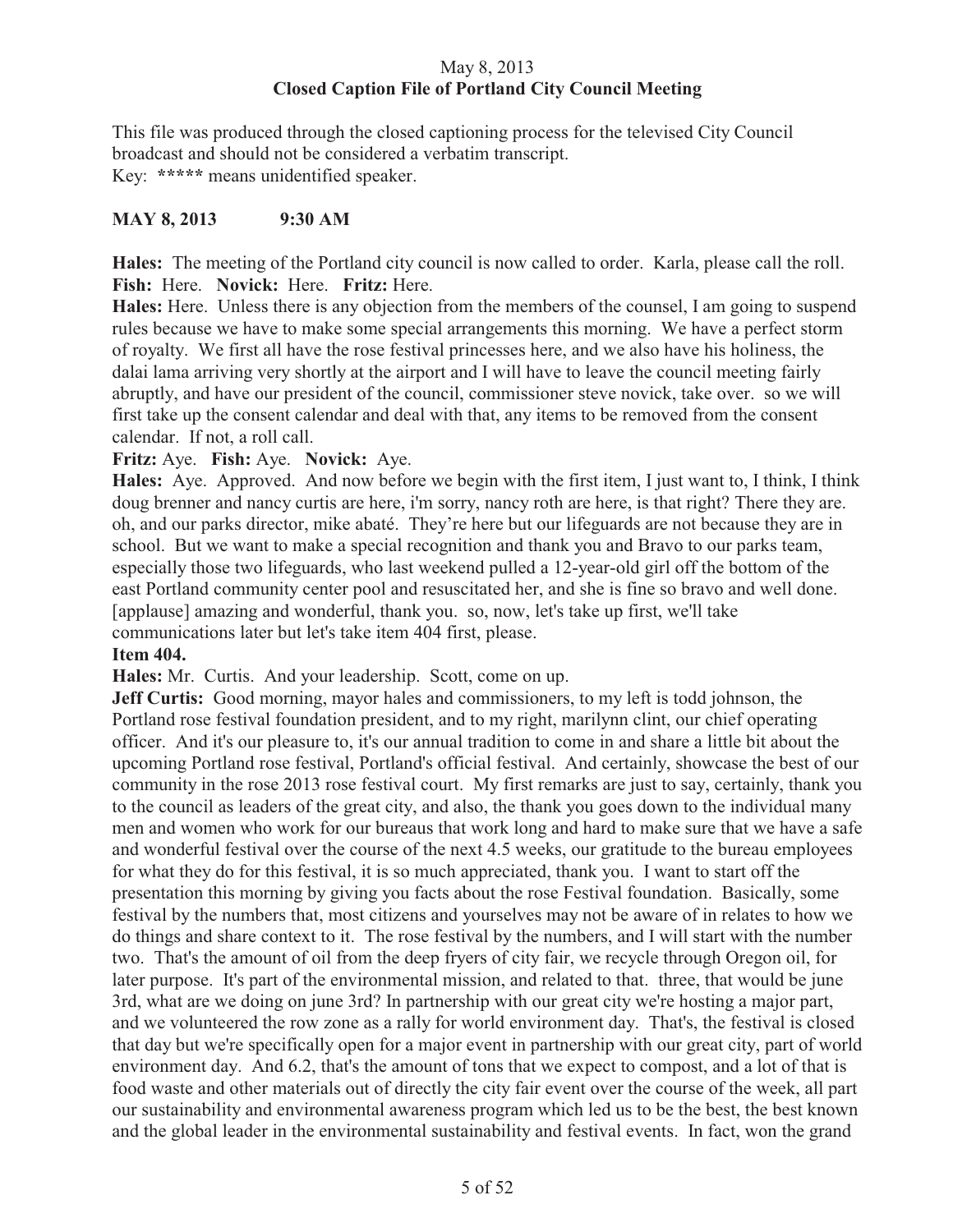pinnacle award, the gold award in that effort. The number, in fact, continuing on that rose festival by the numbers, number eight, we won eight global awards as an organization by the international festival association. And including that, that environmental award, as well as having the best public safety plan in our industry last year in 2012, which in today's age, is important, and in the interest of special events. And 25, the 25th anniversary of the dragon boat races. Something that we cherish as part of the festival. 64, 64 men and women volunteer their time to be on our board. To make a significant commitment, over 10,000 hours just to help produce what we, the public, get to see. And 89, that's the percent of our financial resources that go directly into our events and programs. Actually, fund the organization, what the public sees, 89% of the proceeds go into those resources. And 226, a lot of people don't know, this but we have the newest rose garden in the city of Portland, right around our beautiful building, 226 roses cared for by volunteers with the rose society and other stewards. Of our organization. So, we have a great new rose garden as part of that facility down at Washington park. And 8200, that's a number of young musicians that will perform in this year's festival. If you think of all the bands and all the activities, 8200 young musicians will showcase their talents during the festival. And 98,000, that's the amount of dollars that will go back directly to the parks general fund, from the sales of rose related merchandise at the rose garden store up at Washington park that we operate and partnership with our great parks department. And 150,000, those are the expected dollars that will go into charity, directly above our operating funds to go directly into the rose Portland charities as part of this years festival. And the last number I'll share is 150,000. That's in thanks to our partnership with pge, again part of the environmental stewardship, that's the amount of co-2 offsets we'll have related to purchasing clean renewable wind power thanks to our partnership with pge that helps get the lights on down at city fair during this years rose festival. So those are interesting facts as you look at the scope of what we do that makes the festival so great and our partnership with the city so important. At this time, I am going to turn it over to todd johnston, has some prepared remarks for you related to this years festival. **Hales:** And again, todd, before you begin, let me say thank you for you and all the volunteers and staff who make in a such a great event, it's a privilege for all of us on the council to be part of this. And it was a privilege for me to meet the court this morning. Look forward to a great festival and I will turn the meeting over to commissioner novick now and wish you well for a great rose festival season.

#### **Novick:** Please continue.

**Todd Johnston, Rose Festival Foundation President:** Thank you very much for having us today, and on behalf of the board and the staff, and obviously the court here today, we appreciate all your support and the thousands of volunteers that make the rose festival possible. In nine days, beginning with the rock 'n' roll Portland half marathon health and fitness expo we're going to work together to throw Portland a big party. And we're looking forward to making Portland's party fun, memorable and safe. The recent events in boston remind us of the importance of civic celebration, the power of community, and the strength that is built from investing in your city's identity. That's exactly what we have done at the rose festival for the past 106 years, through wars, economic depression and natural disasters. We have given the community something to call their own, something to look forward to, and that's why we are here today to look forward to the 2013 Portland rose festival. The people in the room play a significant role in the celebration, and continue to attribute to the success of the rose festival. The community has high expectations and collectively we have a tremendous responsibility to execute more than 60 events in a very short period of time. I'm here to tell, we're ready and up to the challenge. The 60 events makes Portland home to one of the five largest city festivals in north america. In addition, the Portland rose festival has been named the best festival in the world twice in the past five years and as determined by the international festival of events association. Portland's party has many exciting events beginning on may 17, and wrapping up on june 15, with the rose cup races. This includes three parades, five major concerts,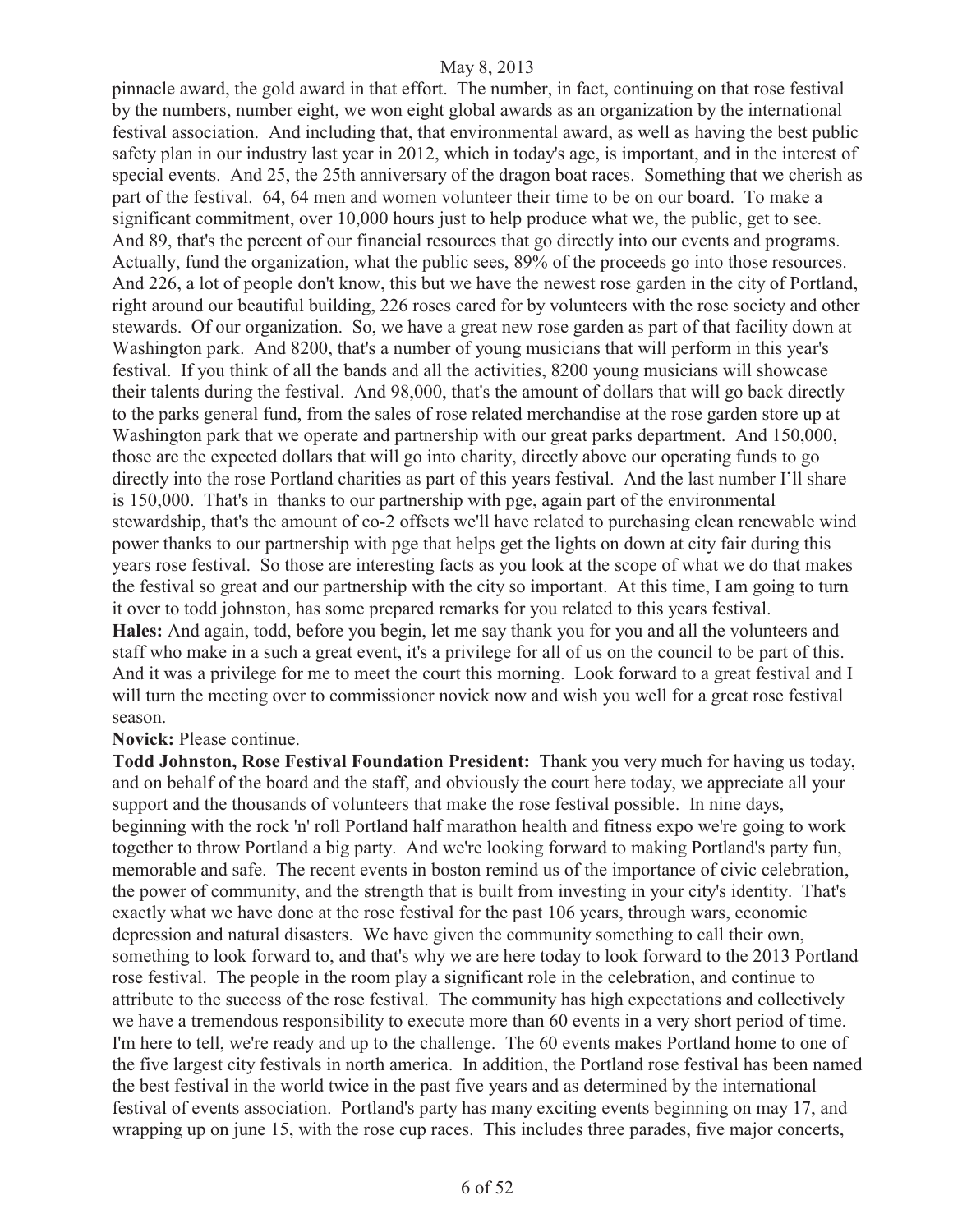and two fireworks' shows, and so much more. During the last years, the rose festival we conducted a comprehensive economic impact study. The results show that the festival makes an annual contribution to the local economy in excess of \$75 million. These dollars go into the cash registers of the local businesses and the pockets of the local workers. This goes back to the origins of the festival of 1907, when the goal was to put Portland on the map and attract visitors and their spending to the rose city. While our mission has grown larger and the schedule has grown more complex, we're proud to report we're still meeting the goals of the founders, and it's because of our elected leaders like yourself and the thousands of volunteers that make the rose festival happen every year. On behalf of the board of directors and the community, I want to thank you for your efforts and to make festival what it is today, together we make Portland a better place to live and to visit.

**Curtis:** Thank you, todd. Well, we're here speak, The court really the star of the show in the perspective of what they deem this community, we thought that we would do something different this year because this is a different year, and i'm very proud to talk about a project we've been working on the last two years, a book project with arcadia publishing, images of america, and you have a copy in front of you. Marilyn clint to my right has been instrumental, and she is our chief operating officer, but you Can also call her the writer and historian, and has worked with george miller on this great project to put together the best of the best, 106 years of history and the context of the festival, and offer this to the public, and a part of this great book series, and so, with the celebration of the court, I want to turn it over to marilyn, to share specific pictures that are in this book that really show you the perspective of the years prior to now. And celebrate the history of the great court program before we bring up the 2013 rose festival court. Marilynn.

**Marilyn Clint, Chief Operating Officer, Rose Festival Foundation:** Good morning. I get to show you some fun pictures, some of them are in the book that you see in front of you. Portland rose festival, visions of america from arcadia publishing, and the book just came out last week, so it's brand new. You see on the cover of the book, the 1946 grand floral parade, and you could see how huge the crowd was. People were so excited to see the rose festival on the streets of Portland because for four years during world war ii, there were no big outdoor events including parades. And so, you could see the court float right there coming down the streets of Portland in 1946. And that is the cover of the book. I am going to talk about things that, that have to do with the rose festival court, because you are going to meet them in a minute. In 1914, this young woman, Thelma hollingsworth was elected the first rose festival Elected queen. Now thelma was a 17-year-old file clerk for a railroad company. Working in downtown Portland. And her boss asked her if she would be willing run for rose festival, and she said yes, she would. And she and 24 other young women all staged a campaign to become rose festival queens, and thelma won with 2,274,055 votes. Now, people had to purchase the votes to vote for rose festival queen. 10 for a penny, and the rose festival made almost 15,000 out of that campaign back in 1914. And we figure that was worth several hundred thousand dollars today, so it was very successful. Now, thelma herself was very successful. A very popular young woman. And she stayed around the rose festival as the longest reigning queen, 50 years later. Rose festival somehow managed to convince thelma to come out in 1965 to promote a brand new rose festival event, the hip new teenage fair. And here's thelma in her late 60s, standing on a skateboard. Now, thelma did stick around for another 20 years, working with the rose festival, and until her death in 1984. She came every year and rode in the grand floral parade. She was an intrinsic part of the history that last year we brought her back as a living history character, so next year will be her centennial as a rose festival queen, and she is still around today. This is 1931, when the beautiful st. John's bridge in my neighborhood was dedicated. And the floats from the grand floral parade, which had happened a week earlier were saved so that they could dedicate the bridge with those floats. You can't see in this picture, but, queen rachel atkinson was the very first person to cross the st. John's bridge in a car. I mentioned that during world war ii, there were no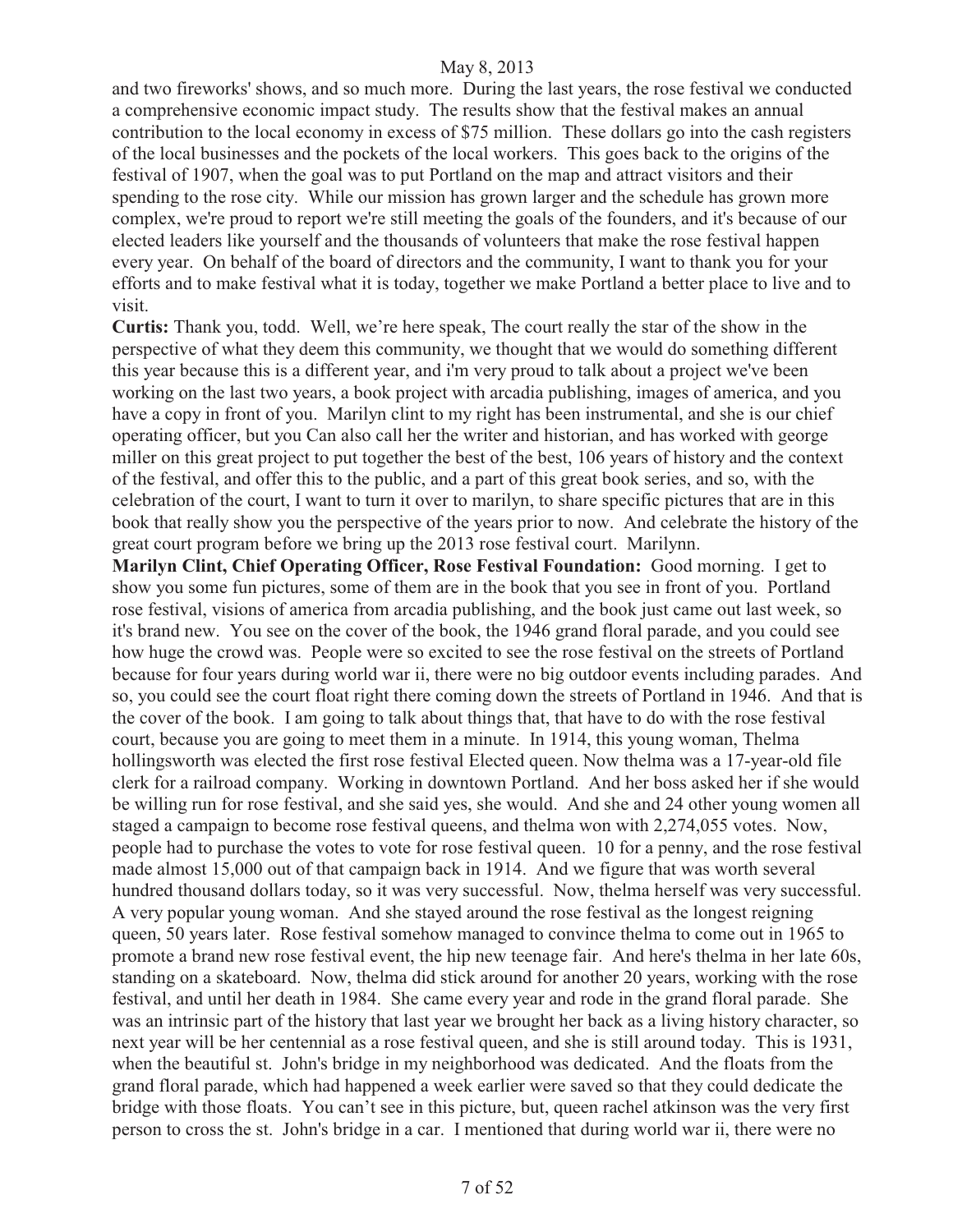big outdoor events. But, the rose festival court was what kept rose festival and the home fires burning. This is the 1942 rose festival court, led by queen shirley fowler, and they did a lot of important roles like christening ships, and like selling war bonds and like greeting wounded soldiers. Those young women were very, very important to the rose festival and to Portland during those years. And I want to fast forward to this year's rose festival's court. That still serves much the same purpose. Of bringing rose festival to those who cannot come and experience it for themselves. Of really being our ambassadors into the community. Before I turn it back to jeff to introduce you to the court, I want to bring back to the cover of the book, to that 1946 rose festival parade, and that float. That the court was riding on in 1946. For the first time in five years, the rose festival court will ride on a float in this year's grand floral parade, and it will be a recreation of the 1946 rose festival court float. Thank you.

**Curtis:** Great stuff, marilyn, thanks for sharing. Well, this year's court, a collective group of 15 juniors and is seniors in our local high schools. I want to give you a couple facts. This group has a cumulative gpa of 3.8. They speak eight different languages. They, actually, have a lot of pets, I will give specifics, 16 cats, six dogs and four guinea pigs. They play a ton of sports. 12, to be exact, and we have, if we wanted to form our own orchestra this, group plays 13 musical instruments, I mean diverse talents. headed to a variety of different colleges and universities, both local and across the country, I mean, the very best of our community has been selected to represent you, the festival, and our great city, and today is day two of the travels as they expand and talk to folks and represent the very best of who they are, and they stay up for what they belong, there is a lot more behind them in growing up in our local schools, and I think that that's a cherished thing that we very much appreciate. So at this time I would like for the court to come up and stand behind me, and they have a short presentation for you. To make, so, the 2013, rose festival court.

**All Rose Festival Court:** Hello. We are the 2013 rose festival court presented by pacific power. We'd like to introduce ourselves and tell you what's happening during this year's rose festival. **Erica Baldwin:** Hello. I am Erica from benson high school. I like helping animals and i plan to pursue a career as a veterinarian. I stay active by playing on both the basketball and the softball teams. You can stay active to by participating in the bank of the west's grand floral parade walk on june 8th. We are calling all parade wannabe's to show off their favorite costume to the most enthusiastic audience ever. Practice your parade wave as you walk down the grand floral parade route in front of thousands of cheering spectators during portland's party parade.

**Sim Kaur:** hello, I am Sim Kaur from st. Mary's academy. I am dedicated to helping others through my volunteer service and plan to pursue a career as a doctor. In my spare time I enjoy reading, traveling and swimming. For those of you traveling from near and far for the rose festival, come and join our happy camper's program to win prizes along the route, before the spirit mountain casino grand floral parade on june 8th. Make sure you get a spot with a view so you can watch the fireworks over the waterfront the night before the parade.

**Kelsey Milks:** I'm Kelsey milks from david douglas high school. I am passionate about musical theater and have performed at concert choir and four school musicals. Some of my earliest performances were marching in the junior parade when I was growing up. The fred meyer jr. parade continues to bring many joyful performance opportunities for the children in our community. Come watch thousands of children skip, march and dance down sandy boulevard in the hollywood district on june 5th.

**Ajeya Woods:** I'm ajeya from lincoln high school. I'm involved in various leadership positions including black student union, constitution team, and student government. If you want to see who will lead us as a 2013 queen of rosaria, join us for the queen's coronation right before the grand floral parade june 8th, 8:30 am in the veteran's memorial coliseum. We would appreciate your support. And Rhonda is not here because she has a.p. exams but this is rhonda from central catholic high school. And she played soccer, ran track, and plays the piano. She also enjoys participating in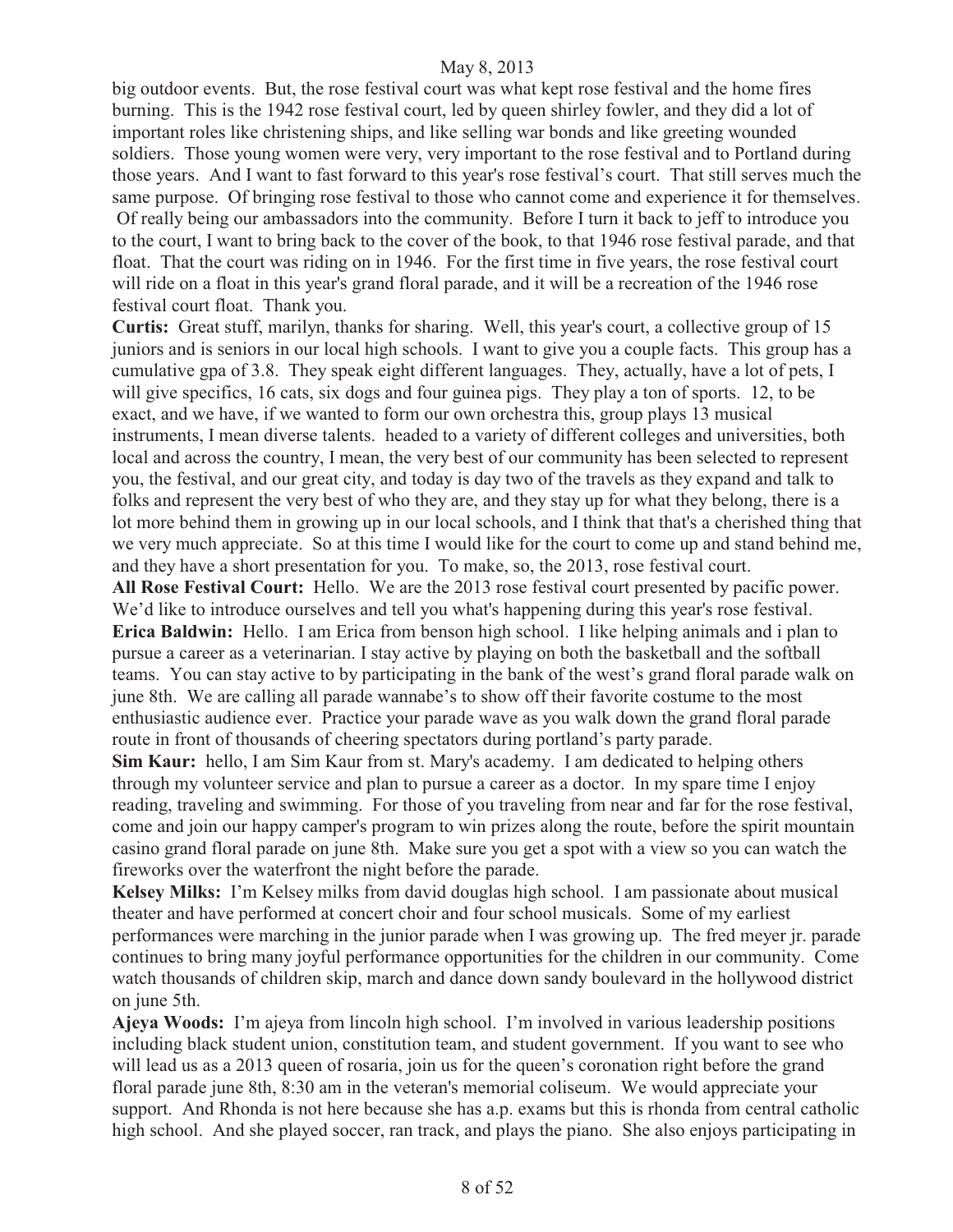math club and volunteering at the math festival. Now, it doesn't take a math genius to know that .34 seconds is a short amount of time, that was the margin of victory for the rose festival trophy in the rose cup races last year. This year will be just as exciting. Come see who will claim the trophies this year on june 14th-16 at the Portland international raceway.

**Kyeanna Henry:** hello, i'm kyeanna from parkrose high school, I serve on the student government, i play softball and volleyball and for the past three years in a row I have won the women's heavy weight state wrestling championship. If you would like to see a great competition, stop by the 2013 dragon boat races on the waterfront june 8-9. Teams from around the world will come around to celebrate 25 years of friendly dragon boat racing.

**Allison Burke:** Hi, i'm allison from tigard high school, i'm a member of the National honor's society and key club and I plan to pursue a career in nursing, I enjoy participating in orchestra and playing the violin. Come and see great floats, music, and more at the spirit mountain casino grand floral parade on saturday, june 8th. Buy weather proof seats at the memorial coliseum. Join the happy campers along the parade route or watch the parade live on kptv, fox channel 12.

**Megan Ten Berge:** Hi, i'm megan and i'm from lake oswego high school. After high school, I plan to pursue a career in nursing. I have been an active participant in choir, track, and cross country. And for my fellow runners, be sure to join us for the rock 'n' roll Portland half marathon on may 19th. With a band at every mile you can easily run, walk, or dance your way to the finish line. **Katerina Koukoumanos**: I'm katerina from grant high school. I plan to pursue a career as an orthodontist. I enjoy playing soccer and volunteering. Come dance in the streets at Portland's party, the official theme of the 2013 rose festival. The rose festival annually provides \$75 million economic impact for Portland each year. Come and join us as we celebrate the festivities of Portland's official festival.

**Annelise Cummings:** hi, i'm annelise and I'm from Cleveland high school. I love science inquiry and enjoy competing in international science fairs. In addition I love playing jazz and classical piano, and making videos with my friends. Come join us to celebrate our talented young folk at the creative youth awards. Held on june 6 at the hollywood theater, finalists from the rose city Sing-off and the international youth silent film festival, will be showing off their stuff at this entertaining event.

**Alejandra Yazmin Martinez:** hi, i'm Alejandra and I'm from franklin high school. I enjoy dancing, singing and drawing. I am a member of the theater tech crew where I help to light up the stage. Come watch us light up the night as pge celebrates with floats, marching bands and many entertaining entries and we'll illuminate the streets of Portland on saturday, june 1st at 8:30 p.m. Or you can watch it live at kptv, fox channel 12. This is hanna Rice, and she wished that she could be here but also is taking exams. She's from madison high school, she's actively involved in theater, speech, and debates. And journalism. She enjoys singing whether it's show tunes around the house or a section leader in the choir. Come hear some talented performers during the rose festival concert series. We have got awards, award sharpy and the magnetic zero's, shaggy and carly rae jepsen to name a few. And for you country fans, little big pound will head this year's country fest. So put on your cowboy hats and come to the waterfront.

**Olivia Wallace:** I'm olivia from wilson high school. I play on both the varsity soccer and lacrosse teams. I enjoy exploring, hiking, biking and photography. Celebrate our sustainable city at the rally in the row zone, wednesday, june 5th after the junior parade. Portland has been select as the north american host for the united nations world environment day. And we're proud to show the world that they made the right choice. It's all free.

**Sinnamon Thomas:** hi, i'm sinnamon from jefferson high school. I am part of the Jefferson dancers II, and also editor of the rites of passage literary magazine. I also enjoy writing poetry, reading sketching. Did you know that the first elected queen won with more than 12 million votes? Enjoy learning more fascinating facts about the Portland rose festival by reading the Portland rose festival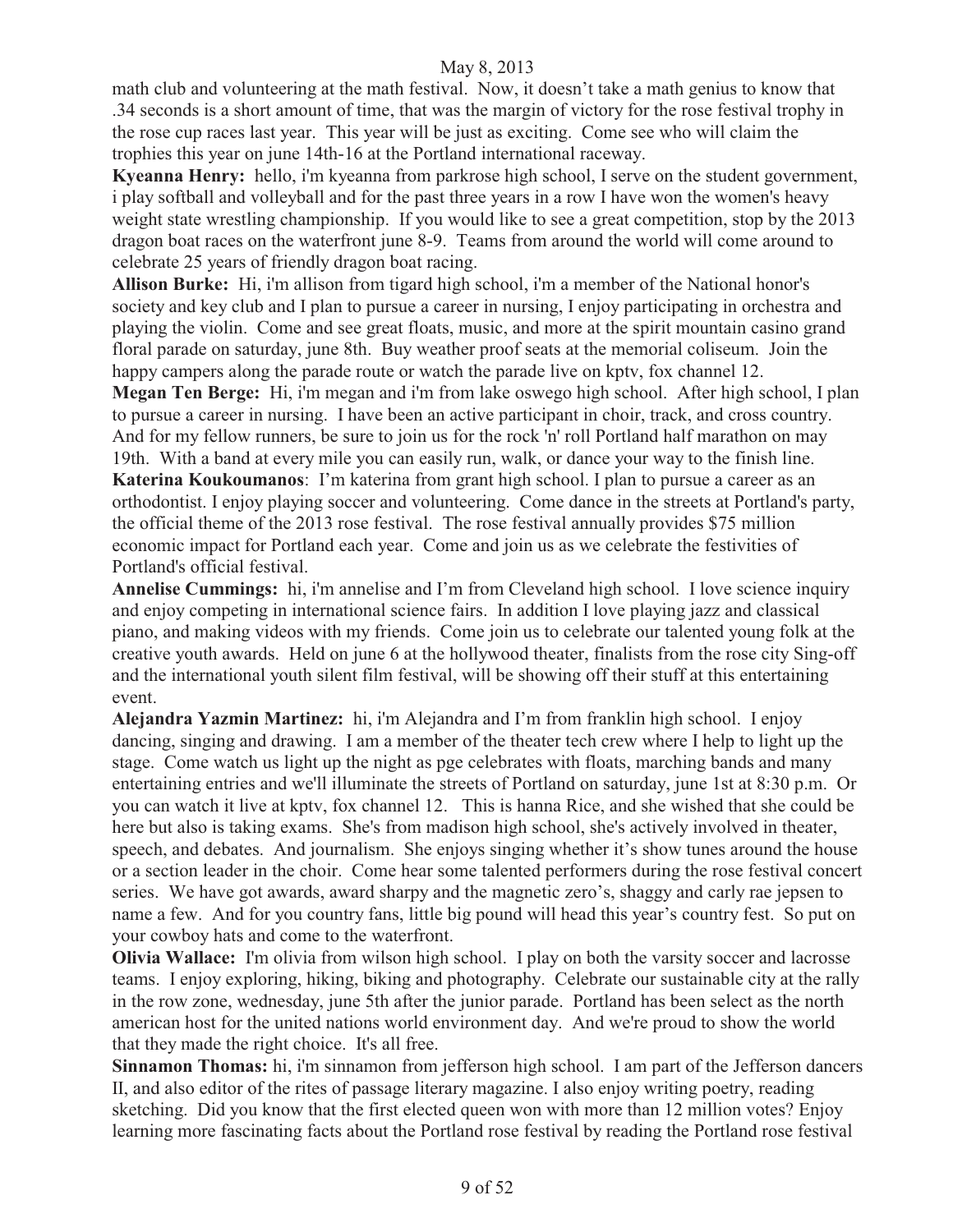book from arcadia publishing, with this new book in the return of the living history program, the rose festival really brings history to life. And I have our last princess Shani with me from roosevelt high school. She's also taking a test, and she participates in jazz band and plays a variety of instruments. She also is involved in student government and a youth advocate for the city and council government. Join the crowds at the rose festival city fair on the waterfront. The special attraction is open every weekend starting may 24 where you and your family and friends can enjoy music, carnival rides and local vendors, special attractions and more.

**All Rose Festival Court in unison:** Thank you for hosting the 2013 rose festival court presented by pacific power. We'll see at the rose festival. [applause]

**Curtis:** That concludes our presentation this morning.

**Novick:** Thank you very much, and a historical note, princesses, I am sure you all know that 1946 kicked off 27 years of uninterrupted economic growth in america. So, being superstitious I am sure you are riding on that float will kick off another 27 years uninterrupted economic growth. Next item, recognition of a Championship basketball team. I would defer to commissioner Fish. **Fish:** Mr. President, it doesn't get any better. First we have a chance to honor the 2013 Portland rose festival court. And the remarkable achievements of these young women. And now, we get to acknowledge a wonderful accomplishment, the best men's basketball team in the state of Oregon from a school called jefferson high school. So, it's my honor today to read a proclamation and welcome our special guests. And we would like to invite them forward first. Would the head coach, pat strickland, principal, margaret calvert, athletic director jacques sage and athlete haden hall jr. please come forward and take a seat at the desk. Welcome. We're going to ask each of you to say few words, but the mayor has asked me to begin by congratulating the team on this remarkable accomplishment, and to read a proclamation that the mayor issued today, and this is, this is the way that the city of Portland honors great accomplishments in our community. Whereas high school athletics encourage high academic standards, interpersonal skills, and helps students become well rounded individuals, and whereas athletics promote healthy bodies and strong minds, and build strong leadership skills, and whereas state level championship competitions encourage students to display sportsmanship, teamwork and individual skills, and whereas the Jefferson high school men's basketball Team earned first place in the 2013, 5a state basketball championship, and whereas the team's accomplishments are a source of pride to the extended Jefferson family, including teachers, alumni, current students and their parents, and whereas the jefferson team's success brings honor and distinction to Portland public schools, the city of Portland, and the humboldt neighborhood and the state of Oregon. And whereas the jefferson men's basketball team has been supported by jefferson high school principal margaret calvert, athletic director jacques sage, and head coach pat strickland, and assistant coaches dale ball, richard forston, danelle morgan, dre thirdgill and family members and friends, and whereas the jefferson high school men's basketball team includes the following outstanding student athletes, silas nelson, Dario papavinceti, danio papavinceti, kaden strickland, gabe garrett, quentis hall jr, victor sanders, jamarte brown, davonte pashel, hayden hall, and sondiata edwards. Close enough? Now, therefore, i, on behalf of the mayor, mayor charlie hales of the great city Portland, Oregon, do hereby proclaim for all time may 8th, 2013, as a day of honor and recognition for jefferson high school's 2013 champion men's basketball team in the city of Portland and encourage all residents to observe this day. Let's give them a round of applause. [applause]Before I recognize the very proud principal of jefferson high school, would all the players that are here please stand and accept our Recognition. [applause] Principal Margaret calvert, congratulations.

**Margaret Calvert:** Good morning commissioners. Thank you very much for inviting us down today. It is with great pleasure that I present to you a group of young men, of outstanding accomplishment, and their tremendous leader, mr. pat Strickland. it was a great season, and I will turn it over to them to, actually, share their thoughts, but it was tremendous, and not only the level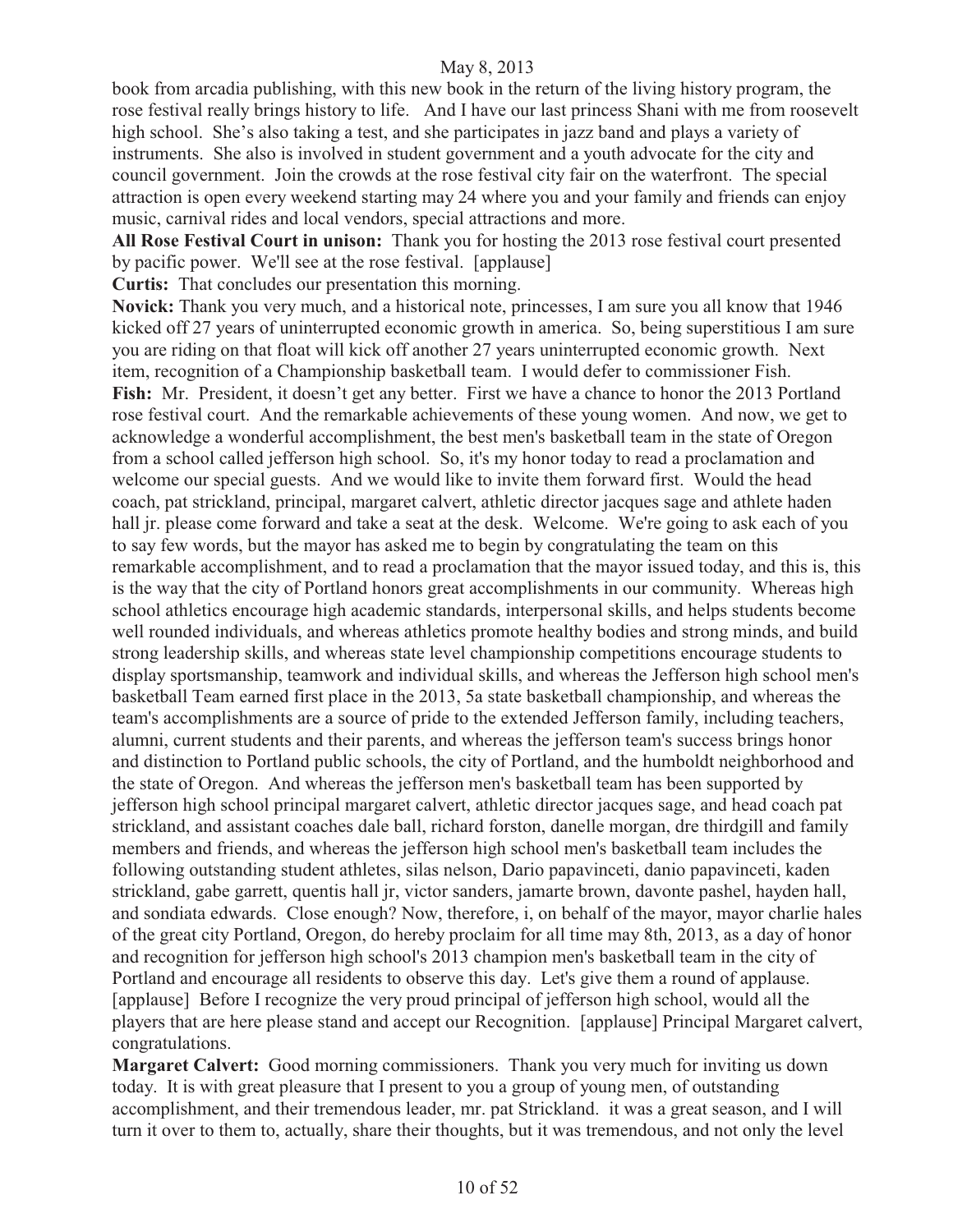of competition, and teamwork that was displayed, but the dedication and perseverance by the team, in addition to the accomplishments of the team, mr. Strickland was recognized as the coach of the year, both in the pil and in the state of Oregon for at the class 5a level. So, we also have with us our, our contributing coach, sarah lawrence, and one of our cheerleaders chante richie, so I want to say that they were well supported at the state tournament not only by family and friends, and fans but also our cheerleaders.

**Fish:** Do we have some cheerleaders here today?

**Calvert:** They are at the back so if they could stand.

**Fish:** Would the cheerleaders please stand. I apologize, we want to acknowledge you. [applause] You've been working hard to! Thank you.

**Calvert:** With that said I would like to turn it over to mr. pat strickland.

Fish: Congratulations coach of the year.

Pat Strickland, Jefferson High School Coach: Appreciate that. Once again, my name is pat strickland, and thanks for having us. It really was truly a special year. We won the state championships at jefferson before, but this year was much different because those other years, we were picked to do it, this year we kinda started from the bottom, which is funny saying, being at jefferson and part of the basketball program. The only folks that really believed in us was our community, the boys, the cheerleaders, and the administrators, and at the end of the year when you are able to cut the nets down, it's a proud, it's a proud thing to bring back the trophy back home where it truly belongs, and that's at jefferson high school. And I truly believed in the guys. And they came together, and to fight through all of the adversity that we went through, injuries, all, all various reasons, and for the guys to pull it together at the end, it was a really special season. And I could not have been nominated as the coach of the year without these guys and without the support that I got all year long from not only the players but the parents, as well. And I want to give kudos to my assistant coaches, as well, who stuck with us through the whole year, and only one is not here but this is a great accomplishment for the basketball team, as well as the community. I'm going to turn it over to, to hayden hall, who was a blessing in disguise for us at jeff. He was one of our captains and one of our leaders. On and off the court.

**Fish:** What position did he play?

**Strickland:** Hayden plays the 1-5, so he plays everything, wherever we need him that's where hayden was going.

**Fish:** It sounds like lebron james, welcome.

**Strickland:** Exactly.

Fish: He's our local lebron. 1-5. Hayden, welcome.

**Hayden Hall:** Thank you. Yeah, I am hayden hall, just the experience of winning a state championship, and was, was just unbelievable. And the whole experience of the season, definitely being a part of the athletics, has helped me to stay on my academic side. And just life and, and keeping straight on and off the court, and without the administrators and the coach Strickland and my teammates, and I mean the experience wouldn't be an experience, and it was a great journey and just something that I will never forget and something that I am very proud to be a part of.

**Fish:** Hayden, I was reflecting on our accomplishment and the group that preceded you from the rose festival, almost every woman or every other young woman identified a sport that they were also passionate about. And, and it is a wonderful thing when we give young people a chance to be their best in their sport of choice, and in the classroom, and I think that today we can also remind the public that when we talk about investing in facilities, like fields and basketball courts, we got to keep making the cases, just as important as the investments in the classroom. Because we want healthy bodies and healthy minds.

**Hall:** Oh, yeah and on that, definitely I think that student athlete, it's called a student athlete because the student comes before an athlete, so you cannot really be an athlete unless you are a good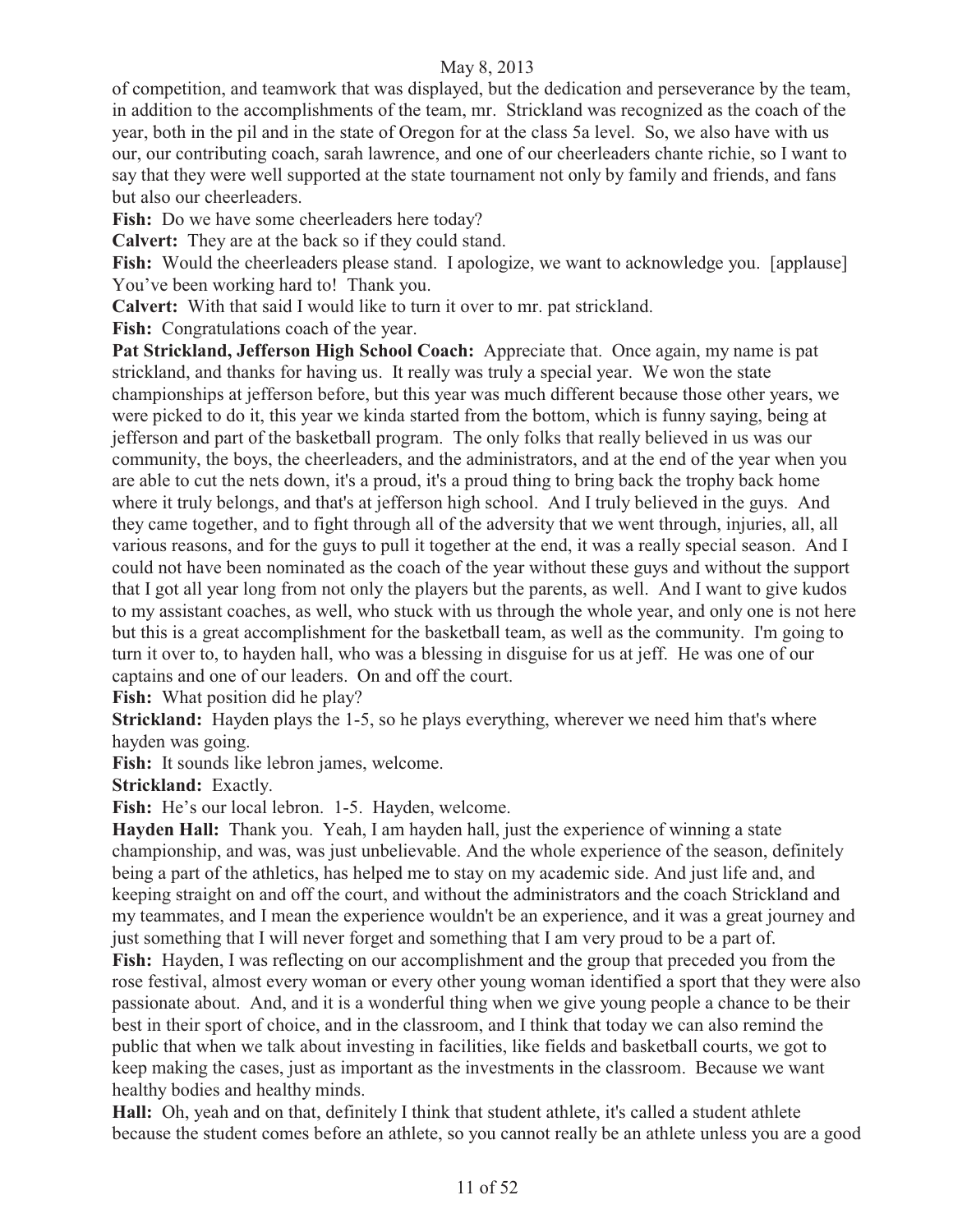student, and so that's something that we definitely focused on and the coach kept on top of us for that, and just definitely wanted us to be student athletes and not athletic students.

Fish: Congratulations. We have another one of your teammates here.

**Hall:** Definitely. This is the athletic director, miss sage.

**Jackie Sage:** I'm jackie sage.

**Fish:** Jackie, I'm sorry.

**Sage:** That's ok. Thank you for having us. I feel very fortunate to be a part of such a great program. I am really proud of our coaching staff, our team, our cheerleaders, I can't say enough about them. the pride that they bring to our school and our community, it's tremendous, if we can go to school every day and feel like that, after we win a state championship, it just -- it's an amazing feeling, so, I just want to congratulate them and our cheer squad and our administrators for supporting us and, and it's just a great thing to be a part of.

**Fish:** Thank you all for bringing great distinction to our city, and we were going to wonder if we could impose on you for a moment and get a photograph with the whole family, and then we're going to ask the rose festival court if they take a photograph with us, too. So, if we could start with the demo's.

Fish: Let's give these Champions another round of applause. [applause] who do I give the proclamation to?

**Sage:** The coach. [applause]

**Novick:** We're we are now at communications. Karla, can you please read the title for 399. **Item 399.** 

**Novick:** Miss Mosbaek, Please come forward. You have three minutes, please state your name for the record. And we don't need your address. Thank you.

**Ellie Mosbaek:** Good morning. I am ellie mosbaek. Couple of months ago I got my braces taken off. Dental insurance helps many families afford the thousands of dollars for braces because teeth are that important. I'm happy to have straight and healthy teeth because people notice your teeth and bad teeth can stay with you for the rest of your life. But in Portland, we are not currently fluoridating the water. Which would help to protect everyone's teeth. The cost of water fluoridation is less than a dollar for each person per year. I grew up here, and by age 5, I had six cavities and needed a baby root canal. Even now, ten years later, I still remember the pain and how uncomfortable it felt. It's truly awful. No kid should have to go through that. I appreciate this opportunity to talk to you about water fluoridation. This is how we should talk about and debate these issues. However, over the weekend, the pro fluoride sign in our front yard was set on fire. I don't get angry at people who disagree with fluoride. But burning that sign made me angry. Don't they know that they can sign up and voice their opinion in front of the city council every Wednesday? So, thank you for this opportunity to discuss water fluoridation. If we can prevent people from rotting teeth, tooth loss, pain and suffering, as a community, if we can bring that sort of happiness to someone, let's do it. Thank you.

**Novick:** Thank you.

# **Item 400.**

**Novick:** Thank you, you have three minutes, state your name for the record.

**Angela Heiney:** Good morning, I am angie heiney. And i, along with my business owner, partner, own frock, a business on alberta street, and I serve on the board of directors of alberta main street. I co-chair one of our committees. And I have contributed over 1500 to the alberta main street program since its inception. I have first hand knowledge of everything that we have accomplish, and I have a very big stake in our neighborhood, and I am very vested in our neighborhood, and I think that the city of Portland needs to be, as well. We need your support. to continue with the successes that we have had, and I have brought along my seven copies of, I mean, the accomplishments that we have had since 2010, are too immense to go into in the limited time frame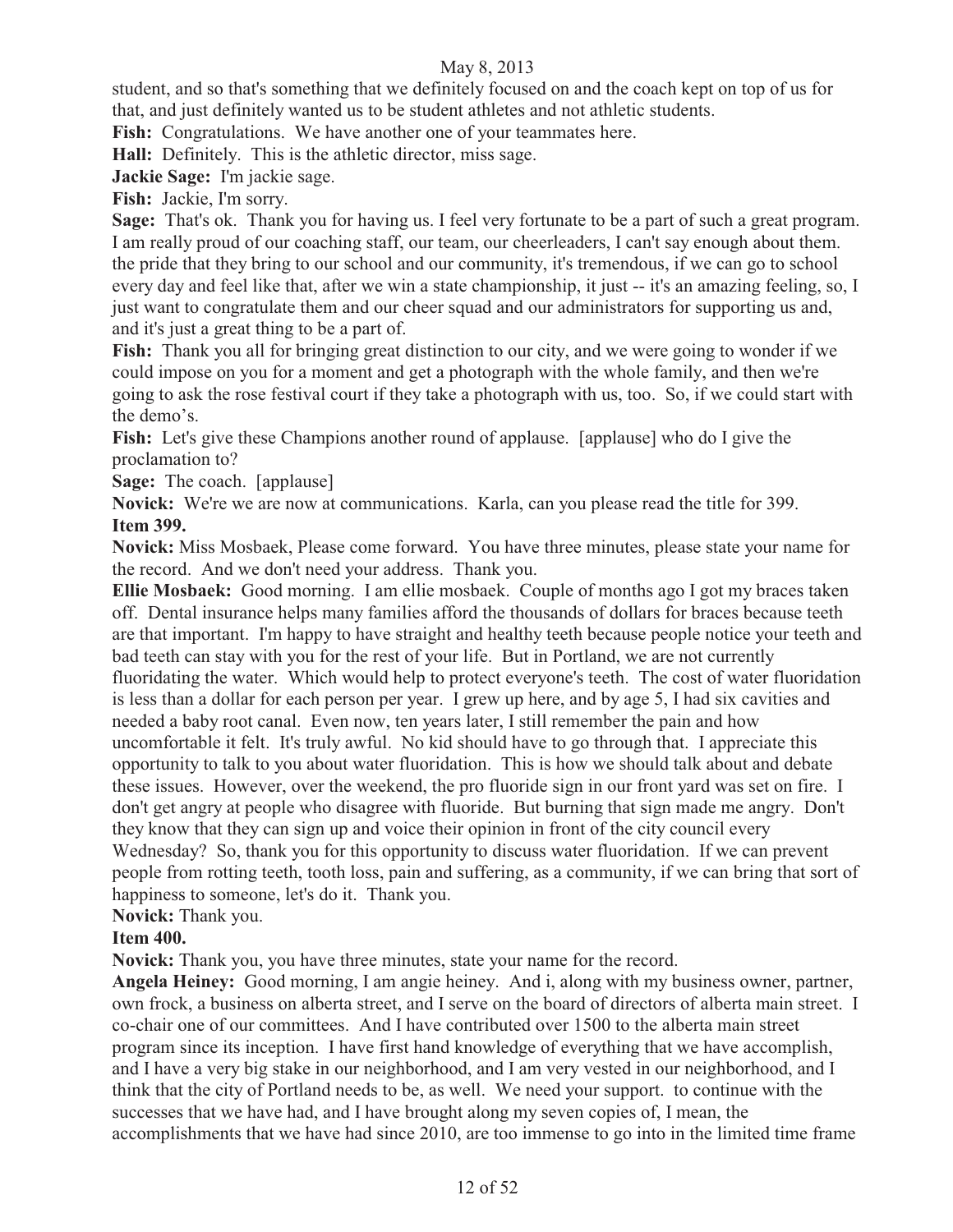so I brought some copies, and we'd hate to have the rug ripped out from under us, the things that we've been able to build in the last couple of years, without the funding from the city, it may all be for not. So, I just want to urge you to continue to fund the main street programs, not only on alberta street, but also, hillsdale and st. John's. We have had some stakeholders in our community, you know, modest stakeholder involvement, and we want our community to help fund us but we can't expect that to happen overnight. So, we would hate to see the city's \$58,000 investment go away, that's about 35% our annual budget. It accounts for 50% of our executive director's salary, and a district improvement grant that has leveraged three times its value in private reinvestment. Losing such significant funding with no time to prepare would likely signal the end of a very successful program. It would be especially detrimental to the diversity in our community. We have over 45 minority owned businesses. 39 minority owned commercial properties. And one thing that makes the, the alberta main street, well, that makes the main street program in general, so unique is that we serve and support everyone, and In a district, whether they have the funds to contribute. so, private investment, we don't feel is a viable option for us at this point. We're too young. I have a thriving business on alberta street, that I have had for ten years, and we're thriving because we've been there for ten years, and we're a young, young organization that needs the funding to grow and become a thriving organization that could be supported by our community. So I just urge you to, to keep the funding in place or reinstate the funding for the main street program. It's an incredible program that is across the country. So thank you so much for listening, and --

**Fritz:** Can you tell us what your business is and how people can find out about it?

**Heiney:** My business is frock. We are a whimsical fashion store on 14th and alberta. Thank you very much.

**Fritz:** is there a website associated with it?

**Heiney:** Frockboutique.com.

**Fritz:** Thank you.

**Novick:** Carla, who's next?

#### **Item 401.**

**Novick:** thank you miss monk, again you have three minutes. State your name for the record. **Shalynn Monk:** my name is shalynn monk. I am a mother of two precious baby girls and work at st. Anthony's assisted living as a care giver. I attended pyc because the school I was attending did not support my decision and schedule of being a mother, and that was the very opposite at pyc. My mother had me when she was 17 years old, by the age of 21 my mother had at four children. I lived with my mother for 10 years. Life was not the best. My mother was repeating our family generational curses of having children at a young age that ended up in foster care. This hyper dysfunction was because of limited resources, mental and physical abuse, and drug and alcohol addiction in my family. I mentioned this to say many people believed I was repeating my family's generational curses, but that is not the case. I graduated high school and plan to go back to school once my daughters are old enough for daycare and school. I have and work extremely hard to make sure that my daughters do not enter the foster care system like I did. Also, I came to rosemary anderson and pyc hope list because once I got pregnant, the people I thought supported me no longer wanted to be bothering me, and I thought that I was going to have to drop out of high school. Once I found pyc, I was relieved to know there was a community that would support me and provide me with endless opportunities for success. Through pyc, I was able to find valuable work experiences like summer works and the opportunities to attend school and parent my children. I have a lifelong connection with the staff with pyc and I know if I ever need it, someones support, pyc will always be there to assist me. All youth should have an opportunity like this. Pyc does not judge one for one's mistakes or setbacks, instead they build a community of support and respect. I appreciate my experience there, and would recommend all youth for additional support to attend pyc. I would like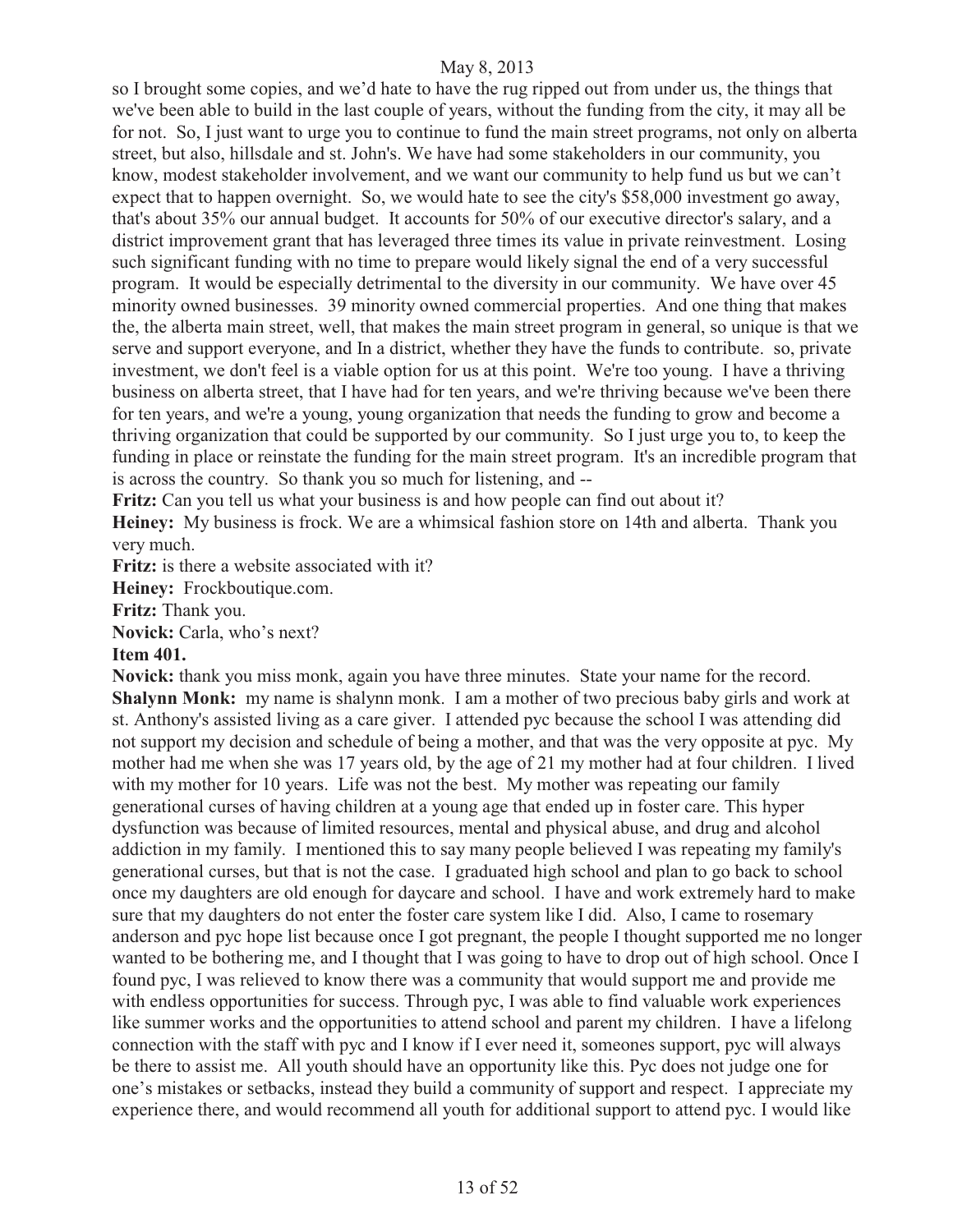you to, I would like to ask you to continue to support the economic opportunity initiative and organizations like pyc that carry out this work. Thank you.

**Novick:** Thank you very much. Who is next, Karla?

# **Item 402.**

**Moore-Love:** May not be here. Ok. 403.

# **Item 403.**

**Novick:** Khadro abdi. Is khadro abdi here. Is that it?

**Moore-Love:** That's all for communications.

**Novick:** Ok. Next item is the time certain agenda, we have done 404. Karla, please read the title for 405.

# **Item 405.**

**Novick:** Commissioner Fish would you please introduce this item.

Fish: It is my honor. Mayor hales citizens his regrets, he's at the airport greeting the dalai lama. And it is my honor to kick off this annual celebration. It's one of our favorite events to get an update on the state of the arts, we've all been furnish in advance with the report in which executive director eloise Damrosch says it was a remarkable year, and today we get to hear from her and her colleagues just how remarkable it was. Eloise, please come forward. [applause]

**Eloise Damrosch:** Thank you, commissioner Fish and other commissioners. It's certainly a great excuse that the mayor can't be here, but we miss him. I am delighted to be here to give our report to all of you, and I want to thank this wonderful turnout of arts colleagues who joined us today. And before we launch into the report, I am very pleased to introduce a real life, a real life arts experience for you. To get us rolling. And with me is bruce livingston, who's the executive director and founder of playwright inc. And he will introduce his guests.

**Fish:** Welcome mr. livingston.

**Bruce Livingston:** Good morning. Thanks for having us here. Playwright is an organization that, that provides intensive three week playwrighting work shops for kids at the edge. Marginalized kids, mostly in alternative school settings, and we go in and work one-on-one with them, intensely coach. At the end of the process, each of the children has written, his or her own play, entirely in their own words. With me is anne sorce, an amazing coach and actor for playwright. She'll tell you a bit about herself, and then read for you a monologue written by one of our students.

**Anne Sorce:** Thank you. I just want to say for me, coming to both Portland and to playwright is something that's new. I came here two years ago from new york city. And for myself, as an artist, that transition has been incredible. My life as a creative person has just exploded. Since I've been here in Portland, and that has to do with the support of the arts community here and the opportunities. I've been able to work with theater companies, but also, as an educator, my work with playwright really combining both my work as a teacher and my work as an artist, and it's incredibly satisfying. I am also the creator and been supported from the regional arts and council for my own work, and so, all that comes together in playwright as a creator working with then kids as creators and really mostly listening and asking questions and encouraging them to find their own words and find their voice, and so the piece i'm going to perform for you today is truly, from her own thoughts and words, and then me coming as a director, she's directing me, she's telling me how she sees these words, and what she wants, and what they mean. So, my job as an actor is to give voice to her vision. My name is ashley. I am an old, hard towel. I've been used many times to soak up the wetness things, that is has destroyed my image. I've been squeezed and rubbed on stuff. It's ripped my body, the texture of my body, not treated well. You can't recognize me from my original towel. The tracks of a car. Triangle dark, gray stripes are on my body. I'm a dark purple. That once was shiny but now i'm old and dirty. I'm large because I have a tag that says that i'm large. I live under a dumpster. It's smelly like leftover food and diapers. I see shining lights ahead of me. I crawl myself, by dragging my body towards the end of the dumpster to see the outside world. I got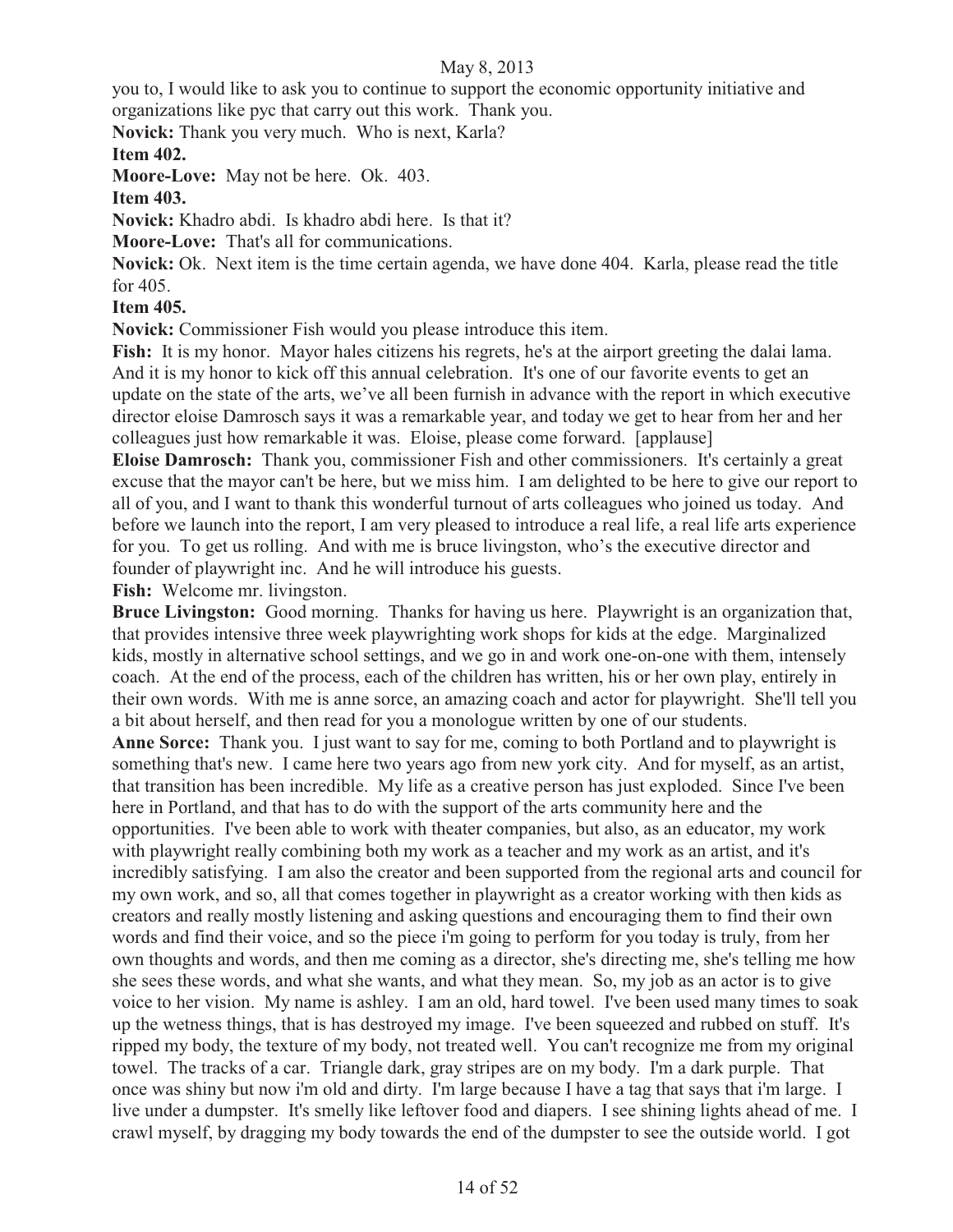dumped in the dumpster two months ago. And dragged myself out and fell onto the street. But I was afraid because I heard noises so I dragged myself back under the dumpster. The dumpster is dark. An old oak tree brown with yellow stickers on the side. The sky above is always dark. We hardly ever get any sun. I need to be washed. I've been marked sitting outside and when I look at myself, it triggers memories. I soak up feelings, smells, and dirtiness. if I got washed, my self image would be positive. I'd feel cleaner. Fresh. No marks on me. I would no longer smell, and I would feel special. [applause]

**Damrosch:** That was amazing, thank you so much. Do you want to say anything else? Ok. Now, lena garcia seabold will join me, she's my board chair are and our wonderful assistant, anna. To make our presentation. And lena will begin.

**Lena Garcia Seabold:** Good morning, commissioner Fish, commissioner Fritz and commissioner novick. My name is lena Garcia seabold, i'm the current chair of the regional arts and culture council, and I am joined as you know by Eloise damrosch, one of the country's very greatest art leaders. This morning, eloise and I are here to report on how your investments in arts and culture has made our community a better place in 2012. Thank you for making time to hear us today. **Damrosch:** I would like to add my thanks to city council, to racc and all our arts partners and constituents. Together we built a strong arts community, so what is the state of the arts in Portland today? Well, some arts organizations clearly are still struggling but they are also adapting. They are very resilient. But they are here, and they are surviving, they're smart businesses and strong community organizations. One thing that I see often these days, and more and more every day are collaborations among arts organizations. And they are sharing marketing, schematic collaborations around performances and exhibits. they are partnering on venues, and a good example recently profile theater, you may remember, lost their, their home, and they decided to move in with, with artist repertory theater so that's a win for both organizations. Great example of that kind of collaboration and tough times. And then arts for all program, which you are going to be hearing more about later. A report shows how the city's investments are making Portland a greater center of culture, creativity, art and innovation. Since 1995, we've been talking about how Portland's funding for arts and culture lags behind the national average. And dedicated funding is the only way to put arts and culture on a path of economic sustainability and to help arts organizations meet their obligations of serving every child and every resident in the region. We have also seen a steep decline in the number of art and music teachers in our public schools. This is not news to anyone. That's why we are so pleased that 62% of the voters approved the new arts education and access fund last november. And which will restore our art specialists and provide the organizations with the sustainable funding they need to serve the community well. Thank you for your leadership, and, and also, then mayor adams, and commissioner leonard, in putting this measure on the ballot. And thanks to jessica jarrett miller and the creative advocacy network for insuring that the measure passed. Now, of course, we recognize there is still challenges to be sorted out, and the Oregonian help us become aware of that every day. We are committed to working with you to make the fund as strong and fair as possible. While maintaining this critical new funding stream for arts education and access in our community. The way this fund was designed, it only works on top of current levels of public and private investments. Including the city of Portland's general fund allocation. In the meantime our report today about racc's current programs and services before we received any of the proceeds from the new fund. This report serves as a baseline, once the funding starts flowing. We will begin to see every, even more dramatic improvements in how the arts and culture benefit our community. The transition in 1996 from a metropolitan arts commission to the nonprofit regional arts and culture council enables us to serve the entire tricounty region, leverage public investments, conduct entrepreneurial endeavors to help us leverage the city's investment, and especially work for art in the right brain initiative as you will see in the next series of slides. So, an overview of finances. The city support has always been our foundation. And we leverage that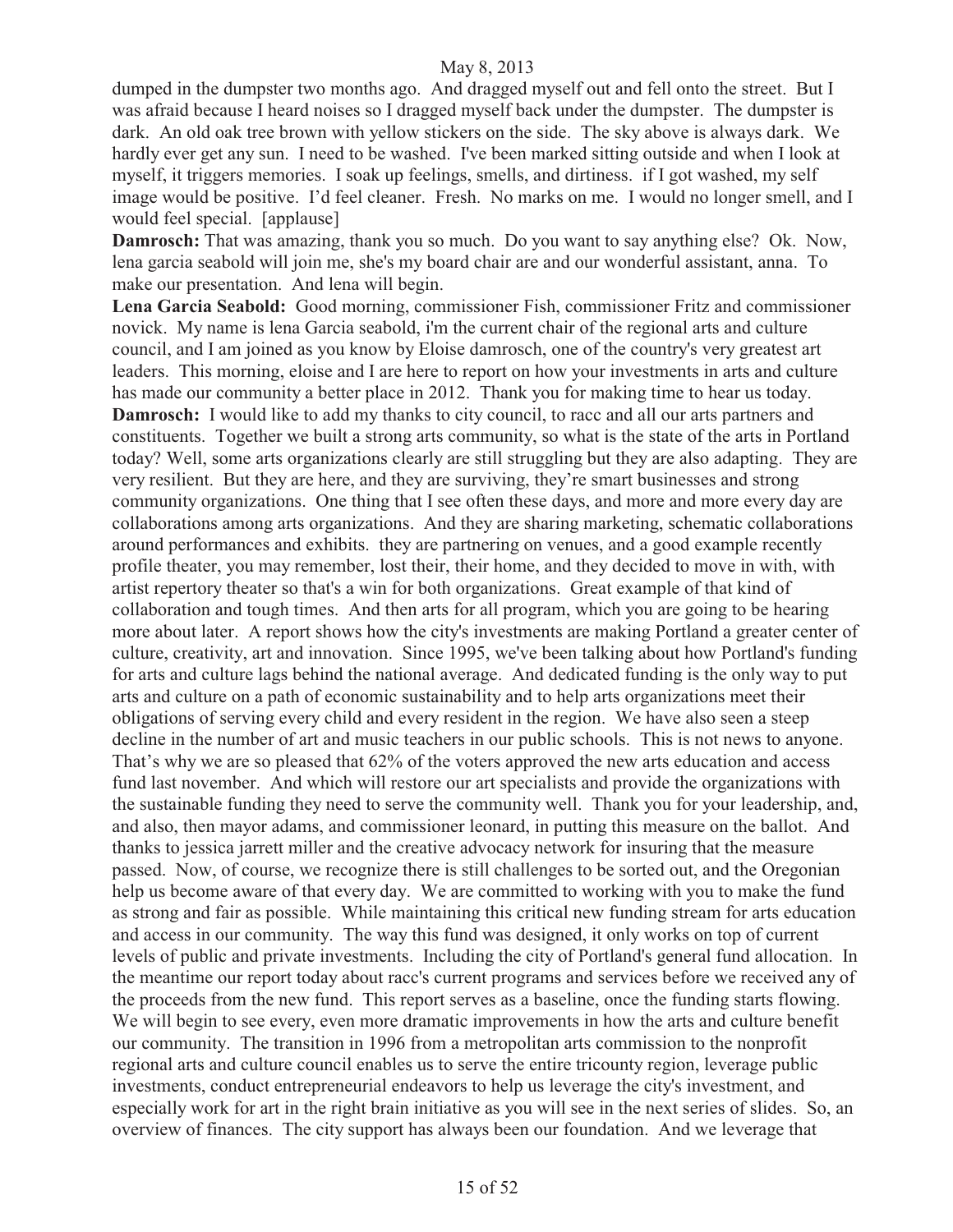support heftily. Here you will see what we looked like when we became racc in 1996. Today we received 4.2 million from the city's general fund, and we leveraged that into a total of 8.3 million. So, the contrast is dramatic. In the next slide you could see how we have progressed more specifically over time. I think the growth is especially notable when work for art began, big spike, and later, with the advent of the right brain initiative. You could graphically see the leverage from these programs. The bulk of our budget is spent on program and services. racc's administrative and overhead costs are low for the industry at 12.7%. This chart shows how we fund arts education, namely, the Right brain initiative, and its interesting, I think, to see that we're just about at a 50-50 split, private, public funding, including significant resources from the school districts, themselves, counties and the state all shown in red. We've also been very successful with regional foundations and corporations and individuals. Now, in its fifth year the right brain initiative trains teachers and teaching artists together to enable kids to experience directly a range of artistic expressions and experiences while giving teachers new tools to use the arts to engage all students, learning core curriculum subjects through the arts, leading to greater engagement, especially important in light of the increasing number of non english speaking students in our schools. In this slide you see seventh graders at vestel school in northeast Portland learning the art of interviewing and photography. And in this image, Portland's very own creative laureate, Julie keith, who we tried to get here today but she was too busy in the schools, is working with first and second graders in king school in northeast Portland on interacting and learning about fellow students through photography and writing. And in this map you could see the schools currently served by the right brain initiative. There are many more to go but we've been growing every year since we began. Right brain is also a perfect partner for growing national initiative called stem to steam. Adding the arts to science, technology, and engineering and Math. In this slide you see first graders working with right brain visual artist Nicole hemincello. The first graders studied water, these are first graders mind you, first graders studied water in the various stages under the microscope and use print-making techniques to illustrate what they learned under the microscope. And all of this learning about both science and print-making resulted in a mural representing a water cycle and all of its beautiful forms. the students' prints are all across the top of the mural. And I should also mention that, that our own congresswoman, Suzanne bonamici has created a congressional stem to steam caucus in Washington so this is something really taking hold and people are paying a lot of attention to. **Fish:** Of course, we cannot mention her without natali seth.

**Damrosch:** and her fabulous

**Fish:** and her forthcoming show on the dishwasher project, she might even be here today. **Damrosch:** That's called the bully pulpit. Yes, of course, she's great. Our work in arts education continues to expand. Next year, with proceeds from the new arts and education and access fund, we will establish an arts education coordination role that serves all school districts, and the 68 arts teachers that are funded by this new opportunity. We'll expand the right brain initiative into more schools, and this fund will enable field trips, artist residencies and other experiences the schools choose through a grants program and provide more arts and schools grants such as this mural created by the emerson School in northwest Portland in collaboration with student, staff, and parents of emerson school and members of the pearl district neighborhood association, and artist mo fee. And now I turn it lena.

Garcia Seabold: As you know, racc was a major partner with you and the creative advocacy network in passing the arts and education and access income tax, which will result in millions more for teachers, grants and other arts organizations and education services. Our commitment is to continue leveraging all public investments through strong partnerships with a private sector. We're also working with the new, the, to renew the Oregon cultural trust tax credit, one of the most innovative arts spending mechanisms in the country. Several dozen advocates, including many of the people in this room, traveled to salem last month as part of the arts advocacy day. And meeting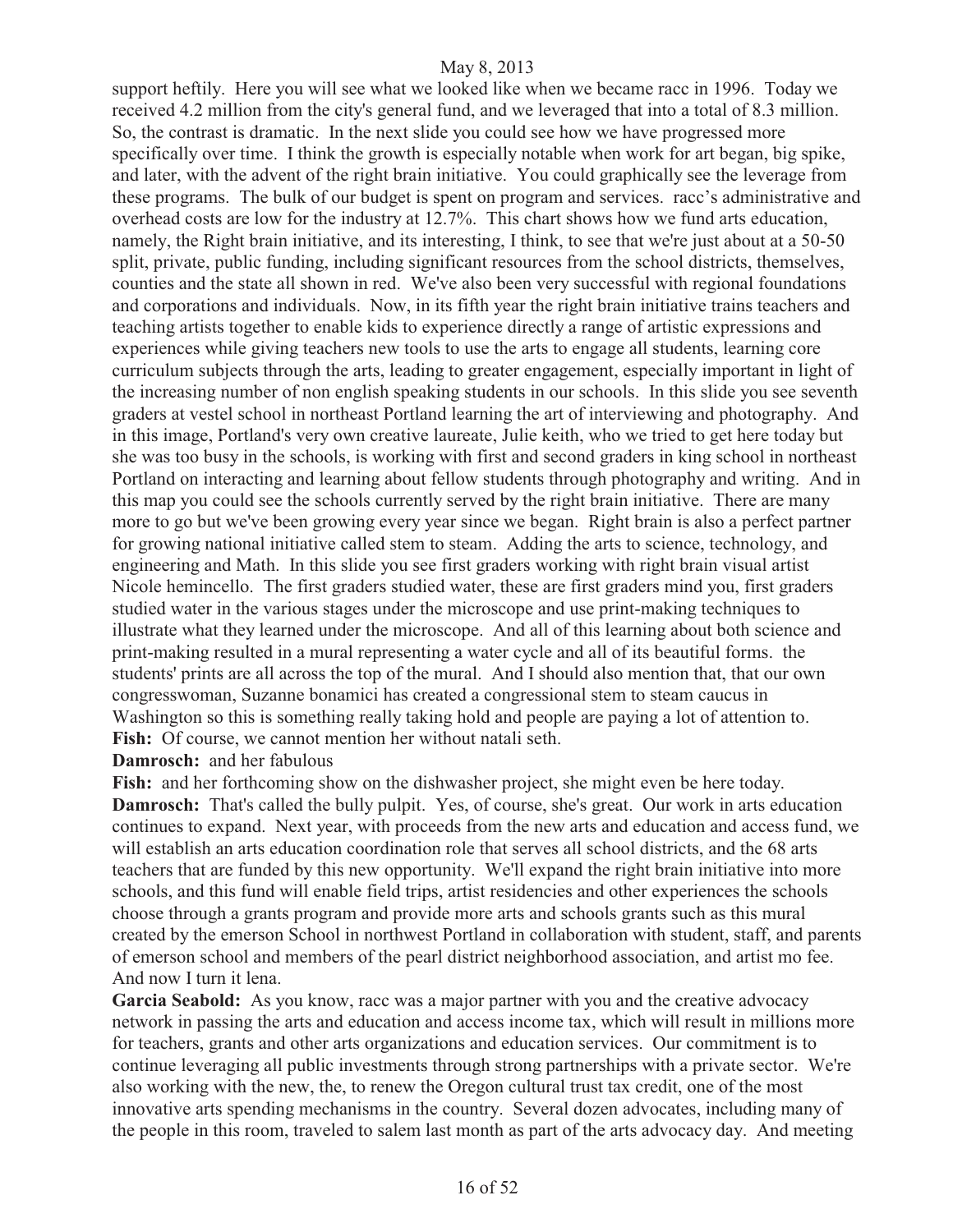with legislators to help them understand why it's so important to sustain this critical funding source. Our work place giving program is called work for art, and it raised \$823,000 last year. Including the city's \$200,000 matching fund and donations for more than 2,000 individuals. 100% of the money we raise goes back into the community as grants. Donors who give \$60 more, receive an arts card that gives them access to two for one tickets at hundreds of arts events throughout the year. This is a really good benefit. Last fall, it was a tough Fundraising environment. We anticipate the work for art will be down slightly by 5%, overall by the time our campaign ends next month. We are still getting a great response and more than 72 workplaces around the Portland area, including keybank, ohsu, the standard, and northwest natural. Portland general electric is one of our top campaigns every year and last fall, 239 pge employees helped us to raise \$83,376. 90 city employees participated for a total of \$13,655, including some of you and your staff, and we thank you. Burgerville continues to be an amazing partner, 410 employees donated to work for art this year, raising a total of \$37,685. On top of that, the company's feed the arts promotion on march 21 raised an additional \$15,000 for the campaign. You will get to hear more from ceo jeff harvey in just a few minutes.

**Damrosch:** Now I would like to talk about our grants program. The majority of the city's allocation goes directly to our grants program. This chart illustrates the city's investment in grants and funds leveraged from work for art. The state, and the county. Ongoing annual operating support, as I mentioned earlier supports 44 of the largest organizations, including the majors like the Portland art museum, the symphony, Portland center stage and the ballet, and also, a very diverse range from miracle theater, here performing a bilingual celebration of day of the dead. And the children's healing art project, or chap. White bird dance, presenting akron kahn company and so many dance companies for all over the u.s. and around the globe. Oregon Children's theater, reaching many, many thousands of children and families every year with diverse offerings and operating support is vital, and will grow with the new arts fund, but these organizations still have to raise 95% of their budgets through ticket sales and contributions. Project grants are a most diverse program, supports a wide variety small organizations and artists, individual artists. Anita minon's a midsummer night's dream uses various styles of dance and music, including the tradition indian dance but also hip-hop and ballet, there's a combination for you. A visual artist horatio hung young la partnered with planned parenthood, sisters of the road and place galley to explore the notions of social currency and shifting socio political situations in contemporary society. Inclusive arts vibe, a project run by oregon cultural access is a dance group that infuses integrated dance with underlying philosophy of disability culture and pride. These are just a few of the examples of how artists and organizations partner to help bring the diverse people and cultures together. Our smallest grants, are professional development, which help artists and organizations become more effective and thrive. A racc grant helped free arts northwest develop marketing and fundraising materials as well as an outreach plan to increase the visibility, and an eight-year-old helped to design the logo. Artist habiba used the grant to travel to ghana to learn and record traditional story-telling techniques and to share these with children and story-tellers here in Portland. Operating an emergency grants represents about a six-year old program which was, with funds directed to us by the city council, for opportunities and emergencies that organizations could not plan or budget for in their annual planning and budgeting process. An example of an emergency grant, with very little warning, african dance troupe, kukatanin, needed buses to transport dancers from school to a new rehearsal space, and most parents were not able to provide transportation, so this grant was a vital bridge to making that change. And then kala Kendra was awarded grant funds for samalan spirit of krishna, a unique classical music collaboration that promoted and enhanced the various performing arts of the indian subcontinent. Every year rac recognizes exellent and long-term achievements through a fellowship. Last year racc's fellow in media arts was larry Johnson. larry used his fellowships to create a personal documentary telling his story as soldier and entertainer in vietnam. Using 1972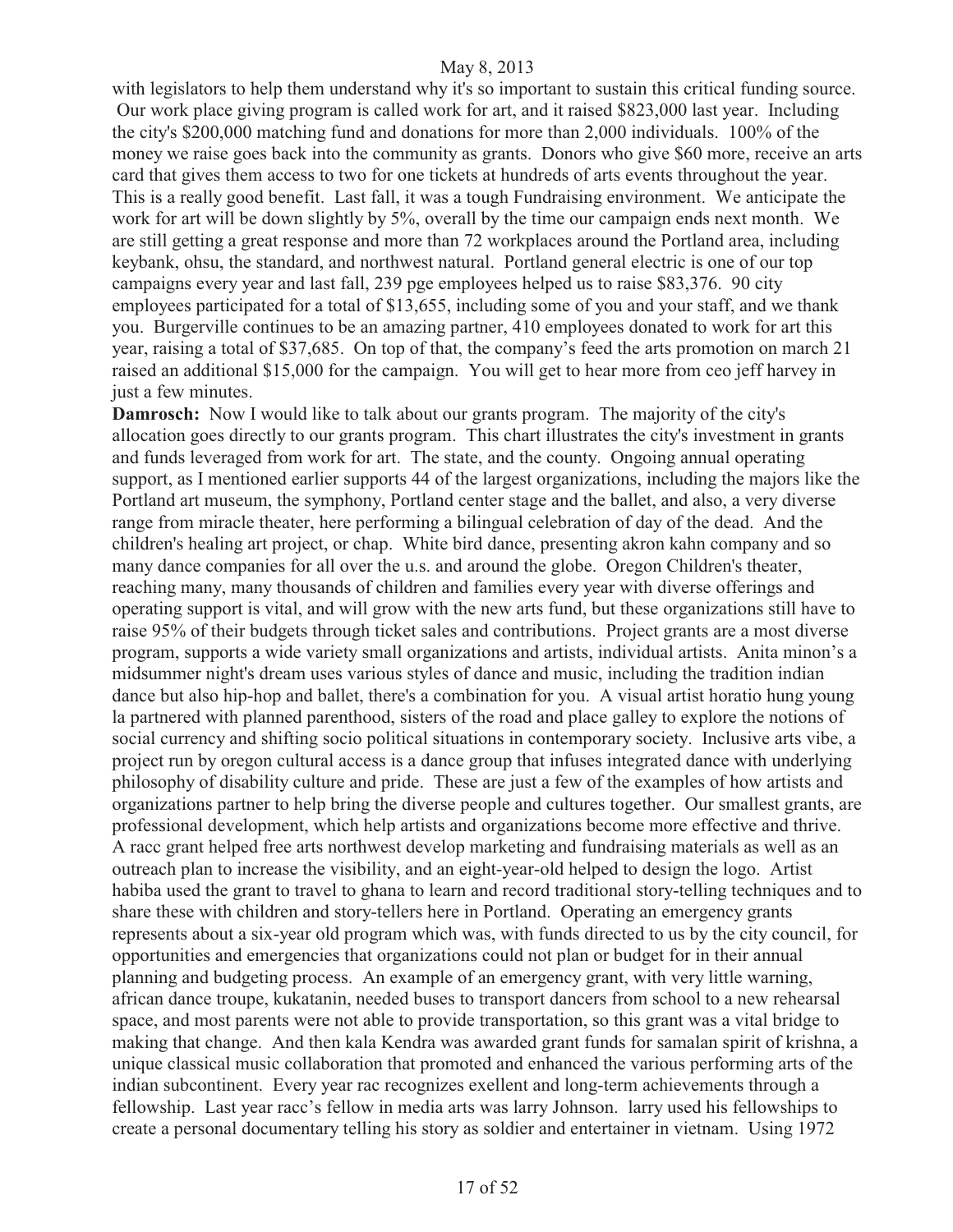archival footage and modern day imagery resulting from a trip to vietnam during peace time. All fellows engage the community in some way, and I promise to let you know when you'll be able to see larry's finished film. In summary, in 2012, we awarded approximately 3.3 million in grants benefiting 137 individual artists, seven schools, and 143 nonprofits. It takes three staff and some 70 volunteers to do this work. In fiscal year 2012-13, in line with our equity initiative we made sure that 33% of all panelists were people of color. And that's a good segway into lena's section. Garcia Seabold: A topic I love to discuss. Equity and outreach. As you know, racc remains an enthusiastic partner in our combined efforts to ensure that all residents have equal access to services, including arts and culture, and we appreciate your tremendous leadership in this area, especially commissioner Fritz, as well as dante james and the office of equity and human rights. Over the past two years racc has redoubled our efforts to serve communities of color, people with disabilities and other underserved communities. Our staff and our board are a third of people of color and are now working with arts organizations to develop strategies for increasing access for every Portland resident. People of color starting with me at the helm as chair. And this past year, arts organizations have been measuring who they serve and where. To help them with this work, racc has convened several forums and created an online tool kit. At racc.org/equity, you will find a variety of resources, including our own plan for achieving equity and inclusion for all. For many years racc has offered workshops to help artists be more successful in their careers covering such topics like how to write a grant, understanding contracts and copyright issues. Now the workshops take place, not only downtown, but in the neighborhoods throughout the city. And some of our workshops are especially targeted for communities color, including this workshop led by renee Mitchell, empowering women, artists of color to develop strong grant proposals. in partnership with the amazing arts group, george thorn, we also provide technical assistance for arts organizations including a growing number of emerging culturally specific organizations. This year we're trying something new, we carved out resources in order to provide more arts related services within and between communities of color. Last December for example, we partnered with a native american youth family center to produce a market place and workshops for native american artists and vendors. Arts organizations are making their services more accessible than ever before. The arts for all program is a fantastic example. Low income Oregonians qualifying for food starches can buy tickets to a variety of arts events for \$5 each. And Portland opera participates in arts for all, they also have an amazing outreach program called opera to go, and that Brings opera into the classroom serving 5,000 students throughout the city, and 18,000 children across the state. Here at racc, we are finding that our efforts are resulting in more proposals from communities of color and we are funding more culturally specific projects as a result. Starting next year, the arts education and access fund will help us to fund even more programs that reach more Portland residents, including underserved neighborhoods and rapidly growing communities of color. Eloise -- **Damrosch:** the public art program is primarily funded by the 2% for art set aside shown in red here, and in addition, we earn income for public art maintenance, consulting with communities here in the region and around the country to establish or further their public art programs. About \$446,000 this year. Also, the city provided about 113,000 for community-based efforts like the murals program, the visual chronical, and the Portland building installation space. This has been a big year and continues to be for public art. Because of the east side streetcar primarily. Inversion plus minus by lead pencil studio which I am sure you have seen, and I hope you are watching the, the gradual installation of the other half of this, is a bold and poetic visual interpretation of past industrial structures, one so prevalent on the east side. And any day now literally the pieces arrived yesterday. You will see Jorge pardos dramatic and functional new streetcar shelter just up the hill

from the broadway bridge. At the opposite end of the arts spectrum is a multi-artist residency housed at bud clark commons. Bcc-tv, a hands on video and production collaboration is available for free to anyone who has been or is currently experiencing homelessness. And a couple of the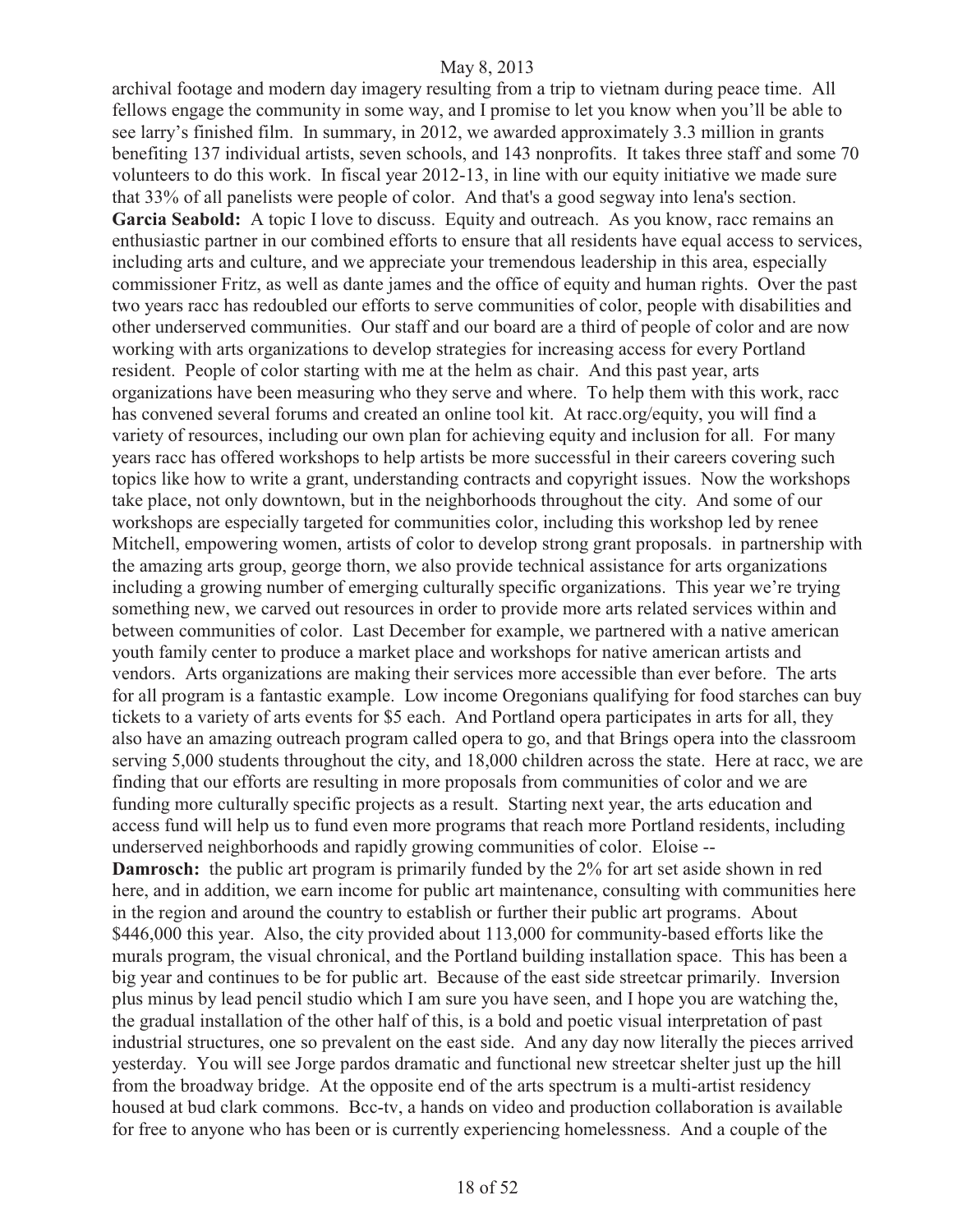people in this residency have actually gone on to do some work with nw film center. The tram tower has a new look. Artist inem valentina-merch designed a dramatic and seasonal lighting scheme for the iconic tram in the new south waterfront neighborhood. The for art program also provides two dimensional work to public places across the city. And all of you are recipients of pieces of that collection, and I hope you enjoy them. This year's significant outreach efforts resulted in culturally diverse works by artists new to the collection including this piece by qua franklin gong, an immigrant from cameroon. This image of the justice center window, just across the street, Portland's first major architecturally integrated piece of art by ed carpenter. racc takes seriously the maintenance role for the city's public collections, there 30 plus-year-old window finally sprang a leak and we fix it had with help from the city and county. It was a major undertaking but very necessary. And the murals are springing up all over the city. Helping engage diverse populations and beautify Neighborhoods. This mural by eddie boswell and antwon Thomas can be found in the rosewood neighborhood in east Portland, and clearly, is beloved and celebrated by many. To summarize, racc and the arts community are working together to transform the way we engage all citizens of Portland. We are working to support the health of the arts community. Remove access barriers, restore arts education and build Portland's replication as a vibrant and creative hub. Arts organizations are a major driver of the local economy. Their impact is \$253.5 million a year. **Fish:** What's that number again?

**Damrosch: \$**253.5 Million. It's lot of jobs. Individual artists are, of course, critical to our success, and we're fortunate that so many young creators and established artists alike choose to live and work in Portland. Suffice it to say, Portland would not be Portland without this arts and culture community that is diverse, resilient and strong. Thank you for helping to make it so.

**Garcia Seabold:** I am so proud to be the chair of this amazing organization and to live in a city that has such a strong and vibrant arts community, as we have shown, the majority of your investments, is finding its way into performing and visual arts facilities, classrooms, community centers, and neighborhoods throughout the city. On behalf of the staff and board of the regional arts and culture council, gracias, and thank you for your continued investment in culture, creativity and the arts. **Fish:** Eloise, I have to note in your outstanding year end review you have a picture of one of the newest additions to the collection. Which is the corey arnold photograph. This has caused quite a bit of tension between me and the mayor because once upon a time you let me cherry pick the good art. And this somehow slipped through the cracks and it is in his office. And it's spectacular. **Damrosch:** Well, you can visit his office. [laughter]

**Fish:** Do we have other people presenting?

**Damrosch:** We do.Should we come back after this?

Fish: Yes, and we will have some q&a.

**Moore-Love:** I have five people signed up.

**Novick:** Good afternoon. Please state your name. Who wants to go first?

**Jeff Harvey:** Ok. I am jeff harvey, president and ceo of burgerville. And as well i'm the honorary chair person for the work for art campaign this year. And I wanted to share a few points about work for art and the arts investments in arts from a business perspective. About five years ago burgerville made the decision, I made the decision, to make work for art available as a contribution choice to all our employees. We have an annual giving campaign, our people like to participate. And it was an experiment but hat happened subsequent to that surprised everybody in the company. Since that time, over five years we have now given our employees, our employees have given over \$105,000, in that time frame. You heard some numbers earlier, about 500 employees out of a work base of 1200 employees give every year. That's not something that we expected, and all I did was make it available. So, I started talking to the employees about what caused this. And what I learned was, was even though these are, are minimum wage jobs, for the most part, and we try to give them a lot of really great and creative benefits, what I learned is I engaged our employees as that in many case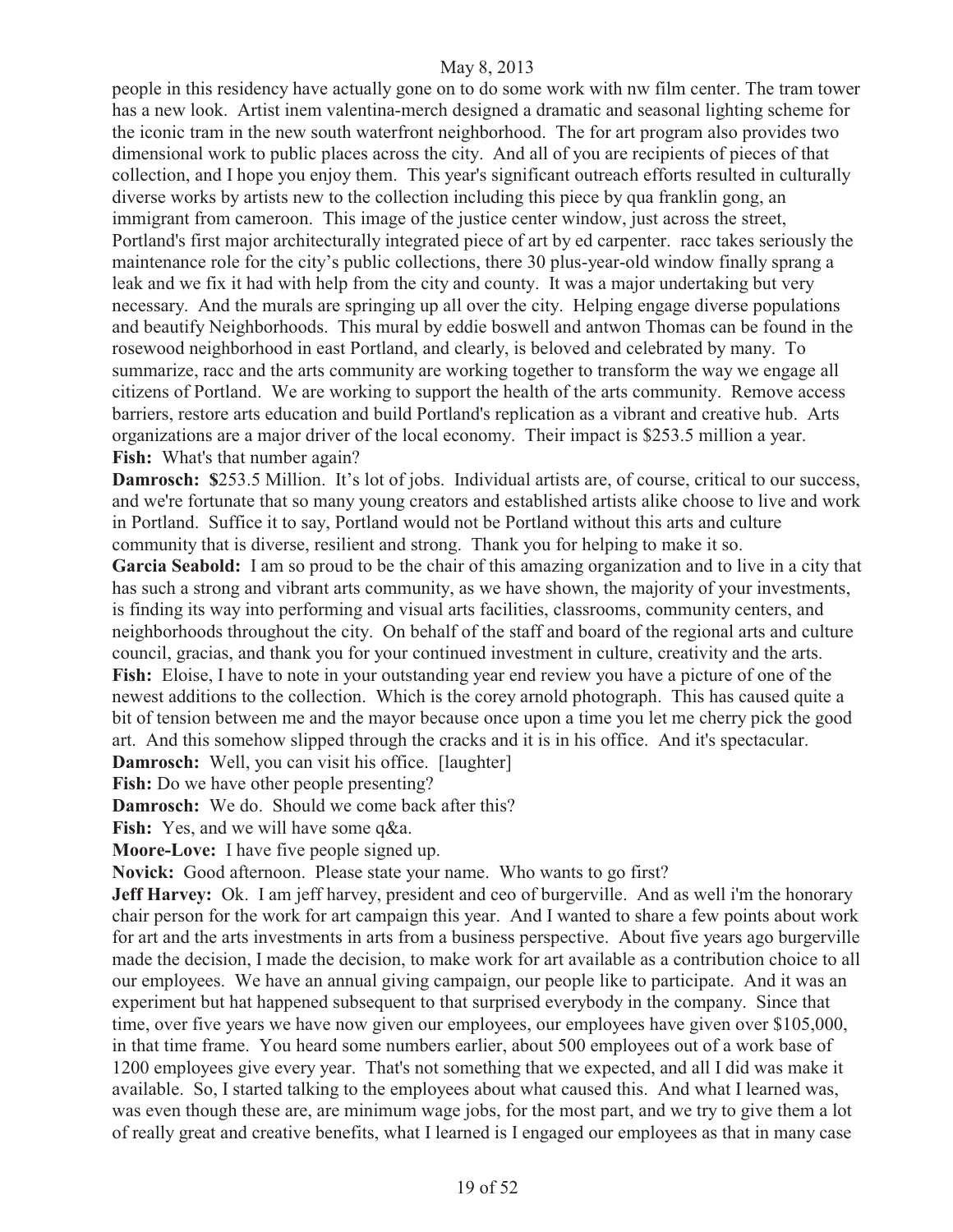what is they do with burgerville as part a plan of theirs, they work multiple jobs. Having an hourly wage job, actually helps them to manage their time. What they do with a lot of that time, is actually perform in some way shape or form as an artist. So, a great deal of our employee base is either a musician or a painter or a dancer, and this is, actually, how they choose to organize their life. The giving to this program not only supports their passions, but it also gives them access to things like the arts card, which they now use to take all of their families and their children to these events and get great exposure. that led me to obviously, deep inquiry from a business perspective, and since that time, five years ago, now we actually see significant benefit to an investment in the arts as it relates to creating highly innovative, highly creative businesses. Skills and practices that our employees brought to the job as part of their passions, have now been integrated in how we develop people in burgerville. So we do improv training for most of our employees on a regular basis. We've invested in programs like live wire. Radio program. Live wire radio program team is part our creative team helping us to internally message important points to our employees. We'll soon start to do that externally. And what I have come to learn in the time frame since we started this is that not only, you know, do I love the arts and love to participate, and not only is it morally and spiritually uplifting thing, but it's actually a very intelligent business strategy. It creates practices and skills of creativity, innovation in people who really love to perform to begin with. And our business has shown significant benefits as a result.

**Novick:** Thank you very much. [applause]

**Fish:** And you make a mean strawberry milkshake, too, can we say that?

**Harvey:** Available fresh now. Yeah. Thank you for that.

**Novick:** I was going to ask whether improv is more relative to burgers or shakes.

**Harvey:** More to making relationships with guests any product wise.

**Novick:** State your name for the record.

**Philip Liu:** Hi, my name is phillip liu. So, thank you council members. I am testifying in regards to the huge, important that arts for all, has been played, for my son, and myself, and for all the many people who could not afford it otherwise. The first time that we used the arts for all, my son and I went to the ballet to watch stravinsky's the rite of spring. He was four years old. After the show, I asked him if he liked it, and his words, he said, that was beautiful. He asked if he could watch it again tomorrow. And we actually went, and it was sold out. But, from then on we went to, as many shows as possible. One of our favorites is going to bodyvox performances. Its kid friendly, funny, lighthearted, and at times, serious and, and generally wonderful. We both think the performers are like super heroes. Sky goes to kids classes in bodyvox, he's now six and a half years old. I had a stroke five years ago. I couldn't speak. For the first couple of months. And the only word that I could say was yes, and half the time I meant no. And I had to relearn cat and dog, and then I went on to relearn arithmetic, and then a year later, paragraphs, then reading for a few pages, and then trying to talk to people. In the many performances, like the Oregon symphony, the Bodyvox, the northwest children's theater and so on, I feel like my body, my mind and body is healing from the stroke. My son received the same results. Mind, body and heart healing. I am on a fix income, without the arts for all, we wouldn't be able to afford it. Thank you, mayor hales, who is not here. And thank you council members for investing in arts organizations that participates for arts for all. Thank you.

**Novick:** Thank you. [applause]please, state your name.

**Andres Lopera:** my name is Andres lopera. So good morning council members. And I am really, really pleased to be here, and just to be able to publicly thank racc for their fantastic job that they do with their arts organizations in Portland, Oregon. I am a newcomer, a new music director of the metropolitan youth symphony. We are an organization that we impact over 450 students, and young musicians in the Portland area. It's fantastic the job that I do. I feel so privileged to do it. Because the stories that have been there, we only work on one year of experience, and they come through our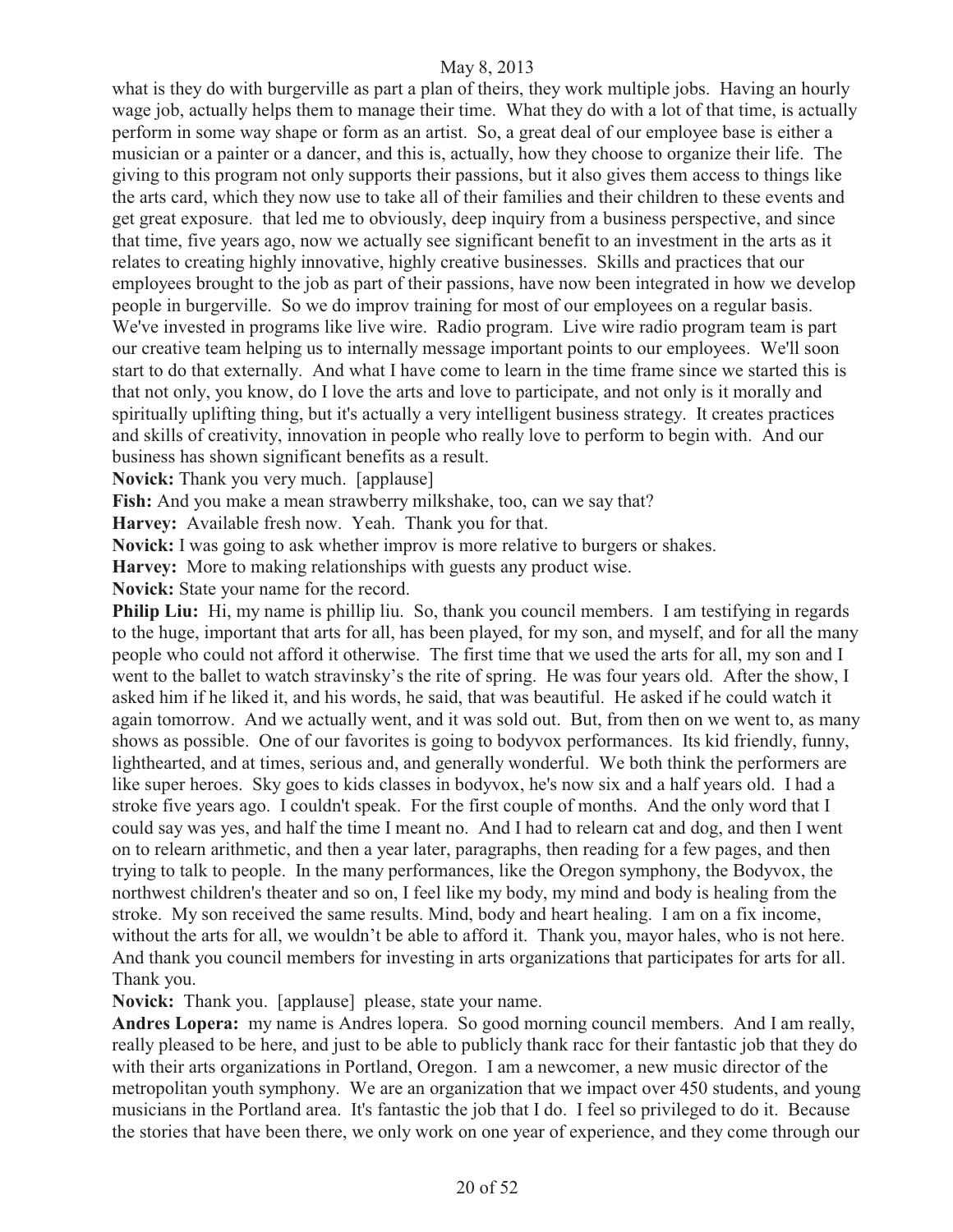organization for six, seven years, and we have, we have 13 ensembles, 450 students, and we have all the way from beginner to advanced, jazz, band, and orchestras. It's a fantastic place to be. And we are really glad to be part of the Portland community. And access and inclusion are our core values in the organization, and these help us to keep going in the impact that we have in the schools in Portland, Oregon. So we have a really big, strong financial aid program. This financial aid program that is thanks to all the funding, help us to welcome every kid that comes to our organization, regardless of their financial background. We always make them possible to be in our organization in any of the groups that they can be performing with us. We had a big, rich win in our organization. Only this year, we are performing a teen concert in warm springs in north Portland. We impact the life of around 5,000 students. only vesterday, I had the pleasure to be in the david douglas' school district where we were performing for three elementary schools, and it's just been a pleasure because I went to even the beech school, the king school and I had the opportunity to talk to them in spanish, and they were just really glad to, you know, to share the vision and passion for music in my own language so it made me feel more at home. And this leads plea to the inclusion part, thanks to racc and their devotion for arts and culture, we have the funding to purchase advertisement in el musician to reach out to the latino american community and involve them a little bit more with what we do. I am from a village in Colombia. I have seen the transformation and the change the music has made in the communities. I am so glad that we have been able to pursue these, and we do believe the music makes a change, and I am really glad that you from the city council and the racc supports all these initiatives and we are making a change, in the music community and the arts community in Portland, Oregon so thanks so much, muchas gracias. **Novick:** thank you so much.

**Joe Walsh:** my name is joe walsh, I represent individuals for justice, and on this issue, I think that I can also speak for the progressive party of Oregon. The arts to us, is what makes us human. If we go through all the arts so we support all of the things that were said today, and I wish that there were more citizens that didn't have a vested interest, that would express their feelings when they go and see a play, or a musical or, or listen to, to anybody with talent. It always amazes me. I think I was on the wrong line whether it came to singing and, and musical ability. But I know this. As an activist. The arts is what makes us human. And if you find any extra money some place, this would be a good place to put it. [laughter] [applause]

**Novick:** Thank you. Karla, do we have more people signed up?

**Moore-Love:** Mr. Livingston, did you want to speak again. He's the last one who signed up. **Bruce Livinston:** I am kind of a fill-in for the right brain initiative.

**Novick:** Please state your name for the record.

**Livingston:** Bruce livingston with playwright, and I am also on the governing committee of the right brain initiative. And was asked to fill in today to talk a little bit about right brain science and the arts. We have all seen the bumper sticker that say art saves lives. At playwright we believe that for ten years, what we do with kids, transforms their lives in positive ways. Everybody involved in creating art, I think, believes that and we know it's a messy process. The results are not always beautiful. But they are always transformative, we think. But, getting funding for that kind of thing, is pretty difficult on the basis of anecdotal information. Two years ago, three scientists from the university of Oregon and ohsu combined to design and execute a research project into the impacts of the workshops that we do at playwright. The results of this, the research has just been finished, the results are being submitted for publication. They've given us a brief four page summary of those outcomes and they I think are dramatic testimony to the impact of the arts and transforming human beings lives. What they've found is that after participation, completion of one of our workshops, the kids who did it showed a number of things. Significant reduction of hyper activity, improvement in mood and emotion symptoms such as withdrawal, shame, anxiety and depression. They showed reduced andiodonia, that's a funny psychological term for the inability to experience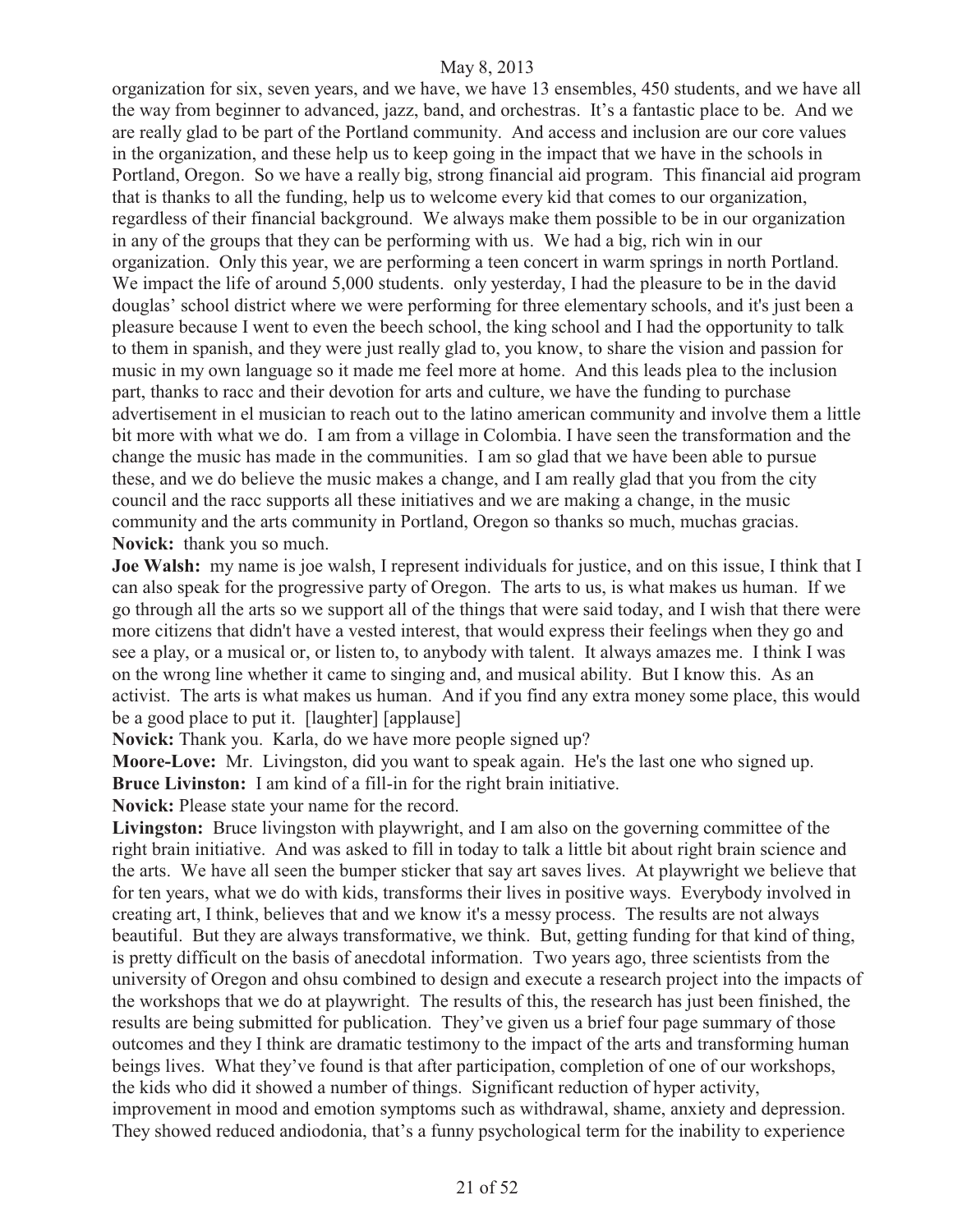pleasure. They improve in that regard. And quite significantly, they improve their ability to regulate anger. Anger disregulation gets much better. And those are all from observers of the kids. Playwright is not involved in any of this. It's all arms length research. Interestingly enough, when the kids themselves were asked a month after the end of the workshop what changes they observed in themselves, over 70% of them said their ability to control and regulate their impulses had improved dramatically. To me, those are very dramatic representations of how art contributes not only to the health of an individual but also to the health of a community. I think that it is dramatic evidence that our community is a better place because of the creative arts and people's engagement in them. And I do have copies of this brief report if you would like to see them. I would be happy to share them with you.

**Novick:** Thank you very much. [applause]Anybody else signed up?

**Moore-Love:** That is all who signed up.

**Novick:** Eloise, do you want to come back up again? Do you have anything more to say before we move on?

**Fish:** Closing statement?

**Damrosch:** I'm still reeling from those wonderful testimony. I hope that you've seen and heard today, give you at least a partial picture of all that has been going on under our roof for the past year and under the roofs of all of these amazing people that we work with and fund. It is an exciting time in the city. It is a challenging time in the city. And as I said before, I think the arts community is incredibly resilient and creative in how they have been able to move through this difficult period. And we're all celebrating at the same time that we're working hard to stay within our means. So, we very much appreciate your support, your enthusiasm over the years, and we hope that we will continue on in a very positive light for many years to come. Thank you. **Novick:** Thank you very much.

**Fish:** Now it is our chance to say something back. I move the adoption of the report. **Fritz:** Second.

**Novick:** Any council discussion? Please call the roll. [roll call]

**Fish:** First of all, eloise and lena and all of your colleagues here today, staff, board members, supporters, artists, everyone who is part of that enterprise, thank you for joining us today in celebrating your accomplishments from 2012. I'm sorry that the mayor, former mayor adams is not here. When we celebrate 2012, we're really talking about the work that he led in his last year of service. I say a round of applause for mayor sam adams. [applause]A couple of things struck me in the presentation. First the great story of work for art and the fact that burgerville and so many other companies are participating. I know every year you have an event where you announce who is the winner in each category. A lot of competition goes on to see who can do the most in workplace giving. I want to put a plug in for work for art. You have made it so easy that even I figured it out. Because it is embedded in your payroll. So, you just sign up and it automatically is deducted but at the end of the year you get a statement. That is about as good as it gets. Congratulations and congratulations for the friendly rivalry you have stimulated among businesses in Portland. The arts tax was adopted last year by 62% of the voters. It is my view that it is our task in the council to, a, get the legal proceeding resolved as quickly as possible. And believe we're on very strong footing. And, b., make whatever changes are necessary consistent with the will of the voters so that we can administer this tax in a fair and equitable way. And I will certainly say that -- [applause]That's my commitment to you, and I know that the uncertainty gives all of our friends heartburn. But I think in the long run, if we can work those two issues out in an expedited way, we will all be better for it. This council was proud to refer the measure – excuse me, a prior council was proud to refer the matter to the voters and I was proud to support it. We will work together to address those challenges. Someone mentioned the parallel effort going on in Salem, we oughta put a plug in for extending the, cultural tax credit, the Oregon cultural trust. I know that tax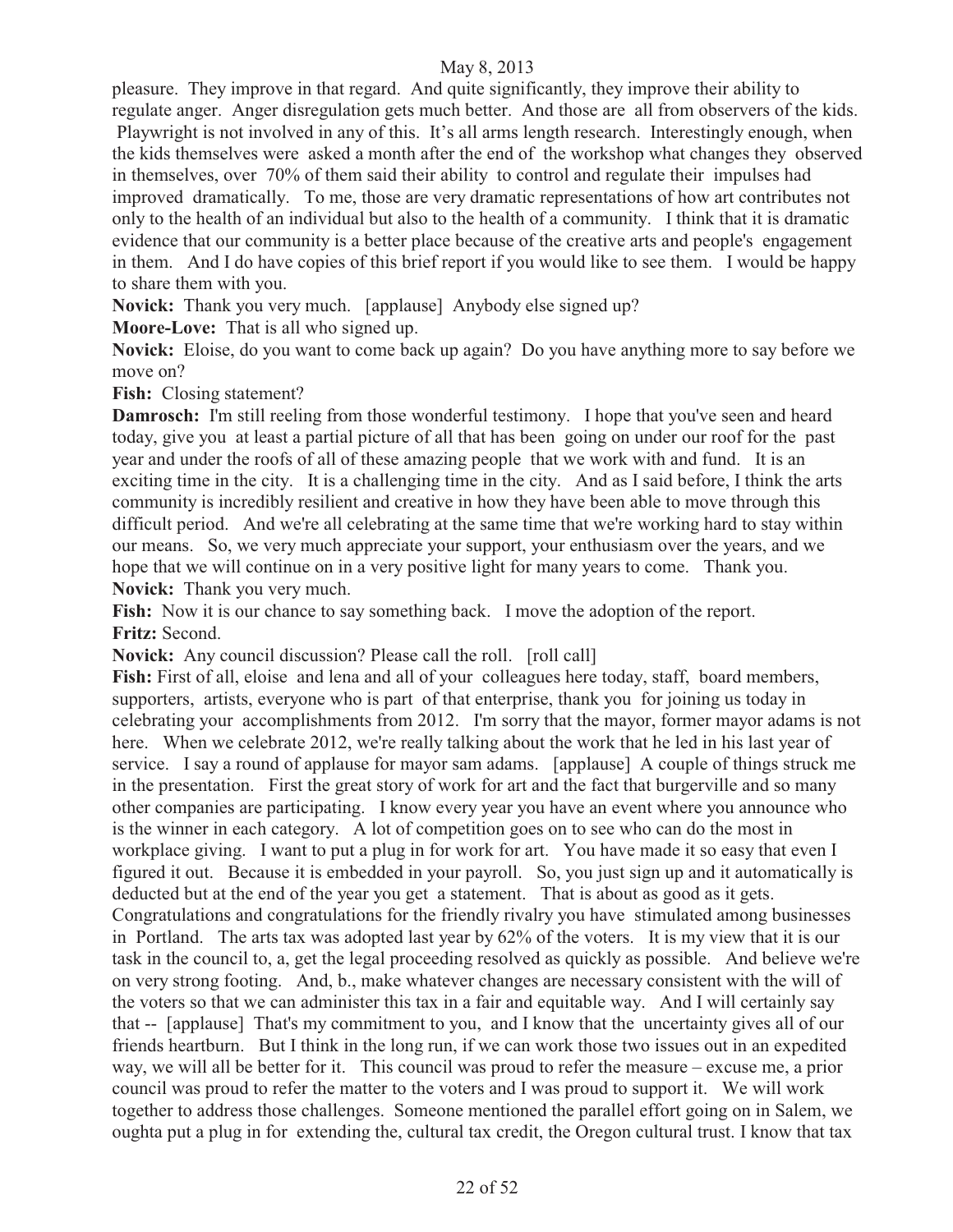expenditures are coming into a lot of scrutiny but it is, the case has been made there too and I think that needs to be extended. I'd say for at least 20 years, but I would settle for 10. One thing I get to do when we do the annual report is thank the folks you have brought with you for how arts have enriched the community's life and my life in particular. So I in particular want to shout out to charles frolick who is here for an amazing accomplishment this year with rick bartell, being first native american artist to be featured on the mall in Washington, d.c., which is an incredible accomplishment. To my friends paul and walter, for whitebird and on my birthday, I joined the thousands of people that watched the grand continental. and I even got to see them dance which I don't think I'd ever seen before. That was an extraordinary event in portland's living room. Eloise I want to thank you in particular for the mountains you moved to place the lee kelly's master work, memory 99, at the future home of pnca in the north parks blocks. I go out of my way every time I come to work to drive by it because it is so majestic. I know that was hard. So, thank you. I also want to acknowledge victoria fry and pica, they do an event at the Washington monroe high school in the last couple of years. This past year, they projected a live film on the side of the building and we had a picnic, and watched live action going on inside of the building but was projected. That was extraordinary. And I would be remiss if I didn't acknowledge Chapin Fish, my son, who played the Oregonian publisher in something called the Portland play, since you mentioned the Oregonian, and had a little bit of a spat with his sister in the play over women suffrage. Maybe some things have not changed. Being behind the times. So, thanks to everybody that has enriched our community, and I also -- with great pride just want to also announce that in august, for the first time, the gay men's chorus will perform in a park of this city and they will kick off the Washington parks summer festival. And I hope everybody who has a chance to come to see their first outdoor concert in one of our parks as the kickoff event of our most important series. May 17th, we officially launch the newest park in our city, which is called the fields. It has art already in it, which is snails. What are they made of?

**Damrosch:** I think they're cast concrete.

Fish: Cast concrete. And on may 17th, pnca, poet laureate barry sanders has been commissioned to do an original work to acknowledge the significance of that field. And then next month, mayor hales and I will be hosting an art show at city hall featuring young people through the program of pear. So, pear art will be on display. I can't tell you what it means to me as a citizen separate apart from an elected official to live in a city that has such a vital place for arts and culture. And I am - it enriches my life and my children's life and my family life every day, and racc is at the forefront of making that happen and organizing the public and private. To you eloise, lena, and board and whole family that makes this go. Congratulations for another stellar year and I look forward to supporting you for many years to come. Aye.

**Fritz:** Well, I associate myself with the eloquent remarks of commissioner Fish and thank you each and everyone of you for being here today. Both jobs and culture that we're celebrating today and the spirit of Portland in celebrating the arts, funding the arts. Because although people who work in the arts love what they do, they also need to eat and send their kids to college. So it is important to recognize that. Lena, thank you so much for your chairmanship of the board and your work on equity and diversity as well as eloise making significant strides. We appreciate the partnership in that regard. Joe walsh mentioned that he wished more people who were not vested would come to events like this. In fact, we saw a lot of people come to our discussion we had last year on the appeal of the Portland playhouse land use. And a phenomenal outpouring of all kinds of folks in the community recognizing that arts and culture, both community -- and essential part of who we are as Portlanders. I appreciated hearing from our relatively newly come person from new york city about the culture here and that it is a place where people can grow and thrive and choose to work at great businesses like burgerville while pursuing their other dreams. It all comes together here in Portland. I used to have a vested interest in the arts in that my daughter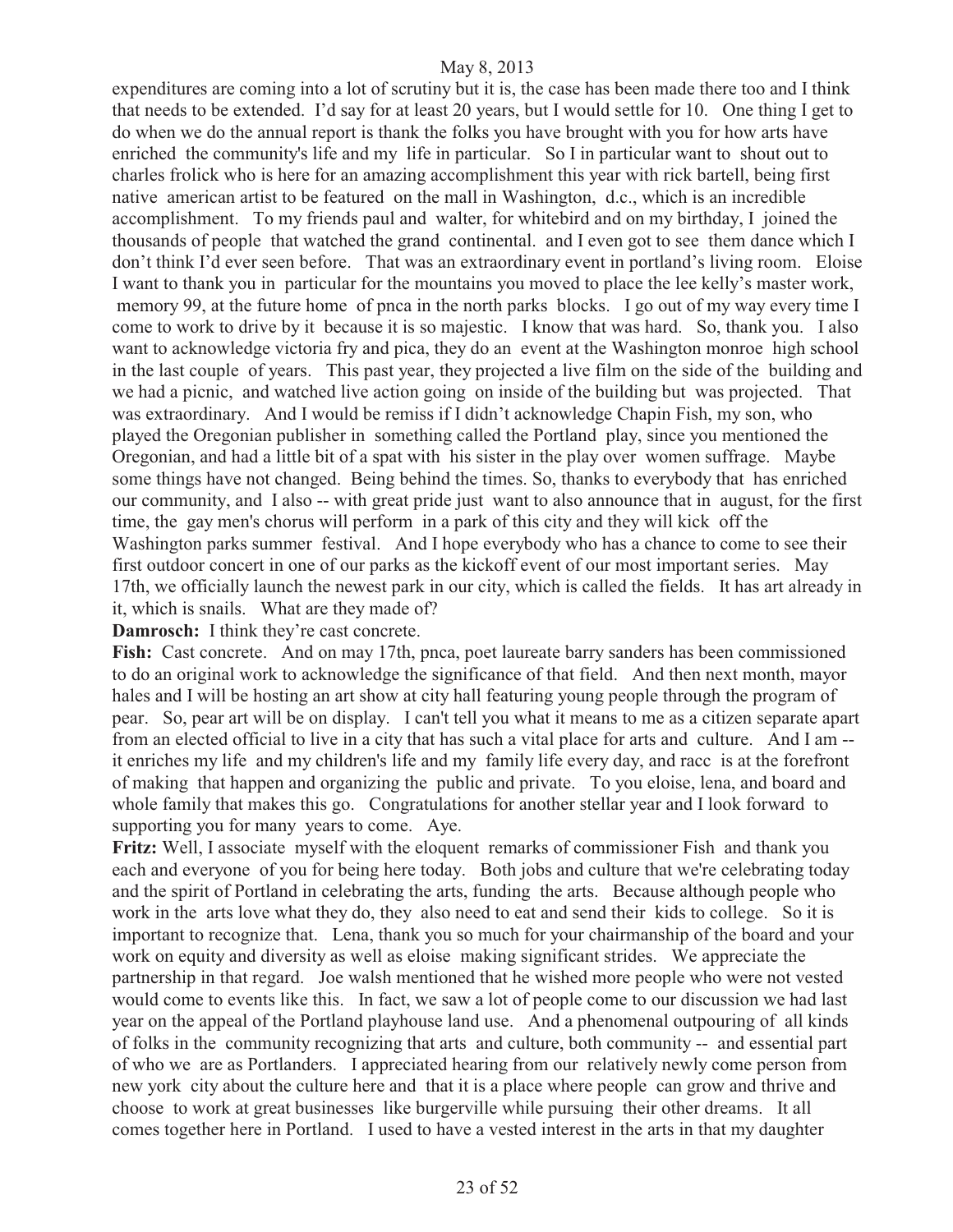was a theater major at Willamette university. She then volunteered for the obama campaign last summer and is now looking into a career in political staff work rather than arts and culture. I am very glad she majored in theater at Willamette because I think it's a great preparation for life to be thinking in various ways and to learn how to perform and communicate, and that is essentially - all of the world is a stage and we are merely players and the more we learn how to do it well and encourage each other as we do it the better. Thank you very much for your work. Aye. [applause]

**Novick:** I first have to say that I will never again look at a towel in the same way. Thank you very much. I am really happy to know that the next time I visit a burgerville, I will also be a patron of the arts. That had not occurred to me before. I hope that I will see many of you this summer at what frankly is my favorite Portland artistic event. Although sadly it will be the last such events. This will be the last year of trek in the park. This year they are doing the trouble with tribbles. Which of course is one of the great all time episodes. Thank you very, very much for all of the work everybody has done and your testimony today and i'm pleased to vote aye. [applause] **Hales:** Good morning everybody. I'm sorry I was not able to be here for the presentation. I had the privilege of welcoming his holiness the dalai lama at the airport this morning to our city. That pretty wonderful in its own way. I was honored to be there. I have a story about three young people to add to this celebration this morning. One of them I just met at the airport, who is one of the security people for the state department. And he's from new york. And I won't use his name because he is a security guy. But he is visiting Portland, of course, as part of his responsibility. And he is very excited about being in Portland. And he commented on -- i'm looking forward -- it looks like a city with a great music scene and great restaurant scene and i'm just going to really get immersed in this city for a few days while i'm here on this important duty. And yet one more young person who has noticed that this is a great place, and on several levels its liveability, quality of life, arts scene, food scene, and we have already sold this guy on Portland and he just got off of the plane. The other two young people that I want to comment on are two of the most artistic members of our family, one of whom learned to dance in Portland and is now in brooklyn making her way in the world as a modern dancer. The other is a stage manager at milagro theatre. And those two young people are in our family grew up in this city where the arts are part of life and part of education and part of what makes them want to be in Portland and stay in Portland and make a life here. And as a father, as well as someone who cares about the whole community, I love to see that experience in those young people and hear those stories of how the arts are becoming real for them and in some cases becoming a career for them. So, that's progress in my eye. We are a great city of the arts. We are a great city in the arts, Racc and its volunteer leadership and its staff and all partners and the amazing arts scene in Portland make us who we are. Thank you for all that you do and I look forward to much more. Thank you, and I vote aye. [applause]Thanks for coming everyone. We have a couple of regular agenda items that remain. And I think might require postponement to this afternoon. All emergency ordinances. **Novick:** there are four of us now.

**Hales:** oh, I'm back. (laughing) I thought if you were still here we would have to move them. Okay, I can count now. Let's take item number 413.

#### **Item 413.**

**Hales:** I think we have someone here from the police bureau if there are any questions about this. This is part of our department of justice compliance effort -- any questions? Here we go. Good morning.

**Greg Stewart, Portland Police Bureau:** Good morning. Greg stewart, Portland police bureau. I can answer any questions you have or if you would like me to speak briefly about what we're engaging --

**Hales:** Please, do, yes.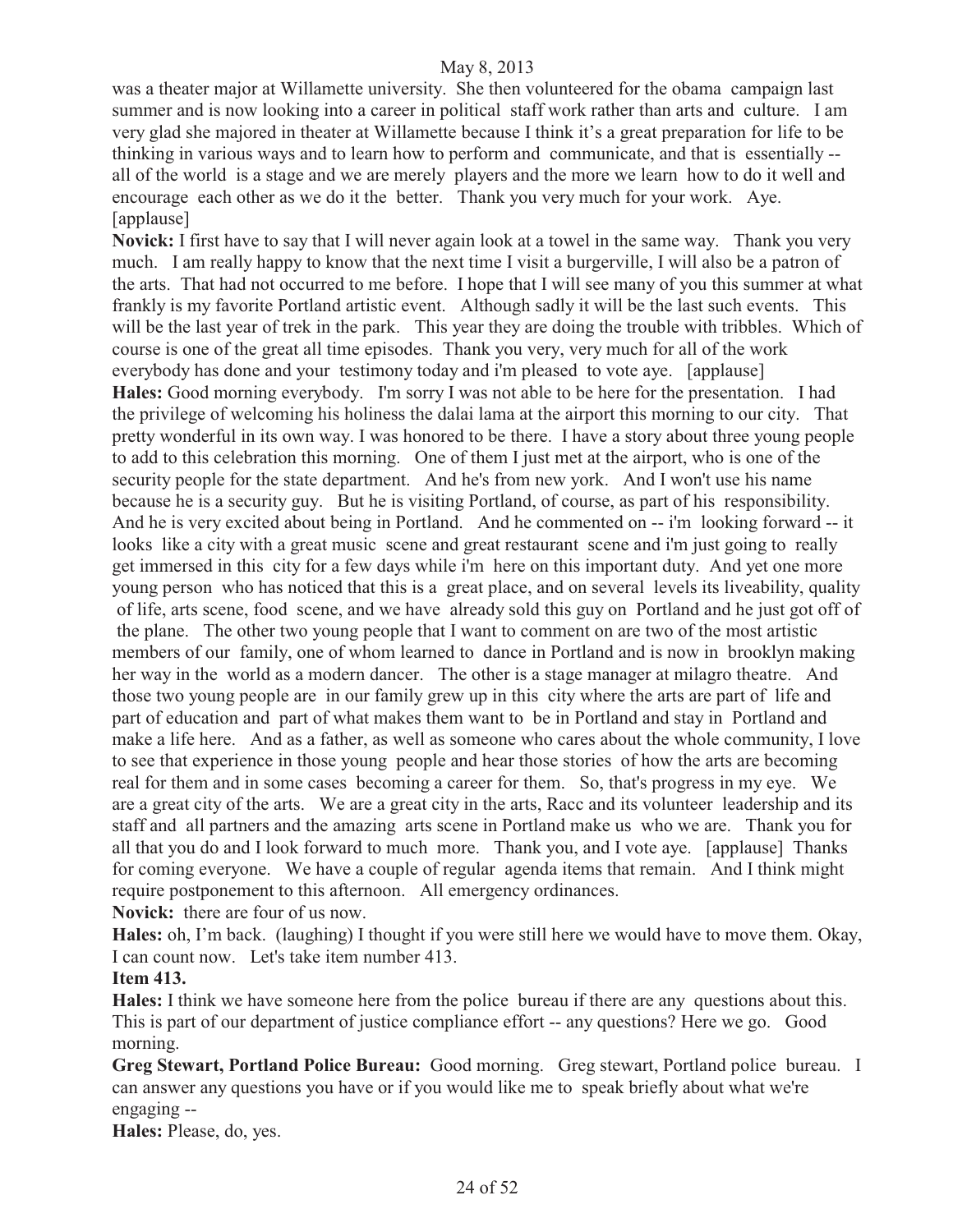Stewart: briefly, the proposed doj settlement has several community outreach requirements. Primarily neighborhood level survey. Up until 2007, police bureau historically conducted a survey, not at the neighborhood level but at a larger geographic unit. It paid about \$60,000 for this survey. Because several Portland state professors are willing to conduct most of the analysis free of charge, we are able to do more extensive survey, as well as two smaller surveys for \$5,000 less than we have historically paid, and potential requirements from the doj. Additionally, I think it's important to mention that we have been working on restoring this survey since we lost it in 2007. It was cut due to budget cuts. I think you cannot -- it is very difficult to engage the community without a survey of this kind. We will be able to do over surveys for areas, where we will have a larger minority presence. We would be able to engage marginalized groups with the use of a stakeholders survey. And really it is essential to community policing efforts. If you want to engage a broad segments of a community, a survey such of this is one of the most cost effective means of doing so. I've got documents on costs if you have any questions about what the money will be spent, I can provide that.

**Hales:** Great. Questions.

**Fritz:** I have a couple of questions. Which communities are the focus of the surveys. Is it the general public or communities of color, people with disabilities --

**Stewart:** There's actually several components. Broadly speaking, there is a neighborhood level survey about community outreach and accountability that is written in the proposed settlement. So this will be more of a community-wide survey. However the goal is to do an oversample and be able to capture members of the minority community that might otherwise be missed or might not be available in traditionally, like police forums like neighborhood associations. The second component is a stakeholders survey which we will engage groups that are representative of marginalized communities, people with mental illness. Again, different minority communities. Immigrant communities. And, again, hopefully via that survey, allow those communities to have a voice in community policing. The third piece, which is also in the doj agreement, is an internal survey of officers which would be around their attitudes and acceptance towards the proposed settlement.

**Fritz:** Which stakeholder groups will be advising psu and the police bureau on this? **Stewart:** The advisory board when the settlement is proposed. When and if the settlement is accepted, will be advising overall on the structure. The intergovernmental agreement itself is for up to 300 stakeholder groups as identified by the police bureau and the advisory board. The particular stakeholders have not been identified because we need that input from the advisory board. One piece, and I know this might seem premature, but I think it is important to point out, the agreement itself has a 90 day. They want the survey conducted within 90 days of the formation of the advisory board. That actually sort of a herculean task. Particularly considering that we are going to have to reach out to a lot of groups who historically have not had a lot of contact with the police. One of the reasons we are trying to begin this now so that we can have a thoughtful, well-planned survey. And it is much more cost effective to do it early. Start the planning early. Have a successful survey and meet our requirements than to wait until the last minute and try to rush and throw something together just to check a box.

**Fritz:** That gets to my final question. We're doing this now so that you can get the paperwork done and get psu on board. Are we going to wait for that figuring out of the stakeholders until the community advisory board is established?

**Stewart:** I don't think that is possible. We have been working on this since 2011. Before it was a requirement and this is something that we wanted to do. Our plan is to get a methodology selected. Identify a number of potential stakeholders, and identify or build the survey devices, present those to the coop when it is selected and then allow their feedback to make modifications to the process. If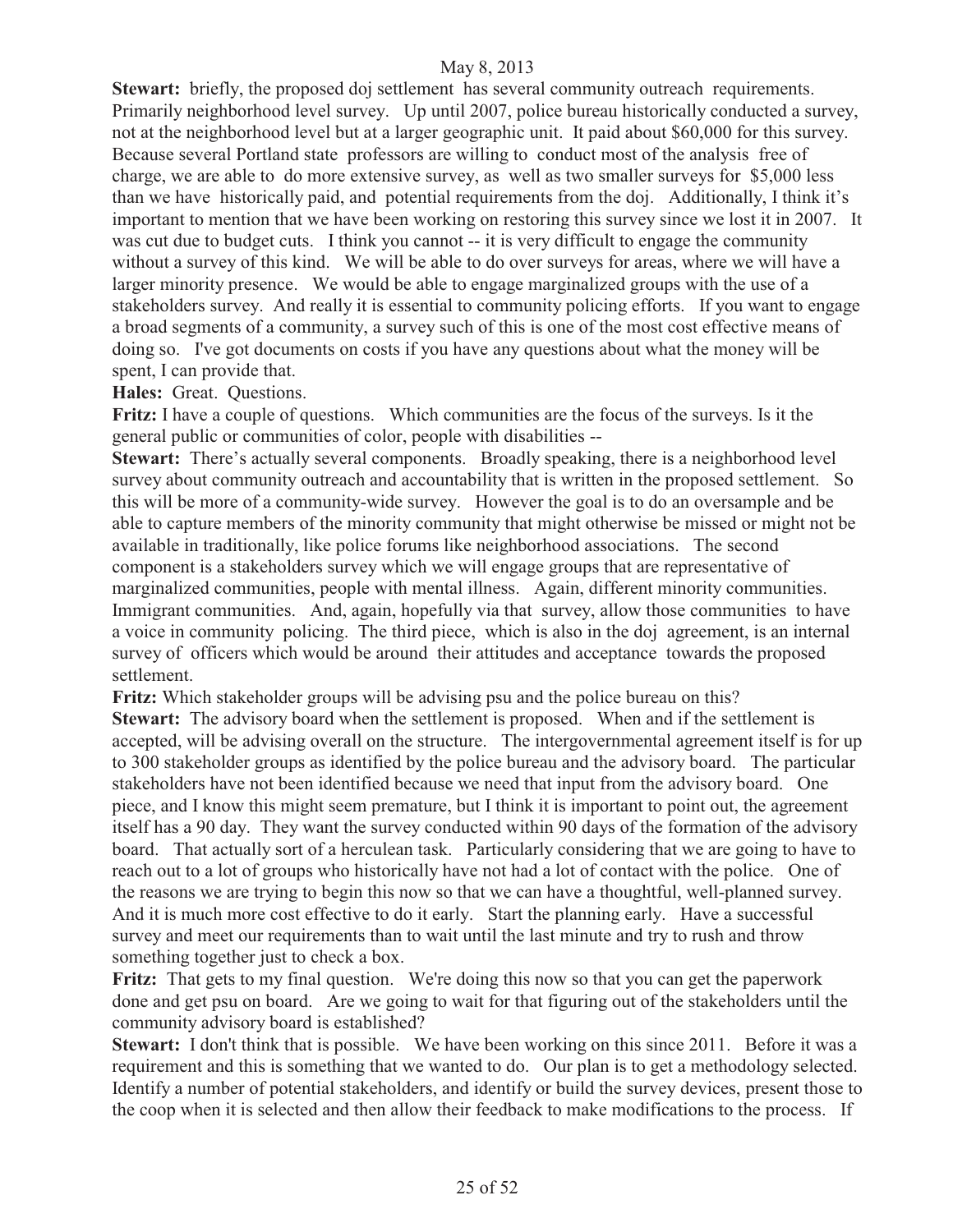we wait until the last minute to identify all of the particular groups, there might not be sufficient time.

Fritz: So, that is of concern to me. Perhaps we could talk in council's coordinating committee about the logistics of that. Because I liked your answer on the coop to be involved in figuring out who the targeted groups are but it sounds like the methodology will be set before that and really the targeted group should be part of discussing the methodology. so I'm glad we are doing this today and setting the paperwork in motion. I hope to be involved with the office of equity and human rights and commission on disability, figuring out with the psu and the police bureau exactly the steps. Because your right, the timeline is extremely challenging that it is set up in the department of justice settlement.

**Stewart:** certainly. And if you would like, I know the professors involved. I myself would be more than happy to meet with any interested groups and start soliciting input as soon as possible. We would like to get moving on this so that it can be done in a thoughtful and holistic way.

Fritz: We could set up a task force from the council coordinating committee to help with that. **Stewart:** Wonderful, thank you.

**Hales:** The other thing that occurs to me, you've got specific partners with Portland state which is good, but all their capabilities there like the demographics, Jason gervajich's group that does the demographic research that I hope would be at least helping to inform how we reach out to those groups. They have done a good job of tracking the demographic changes that have happened in the city.

**Stewart:** The partnership of psu is something that we are looking to build and it is a partnership that psu wants to build with us. And I think you're exactly right, we really leverage an incredible amount of analytic ability for this city by engaging them. And also we increase our transparency, because those professors aren't going to rubber stamp -- their personal reputations are at stake. So, by engaging them, we increase both our ability to collect and analyze data and so in a transparent matter.

**Hales:** Other questions? Thank you.

**Stewart:** Thank you very much for your time.

**Hales:** Anyone else who wants to testify on this item?

**Moore-Love:** Mr. Walsh.

**Hales:** Come on up, please.

**Joe Walsh:** My name is joe walsh. Again, representing the individuals for justice, myself. I'm a little confused. Are you saying that you're going to authorize a survey on a settlement between the department of justice and me? what is a survey? I mean, why would you be doing a survey now? Is there anybody that can answer that? Why would you do a survey now when the judge is looking over that agreement and that's going to criss-cross over into this? So, I mean, why would you do it now? Why not wait until the judge makes a decision on what's going to happen with the Portland police department? You have multiple parties right now negotiating their positions. Why would you do a survey now? Why not wait until the decision is made and then do the survey and say, hey, guys, what do you think of this? Why do it now? That's my question. And I -- I was caught off guard on this. I haven't done any research. But listening to it…

Fish: joe, let me take a crack. The notes we were given said that the baseline survey of public trust and confidence is mandated by the doj settlement. So this isn't, what you think of the terms of the settlement, this is baseline data to be used later. And on a number of the pieces of the agreement that we believe we can move on now rather than just wait for the final agreement to be hammered out, things that are not contingent on the final agreement. what I think the council wants to do is move forward on those so we're not dragging our feet and a baseline survey on public trust and confidence is not linked to the final terms of the agreement because we are going out and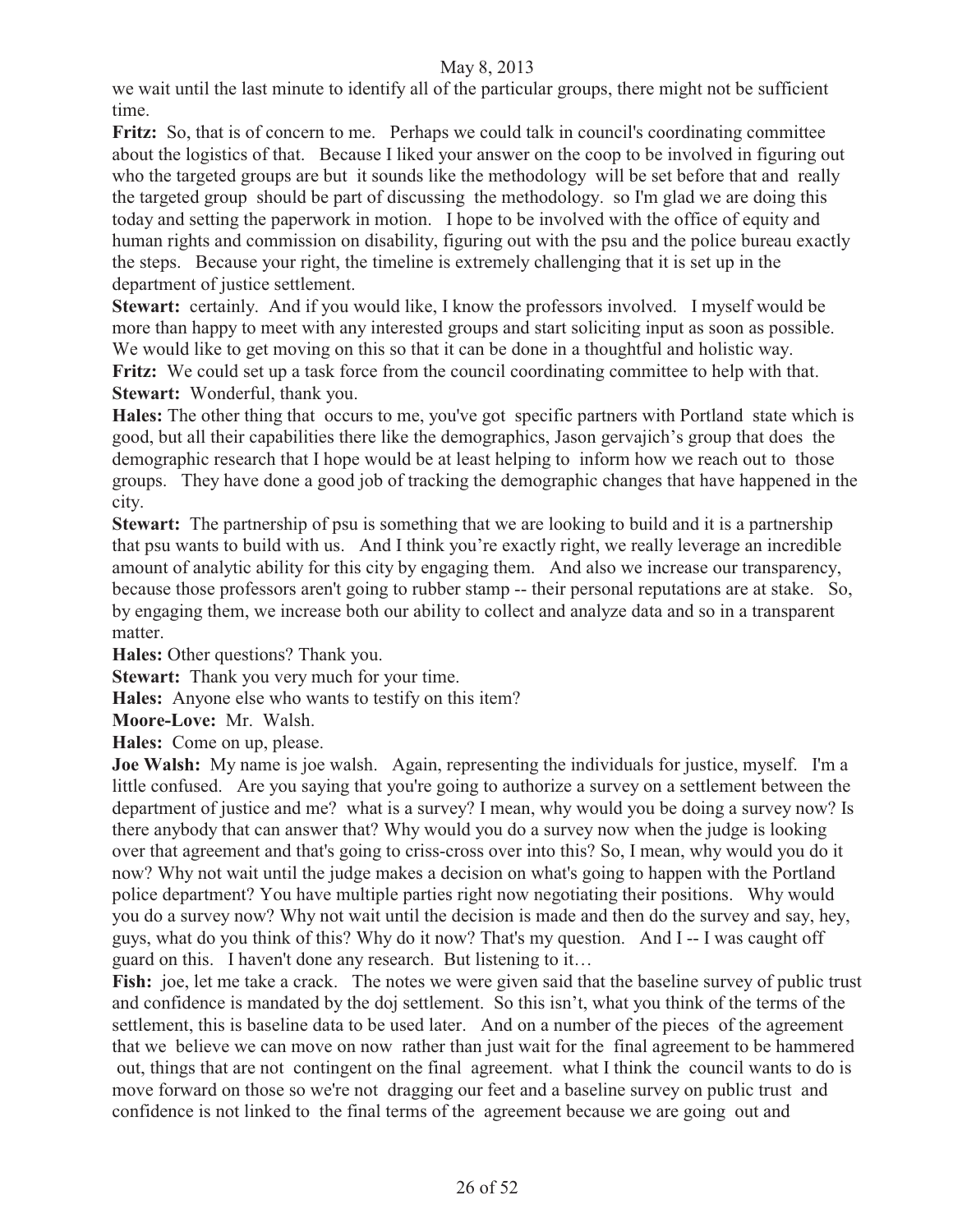surveying people about their attitudes. That is the reason. You may have a disagreement about timing, but it isn't putting the cart before the horse.

Walsh: I just think you are going to confuse people. Most people understand that are paying attention to this issue in the courts. The judge is looking at it and he's asking for the interested parties to come up with some reasonable way of resolving this. It hasn't been resolved yet. When we talk about doing a survey on a settlement that is not resolved, totally confused.

**Fish:** It is about public attitudes involving trust and confidence in the police bureau. It has nothing to do with the terms of the settlement. We're not gauging public opinion.

Walsh: but that settlement is going to impact what people think about the Portland police and the department of justice. I'm just saying --

**Fritz:** If the settlement, the survey is required in the settlement, so that was why I was asking the questions of the police staff. It takes awhile to get contracts signed, sealed, and delivered. So we need to -- and because the timeline in the department of justice settlement is not currently being disputed, they want it done fast and I think everybody wants it done fast. So in order to able to be ready to go with the survey once the settlement is approved, we have to start thinking about it now.

Walsh: And I will just say one more thing and then I will leave it alone. When the settlement comes down between the police department and the department of justice and the judge okays it, that's going to change how people look at the settlement. So to test it now is not going to give you the real feeling of the people of Portland, because they don't know what's going to happen. **Fritz:** it's not about the settlement --

**Novich:** Actually, mr. Walsh, that is kind of the point. I mean, what -- the idea is to get a baseline idea of public trust and confidence at the police bureau in order to determine with whether community engagement and changes in police policy and procedure lead to improvement or erosion of the public trust. We do this survey now to see how people feel about the police. After the settlement has been implemented and changes to the policy made over the next couple of years, then we would do another survey to see whether as a result of the change that has been made public trust has improved.

Walsh: That's where we have disagreement. I think this survey is going to be worthless as soon as the settlement comes down. You don't change my mind how I look at the Portland police department, depending on what the judge says, depending on what the department of justice says, depending on what the police union says. It is going to change my mind. So if you surveyed me now, I would say I don't like the Portland police department. I don't like it. But that could change. If they were reasonable in the negotiations and all of the sudden I would say, okay, they're being reasonable -- that changes my perception. And that's all I'm saying to you. This survey will be worthless when the settlement comes down. If you want to do another survey after that, that doesn't make any sense to me. I'm finished.

**Hales:** Thank you. Anyone else? If not, roll call. [roll call].

**Fish:** Aye. **Novick:** Aye.

**Fritz:** I appreciate the testimony because indeed it is very challenging to figure out the timing of each piece of the settlement agreement and not even knowing when the settlement is going to actually be agreed upon and ruled as final. It is a good conversation to have. I do think it is appropriate to move forward with this now with the understanding that we do need to do some community engagement to decide the methodology in the survey before it gets done and that can't be rushed or should not be rushed. Thank you for your leadership on this. Aye.

**Hales:** I appreciate the alternate view Joe but we're not waiting to start a number of things that the settlement includes because they're right things to do. It's right to start training our officers to different rules for the use of force. It's right to start pairing mental health professionals with officers in vehicles in each of the three precincts and it is right to do this. So, frankly, I hope you don't mind the label, but everybody in this room is an insider, including you. Most people want to see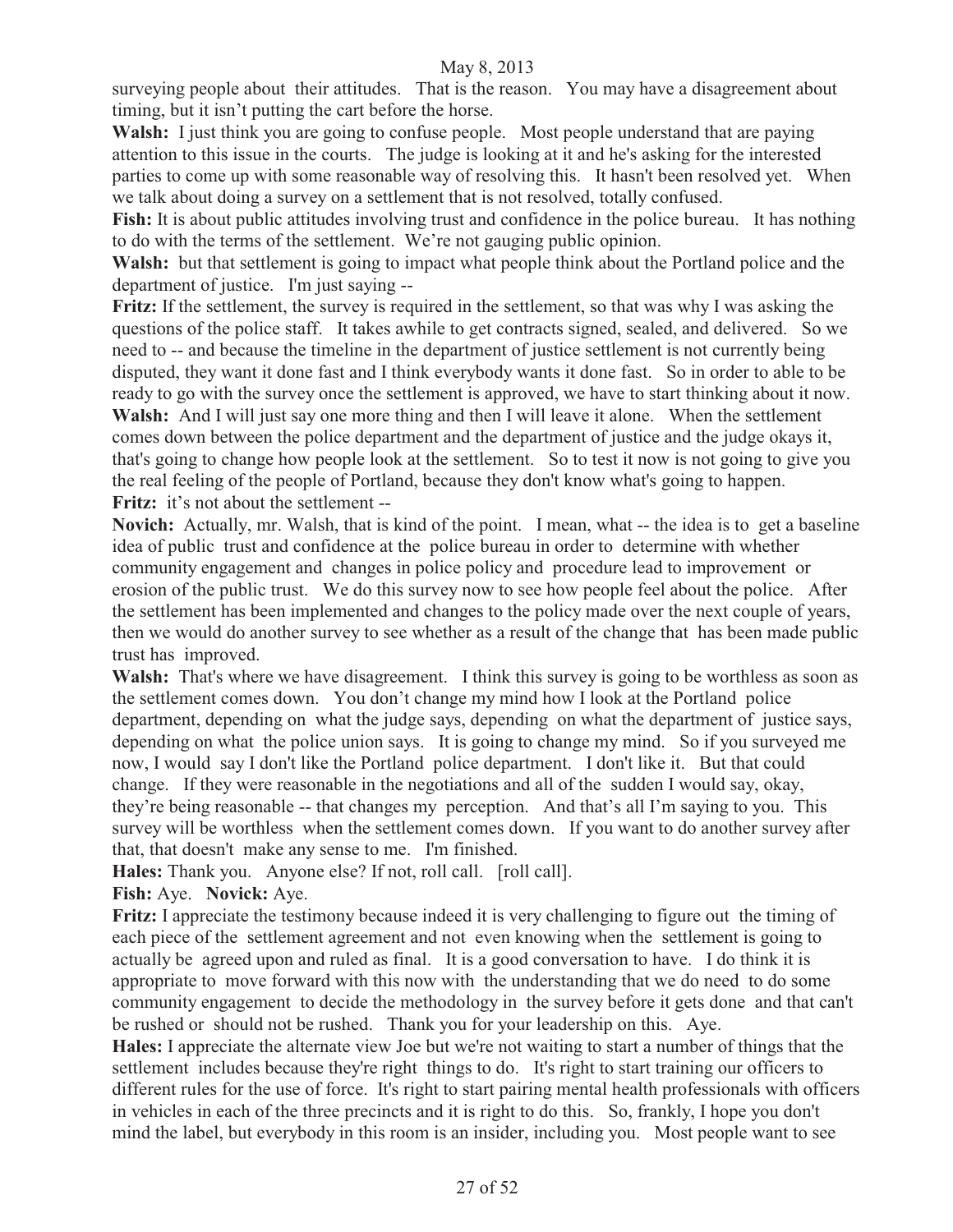changes in the practices of the Portland police bureau and it's understanding of the community. That is what this will lead to. No time like the present to start that. Aye. Thank you much. Ok, next item.

# **Item 414.**

**Hales:** this is a rather arcane item. Obviously it is grant funded. Exactly how the safety initiative works, I have to confess, I don't know. I hope it doesn't involve testing. I'm being flippant about something that is important. But it is a small grant and funding this is a safety initiative. So, we can get more information about it from the bureau if we need it, but --

**Fritz:** I'm happy to vote on it. These bullet proof vest purchases have come through with surprising regularity over the last four years and i'm wondering why vests have to be replaced every five years and given the federal sequestration if there is not better use for federal taxpayer money.

**Hales:** I suspect one of those grants only for this purpose and that's it.

**Fritz:** Yeah, but I don't know why bulletproof vests would not be like life jackets that you could use them over.

**Hales:** I would think so, too. Unlike life jackets, you don't have to worry if the air leaks out. We are being casual about something important. But it's also a minor line item and federal funding which one of these days we will get to re-examine. Anyone have any further questions or anyone in the audience that wants to testify? Let's vote please.

**Fish:** Aye. **Novick:** Aye. **Fritz:** Aye

**Hales:** Aye. Item 415. Anyone want to testify on this item?

**Moore-Love:** We are going to continue, reschedule this to the 2:00 p.m. for Andrew's presentation and testimony.

**Hales:** oh, ok. We will continue to 2:00 p.m. We are recessed until then. Thank you. [gavel pounded]

Council recessed at 11:32 a.m.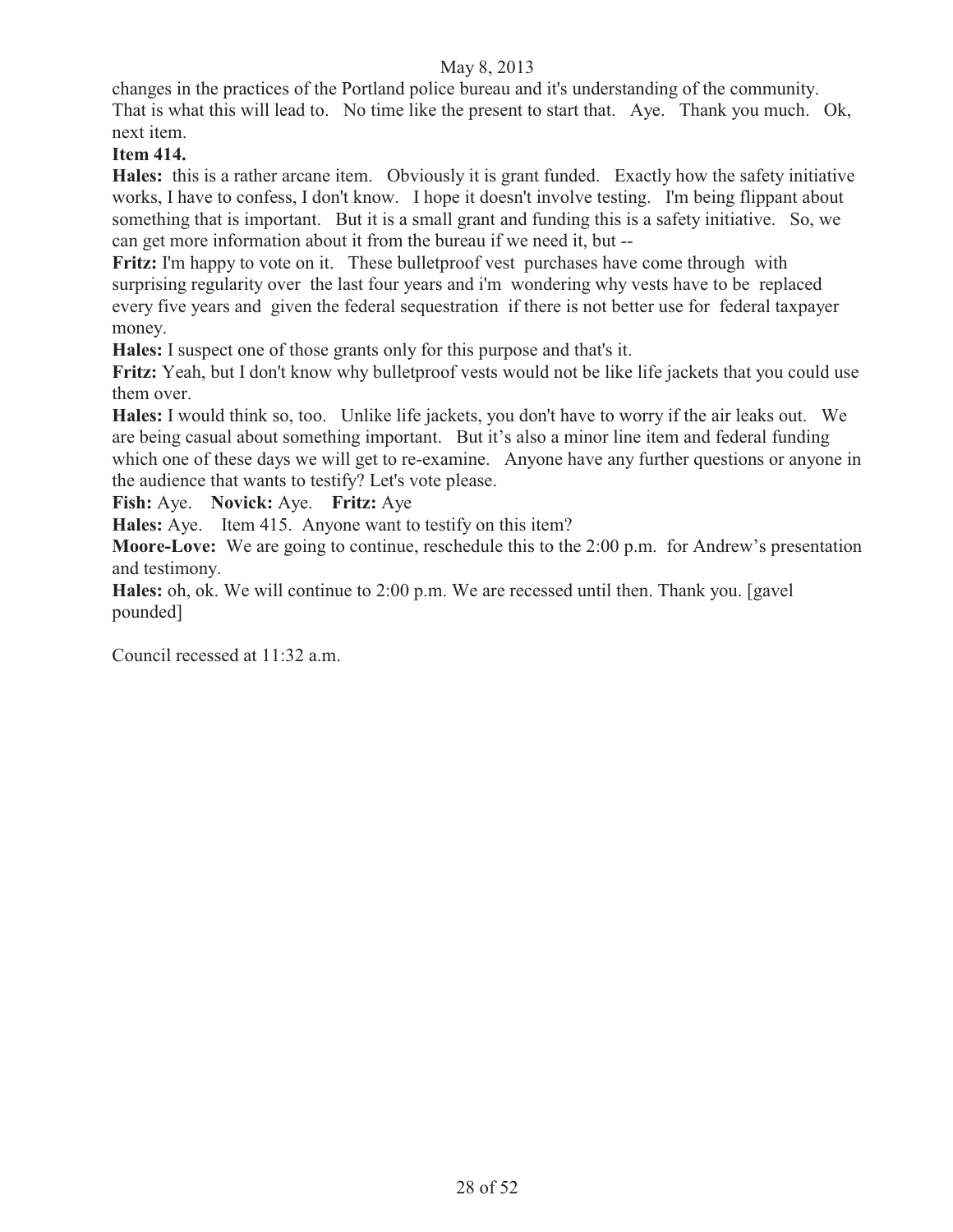# May 8, 2013 **Closed Caption File of Portland City Council Meeting**

This file was produced through the closed captioning process for the televised City Council broadcast and should not be considered a verbatim transcript. Key: **\*\*\*\*\*** means unidentified speaker.

# **MAY 8, 2013 2:00 PM**

**Hales:** Welcome everyone. Council will come to order. Resume the council session. Call the roll, please.

[roll call]

**Hales:** I understand we are going to begin this afternoon's session with a presentation from kaiser permanente. Come on up and welcome. How are you? All of these green t-shirts out there. That's very cool.

**Dan Shields:** Thank you, mr. Mayor, I'm Dan shields from Kaiser permanente. Joined today by one of our physician leaders, dr. Michelle sequera. We know that good health does not begin or end in a physician's office or clinic or hospital. We know, in fact that health occurs where we live, work, and play. We know healthy communities produce healthy individuals. So with that in mind we are very excited again this year for the sixth year in a row, to recommit to our wonderful partnership with the city of Portland to support sunday parkways. We brought a check here today in the amount of \$100,000.

# **Hales:** Wow.

**Shields:** And we are really looking forward to what we view as a wonderful public/private partnership, designed to invest in the health of our communities and our residents all across the summer. And really in fact, all across the year. This is a national model of public/private investment in community health. We were very proud to be in on this with the city of Portland and we appreciate the leadership of the mayor's office, the city council and staff in not only continuing Sunday parkways, but continuing to build it and make it better every year. I will tell you that last year, we had over 100,000 Portlanders attend city Sunday parkways. we had over 300 media, social media, print media hits. We connected and partnered with 277 neighborhood associations, business associations and houses of worship. We had 1,400 volunteers, 5,000 volunteer hours. Wonderful level of engagement across the city, across the summer. And we are just very proud and pleased and honored to be your partner in this work.

**Hales:** Thanks, dan. Welcome, doctor.

**Michelle Sequera:** Thank you. Studies show and we all know this that exercising is healthy. It helps us maintain a healthy body weight, lower our blood pressure and prevent diabetes and even reduce stress and anxiety. What studies also tell us, when exercise is fun and social, people are more likely to do it and keep doing it. This is what the sunday parkways does for our communities. It creates an environment where exercising is fun and a social event. Hopefully people will start up and be more likely to do it. Everybody can grab tenni's, find their bike, dust it off, and join us on the parkway.

# Fish: How about a round of applause.

**Hales:** Let's hear it. [applause]We will see you all on the street. Thank you very much kaiser. Excellent. All right. We have one item left over from this morning. And that is item number 415. **Item 415.** 

**Hales:** Good afternoon, Andrew.

**Andrew Aebi:** Good afternoon, mayor hales. Sorry about the confusion this morning. I heard you were meeting with the dalai lama and I figured I was bumped from the agenda. Well, thank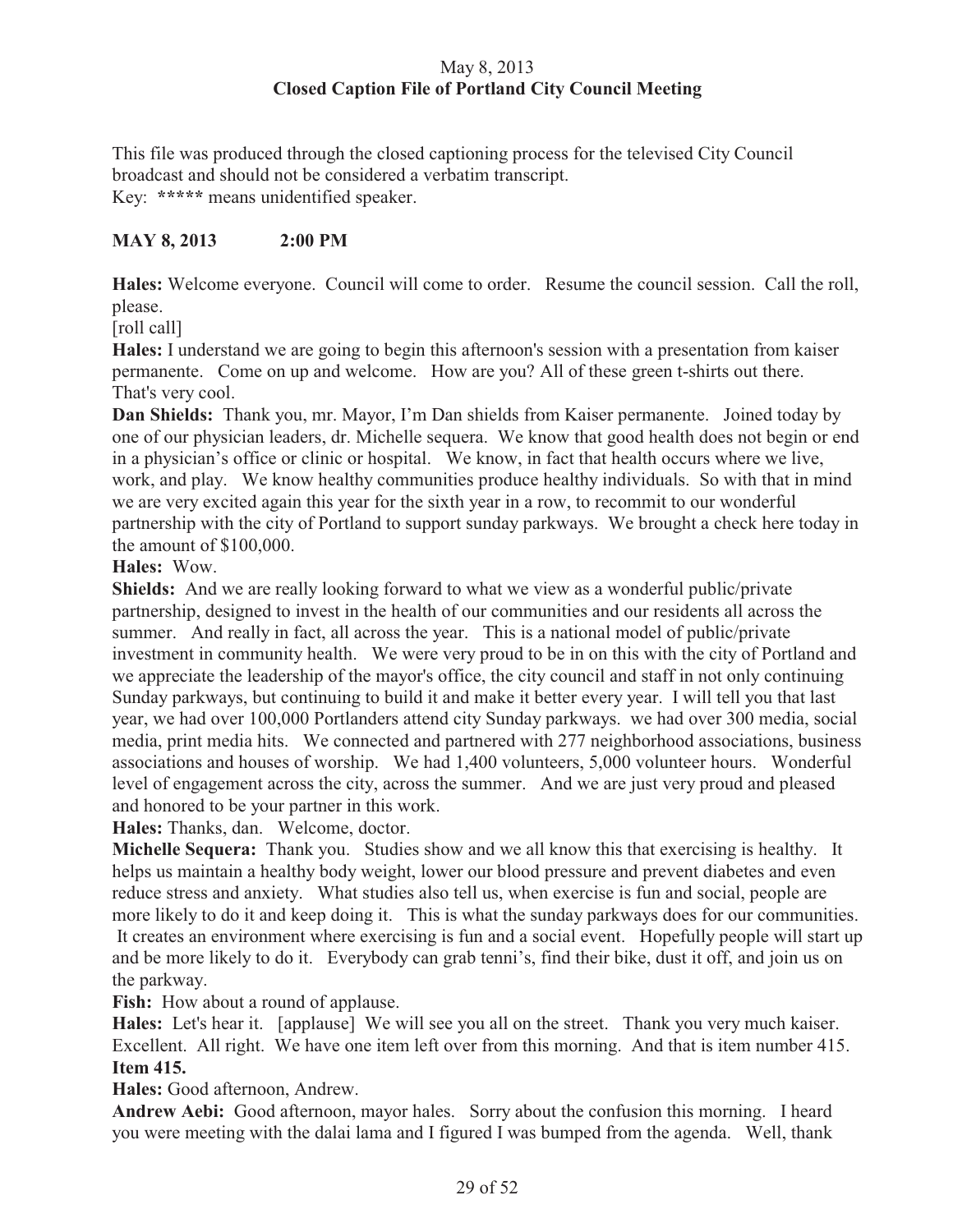you very much for continuing this item this afternoon so that we could have a full council to consider this emergency ordinance. Joining me today is john wood, the contract manager for this construction contract. This is the only the second time in 12 years that I have brought an ordinance forward for council consideration to increase the contract amount. Like the previous one that we did a little over three years ago, we wanted to avoid being pennywise and pound foolish by not adding some betterments that would have to be built later anyway, and in this case would involve tearing up the newly constructed street. This contract covers two lid's, northeast  $-$  northeast  $136<sup>th</sup>$ ave. The last unpaved street in the argay neighborhood and north 97th avenue, including the new northeast everett court in the gateway neighborhood. All property owners in both lid's were notified of this proposed contract increase and invited to this council session. Most of the change orders passed and proposed were in response to property owner request and we want them to be happy when both of the lid's come back to you for final assessment. Just too quickly recap the northeast 136th avenue phase one, lid. As of march 15th, \$581,214 on the entire project, including but not limited to construction, versus an estimated property owner share of \$865,110 of lid formation. The \$581,000 expended to date includes \$50,156.71 in change orders approved under administrative authority. Eight of the nine change orders, were in small amounts combined totaling \$30,945. Included for example, hazardous material disposal, and dealing with an unmarked private sewer line in the public right of way. The largest change order was for \$19, 221, and that was take advantage of an opportunity to adjust the grade of the street and adjoining driveway to avoid the previously planned relocation of a water main, there by saving considerable expense to the Portland water bureau. It also allowed us to accelerate the construction schedule which was important to us because we had a growing business on the street for which the unpaved street was not working well for them. And they were considering relocating to camas, Washington. And we wanted to get the street built as quickly as possible so that they could keep the jobs here in Portland and perhaps add another shift of employees. All of the change order expense has been covered by the lid and none by the general fund. Switching to the northeast 97th avenue green street lid. As of march 9th, the date of the last billing to pdc and lid construction fund, with a prior billing to odot, we have billed out \$1,129,152 on the project, including, but again not limited to construction, versus an estimated amount of \$1,157,750 of lid formation. The project budget has since increased \$1,659, 928. Note that lid formation, we had a much smaller project and since decreased the street's center lane footage by 55%, so that the property owners are getting a much larger project plus the first new east west street connection contemplated by the gateway master street plan. We will be over the original lid budget, but under the revised lid budget. And again the change orders are in response to property own request, and will be paid by pdc and the lid and not the general fund. It will again avoid tear out of the streets later and we wanted to make the project shovel ready for development. We also wanted to be able to coordinate some very complicated issues with trimet, odot, etc on relocating utilities, such as operations of the nearby max green line to clackamas would not be interrupted. When we left the contract, we thought these issues would be dealt with privately. But it became increasingly obvious to us that it made sense to dot the i's and cross the t's in a very challenging site next to the i-205 free way. I'm happy to answer any questions that you have and we have a property owner here to testify as well.

**Hales:** ok, great. Questions from staff? Thanks very much. Let's hear from the property owner. Good afternoon. Just give it to – She'll put him in the record. Thank you, great. Good afternoon, welcome.

**Gordon Jones:** Thank you. My name is gordon jones. I live at 9837 northeast irving street, gateway district. My main purpose for being here today is to thank you, city commissioners, and to thank a number of city employees that I have actually named in -- and also very briefly gave you a kind of a little education on just how difficult this process was. How long it took. But how important it is to stimulate the private sector development in the gateway district. And I think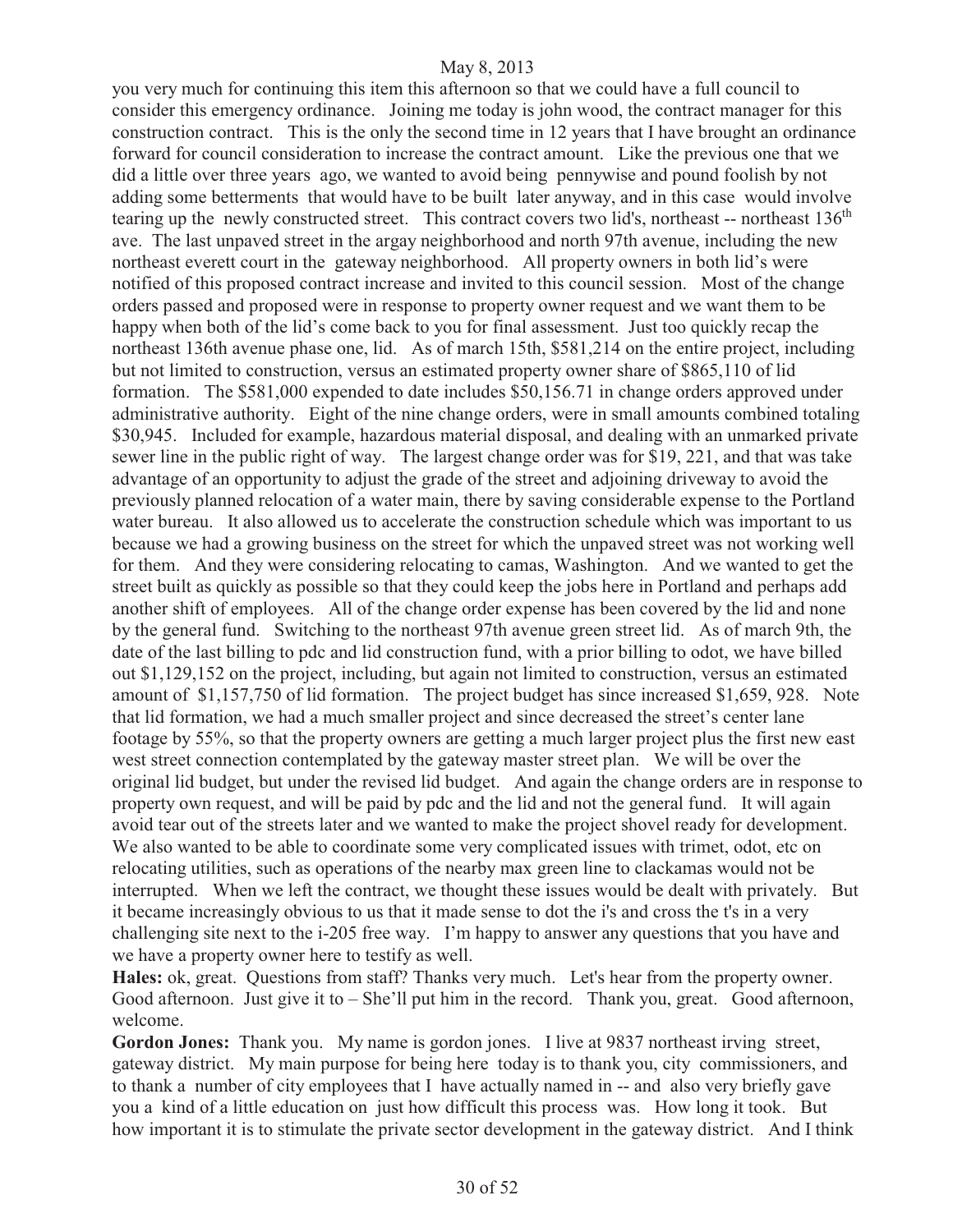in other districts in Portland as well. There's been an incredible number of hours that have gone into this and years literally. It has gone on for almost nine years now trying to get the streets and the infrastructure and gateway at least started so that we can have a funding model, and we've, we now have our first success. We have two new streets. Northeast 97th has been completely redone into a model green street and everett court is a connecting street, east to west. I really want to thank Pdc, their grant. It started with sara king and justin douglas, sue lewis have been amazing and have really led the way in that regard. Emily howth, at bes. And at pbot, bob haley and many others at pbot. As far as the lid, andrew aebi and john wood have been extraordinary in making that happen.

 It is not an easy process. And I really am thankful that the city -- we're hoping to able to submit for permits this friday, in fact, for a 90-unit apartment building on a site bounded by two sides on these streets. So that will be the first of, i'm thinking several. There has been a lot of activity as other land owners in the area have seen what's happened. We all are very hopeful it will have additional private sector development and be able to return some money to the urban renewal district and keep property on the tax roles and hopefully it will be a good thing. I like that lid process, although difficult, is a critical piece of the whole tool kit that we need to try to make this happen. Thank you very much.

**Hales:** Thank you.

**Fritz:** Thank you for taking the time to come in. Tell me more about the 19-unit development. Is it market rate, affordable, what kinds of -- what are you hoping for in that development? **Jones:** Well, it's -- that's the one piece that is a little bit in flux right now. We're working with the Portland housing bureau. It was going to be 100% at 60% of medium family income. However, Hud lowered the income levels for our region and also the rents. So we're -- we have been meeting with the Portland housing bureau to take 60% of those units and make them market rate, which is actually the preference of the community to have more diversity in the income levels. It is difficult, because the appraiser – the appraisals in that area don't support much more than 60% of medium family income as the rent. We're upgrading some finishes and trying to do some things to make the 60% of the units meet appraisal. That's the difficulty, but we're hopeful.

**Fritz:** I'm sure you are up for the challenge. Wonderful location and a good place for market rate, as well as affordable housing. So I wish you all the best with this development. I agree that this lid is going to help. Thank you for your perseverance.

**Jones:** thank you. I appreciate it.

**Hales:** I appreciate you working in constructive partnership with the folks you mentioned to get a complicated project done. Two, carefully thinking about what the community is looking for in the configuration of your project, and, three, doing what people rarely do, which is personally recognize excellent work by city staff. So thank you for taking the trouble to do that as well. It is noticed and appreciated here and i'm sure that the staff appreciates it as well having somebody take extra time to note their good work. I appreciate that.

**Jones:** I have will a lot of help, we have, through the years from a lot of people in the city. There is always issues, always problems, and people always complain, but I really am very thankful, tim here from the design review commission has been extremely helpful as well. I have met a lot of people in the city and got to know them quite well.

**Hales:** Thank you. Anyone else like to testify? If not, let's take a roll call.

**Fish:** Thank you very much, aye.

**Saltzman:** Good work. It is good to see both of these amendments being supported by the property owners. Appreciate mr. Jones coming down personally for this and pleased to support it. Aye. **Novick:** I really appreciate mr. Jones comments about city staff. It is very kind of you to let us know that. Thank you. Aye.

**Fritz:** This is a very important street improvement in gateway, and mr. Jones when your project is ready to go to market I hope you come back and talk about it on camera again so we can help let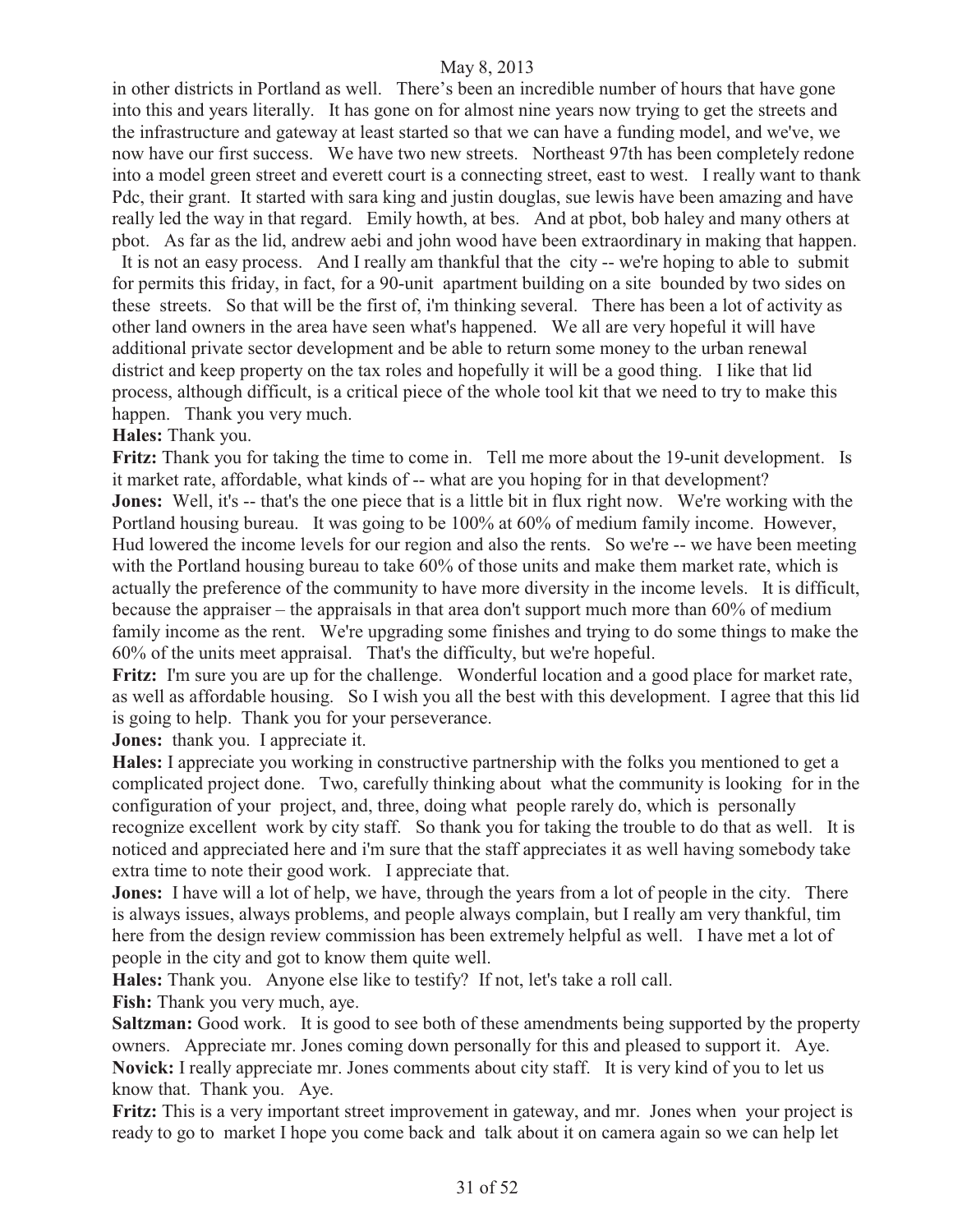folks know that this is a great neighborhood and a good place for people to invest. I also noted this is the last unpaved street in argay, is what Andrew said. And sometimes we think of outer northeast a place in the town that is underserved. I am very jealous that there is only one unpaved street in that neighborhood and i'm very glad that we are working together. Thank you andrew aebi for your great work on this and other projects aye.

**Hales:** It happens i met yesterday with pdc staff to go through a top to bottom review of the strategies for each our multiple urban renewal districts and talked about gateway. And it's now about halfway through its timeline and still significantly underspent in the amount of resources that potentially get spent. And, you know, it has been a little bit of a head scratcher frankly for everyone, how do we get great projects going in gateway. It seems to me that this thoughtful collaboration between the city and property owners who want to invest in the area is a really important piece of the future there. So, this is really encouraging to have this project succeeding and having people responding quickly by investing there. So, thank you all. Good work. Aye. [gavel pounded] Thanks. Okay. Let's move on to item 416.

#### **Item 416.**

**Hales:** Welcome. We have staff and commission members here. Hi guenevere, welcome. **Guenevere Millius, Design Commission:** Hi, thank you.

**Paul Scarlett, Director, Bureau of Development Services:** Good afternoon, I'll start. **Millius:** Yeah, go ahead.

**Scarlett:** My name is paul scarlett, director of bureau of development services and I'm here to share a few words about work performed by the design commission and also introduce chair millius. I hope I pronounced that correctly.

**Millius:** You got it just right.

**Scarlett:** thank you. She will present on the design commission report. I was here last year around this time in the same capacity, really just thanking the chair and the commission members for all of their great work that they do. And ensuring that city design standards and guidelines are applied to projects in a consistent, practical, reasonable way. I have to admit that I am more than appreciative for the amount of time and energy that the commission members spend at the 1900 building on the second floor listening to reports. Hours and hours. On march 7th of this year, I attended a hearing around 1:30, and, again, to express my appreciation, understood the hearing went until 9:30. admittingly, I didn't stay the whole time, but those -- that is not uncommon. We've had about eight of these type of hearings since january. And that's the reflection of the economy picking up and the proposals and projects coming our way. I can tell you that over this period of time, this isn't sort of isolated. It's been happening for years where commission members are very dedicated. We are very proud to have a city that's built and -- in high regards of livability, design standards, and to ensure that, you know, not just the downtown, but also the surrounding neighborhoods have those attractive features that are reviewed by an objective commission body, and that's neutral and looking out for the best interest of the city. so i really appreciate that on behalf of bureau of development services in the city and appreciate a gentleman earlier acknowledging tim heron, he's a staff to the commission, and works tirelessly to present proposals in ways that are clear, that allows the commission members to really review and have information ahead of time so that it can make informed decision and advice to citizens and customers, applicants. A couple more things. I think one of the things that we are proud of is of course bds administers the zoning code regulations. We work in close partnership with bps, bureau of planning sustainability and stakeholders to make sure that the zoning code have regulations that are workable and can be applied in a consistent, let's just say practical way. And if it doesn't, we have a forum for identifying areas for improvement. And so Bps, with susan anderson, the director, and myself, we have good rapport and able to work with commission, design commission, and historic landmarks commission to identify areas for improvement and really chart out methods for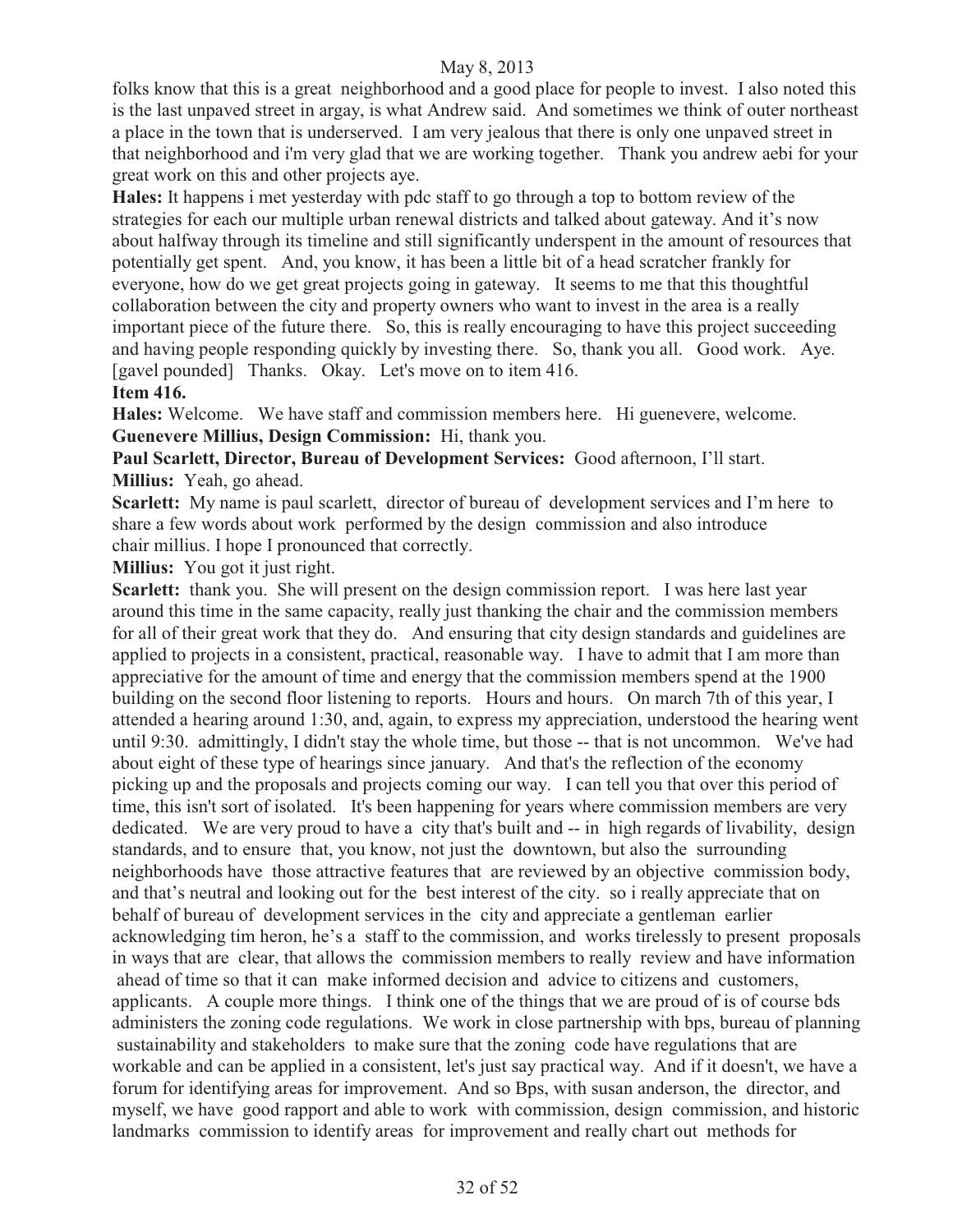amending the zoning code. We did that, with the design commission. And we have tools, such as the design advisory review that allows for applicants to come in early and share with the design commission the proposal so that they don't get too far down the road and make investments or mistakes that are more costly and maybe take more time to undo. And this is something that we've introduced over the years and it's working really well. We have smaller, sorta tools, such as early assistance. Again, can come in and visit with staff, not the design commission, and find out if what they're talking about will make sense or if it will work per the code. The report that chair millius will share with you is one I support, the bureau supports. We're happy to have the assistance of the commission, and look forward to continuing partnership in the years to come. Thank you. **Millius:** Thank you. Thank you Paul for your kind introduction. I want to echo his praise for the bds staff who support our commission, and the planners who come to us with reports on projects that we're considering. They work tirelessly. They do a lot to smooth things over between development teams and us. And they are wonderful advocates of the design process and I appreciate their efforts. Thank you very much for having us here today and for having us back for this, the second state of the city design review process presentation. Those of you who were here last year might recall persistent themes from last year's presentation. But I promise you I brought some new material as well. I would like to introduce to you the members of the commission, some of whom are here. I'm Gwen Millius, I'm the chair. I'm the commissioner at large. And I came to the commission through my neighborhood activism. I own parachute strategies, strategic planning and marketing consulting firm. David Work is my vice chair is not here today. He is the representative from the regional arts and culture council and is a principle with hennebery eddy architecture. Jane hansen is here. She is a landscape architect and principle of lango Hansen landscape architecture. Ben kaiser is not here today, but he is a developer of residential and commercial properties mostly within north and northeast Portland. David keltner is a principal with THAR architecture he could not be here today. Tad savinar is an artist and an independent urban design consultant. Many of you know Tad. And jeff simpson who is also not here today, is a landscape architect, and the owner of simple design, llc. A landscape architecture, land development services and urban planning firm. I would like to give you a brief rundown of responsibilities according to statute. First, we recommend the establishment amendment or a removal of a design district to the planning and sustainability commission and to city council. We develop design guides lines for adoption by city council, for all design districts, except historic districts and conservation districts. We review major developments within design districts except for those projects involving or located in historic and conservation districts or projects that they themselves are historic or conservation landmarks. We review other land use requests assigned to the design commission. There are many. And we provide advice on design matters to the hearings officer, planning and sustainability commission, historic landmarks commission, Portland development commission, and when you ask for it, you. I'll spend a moment filling you in on the work load at least since I began my tenure. I have been on the commission since october of 2006, when the real estate market was still booming. I joined the commission at the end of an era of many long hours preparing for hearings and still more hours working through them. My fellow commissioners have heard this story many times and I'm sure they're sick of hearing it. My first hearing as a newly admitted design commissioner was eight hours long. In one single hearing in 2007, our commission reviewed a million square feet of new development, representing hundreds of millions of dollars in economic impact to Portland. 18 months later, as we all know, it was an entirely different story. There are some tables in the packet submitted to you that illustrate the cliff we stepped off. From 2009-2010 we saw a 66% drop in type one and two cases. These are the cases that are reviewed at the staff level. From 2007-2008, we saw a 73% drop in type three cases, which are the ones that come directly to us for review. So we went from 22 type three cases in 2007, which was our peak in the last six years. To six, seven and six cases in the years following.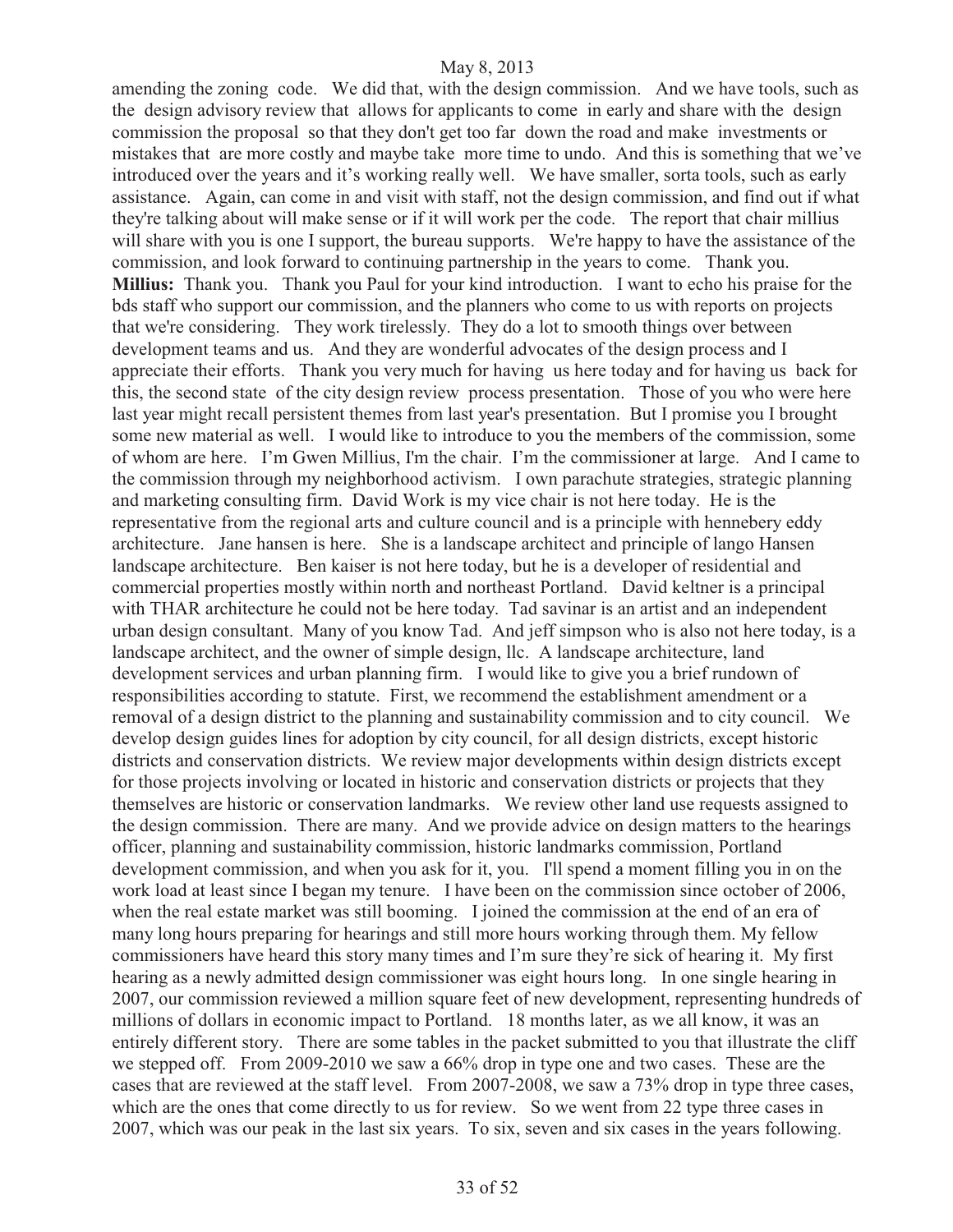Three years following. We had 14 cases in 2011. 15 in 2012, which is a clear indication that we are in recovery, although a somewhat tenuous one. There is and element of déjà vu in this recovery as well. In 2007, the bulk of the cases were condos. Today it's apartments. There is a lot of speculation and some concern about when exactly we will reach market saturation for that building type. In any case, apartment projects have led the real estate development recovery in Portland. And once again with this rush to build apartments, the eight hour design commission hearing is back. It is starting to feel like 2006 all over again. The numbers aside, the notable thing for me, is that having seen real estate development at its recent zenith and nadir, the underlying principles we use to approach projects remain the same. Our thinking does evolve but these bedrock ideas still apply. We strive to bring our review process the following. Clarity, predictability. Consistency. And fairness. I gave a brief explanation of our thinking on each of these core values in our report to you. I'm happy to expand on them if need be. But I want to make it clear to city council that to a person, our commissioners take a responsibility to apply the four values to each application quite seriously. I would like to give you a taste of some of the challenges before us. There are major things we consider again and again, such as whether it is a fabric building, or an iconic project – will we always want the building under consideration to be around for 100 years or more? This is what I call the issue of forever. Of course even the best buildings aren't with us forever. But I will be looking at many of the buildings we approve for the rest of my life and my kids and grandkids probably will be, too. So it's a forever of sorts. Frank lloyd wright once said something to the effect that doctors can bury their mistakes but the best architects can do is plant vines. Given that, we need to be sure that the developments we approve are built to last, fit into the city's fabric and have something to give back to all of us. We ask ourselves these questions - is it compatible to the neighborhood. Is it inviting? Will it stand for 100 years? Will we want it to? When we review a building, we care about the execution of details and how all of the pieces of the building come together, especially on the ground floor, where most of us will interact with it. We believe in the pedestrian friendly city, it's important to consider how a building looks up close. Not just the impression you get of it when you drive by in a car. Whether a building is meant to phase off into the background or a landmark in its district, it should offer high quality materials, carefully considered details, and a measure of transparency and openness to the surroundings. Another design challenge before us is that nearly every design district calls for quality in permanence and development in their design guidelines. But when building materials are constantly changing, their quality and permanence can be quite fluid. The take-away here is that we are asked to consider a lot of newfangled building products that are not really time tested. We've also seen a lot of building products evolve as energy codes, market forces and manufacturing processes change. As a commission, we end up needing to maintain a subspecialty of knowledge on building systems and materials that is quite a thing to keep up with. Another question we ask ourselves, is what is compatible? We are asked to consider whether or not new buildings are compatible within the design district in which they are proposed. The challenge before is that some of the design districts are in neighborhoods that do not have a strong design vocabulary to draw from, or perhaps have a design vocabulary that the surrounding neighbors are hoping to correct through design review. So in the face of hodgepodge of design styles and widely varying degrees of quality, how do we determine what is compatible? Matters can be made a little more complicated at least from the stand point of neighborhood associations. Many of Portland's design districts -- in many of Portland's design districts a parallel development track allows building owners to use community design standards to design their project and avoid design review altogether. Many of these standards are written in the 1980s, and the extent to which they are still compatible with the area that they apply is debatable. We have been approached by a number of concerned citizens about what is increasingly viewed as an outdated loophole in our code. We strongly believe it is time to at a minimum review and revise community design standards to reflect the changed nature of the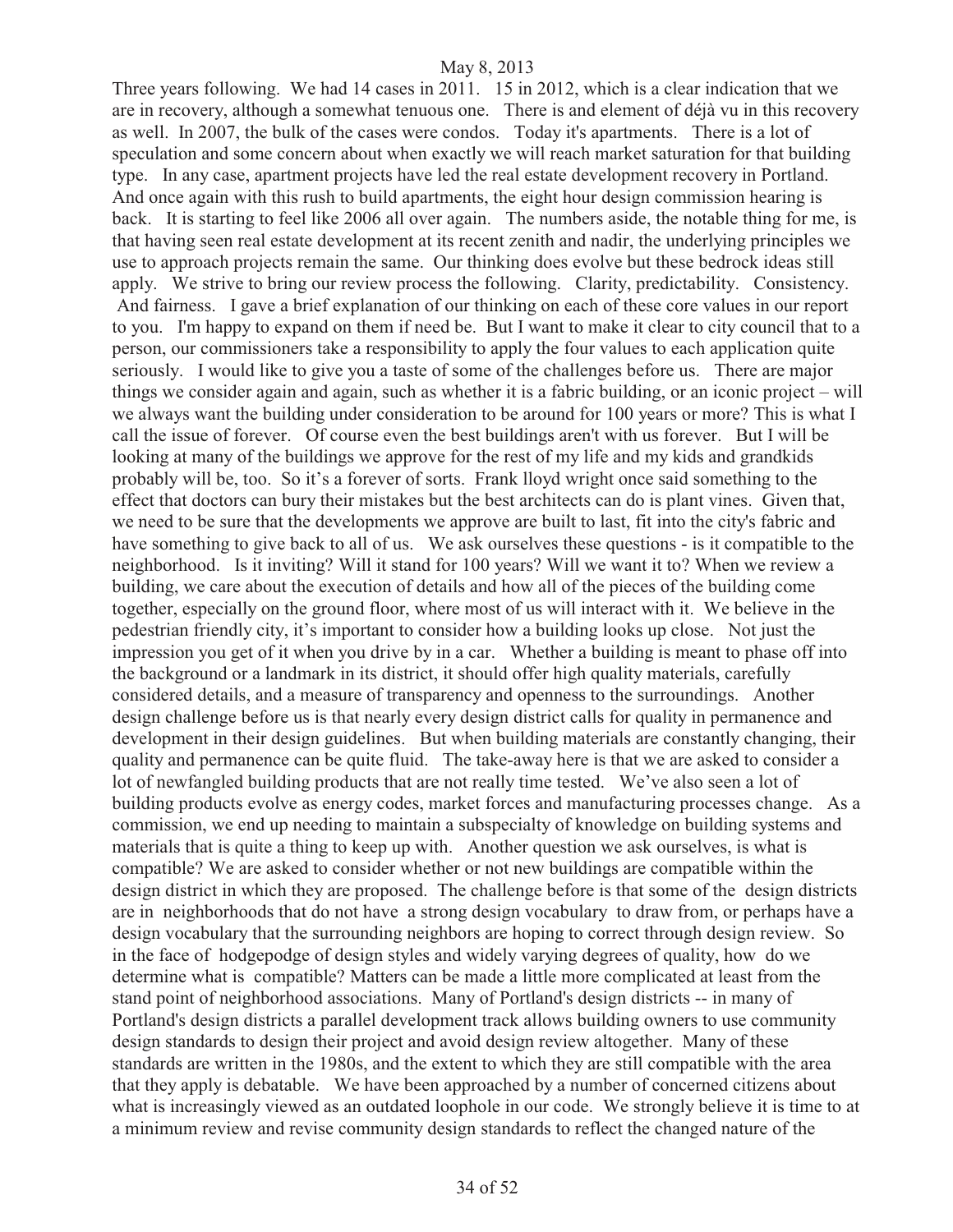neighborhoods to which they apply. Another challenge before us is the question of whether putting a d on it will solve a neighborhood design woes. Design commissioners often hear from neighbors and friends living in vibrant districts that are experiencing significant redevelopment, but are not part of a design district. And these people assume that design review applies there and they wonder how it was that our commission could have allowed such a project to be built? Of course we get to explain to them that they don't live in a design district. The loci of development in Portland have shifted substantially in the last 20 years. And it is worth considering whether enough of our city enjoys the benefits of design review. Neighborhood associations tend to favor having the ability to shape design guidelines and the ability to apply higher standards to new development within their borders. It would be easy to imagine sunnyside, hosford/Abernathy and similar neighborhoods seeking design review for the neighborhoods. However, if we expand design review in Portland, we will need to address the funding model. Bureau of development services and planning staff funded entirely by fees. When bds is required to cover the cost of services in this way, small projects and renovations can suffer for it. We are hearing that high fees are having a negative effect on the willingness and ability of small real estate developers to build within portland's design districts. We favor expansion design review, in key areas of the city, coupled with a thorough reconsideration of how we will pay for it. For instance, we mention in our report an adjustment to the upward limit of the sliding scale but to still apply for development fees as a possible method to balance the fee based funding system and to protect small property owners from excessive fees. Now i'd like to touch on social and economic equity issues as a factor in design review. I think it's a fascinating time to be involved in Portland planning conversations because of a new emphasis on social equity.

 It is refreshing to see the city consider their plans for development in terms of the overall health of people who live here. The design commission is increasingly addressing the question of social equity and economic viability in the nexus when it comes to design review. For instance, in the eyes of some, quality and permanence in materials can mean something very different in the central city design district and outline districts. Development teams and design districts outside the central city report to us that their markets can't support the higher end building materials so often required downtown and gordon mentioned that just now. Others feel that to hold development teams in emerging neighborhoods to lesser standards than the central city has the potential to erode effectiveness in design districts. Ultimately, I think we err on the side of giving the districts outside the central city the best value for the investment in their neighborhood that they can get. We believe that when these neighborhoods accepted light rail lines and increased density, they expected in return buildings that are more humane, built to last and friendly to their neighbors. But there's a balance to be struck and it isn't always easy to find. Here are some of the challenges in this arena. One is find a middle ground between affordability and quality. This problem doesn't come as news to you but budget is always a factor in getting something built. Some design commissioners have expressed concern that the act of design review because it adds to development costs gives Portland better-looking projects but has taken away a measure of affordability and rents. So the challenge before us is to balance pushing the quality and permanence in materials on these projects while understanding budget demands, especially for projects that are trying to offer affordable rent. Ultimately, we have to ask ourselves can the project be done better for the same budget. If the answer is yes, it's our obligation to push for better design. But the truth is sometimes design, better design, costs more and we must again strike a balance between helping projects see the light of day and protecting the long term property values and interest of the developments neighbors. Another challenge is sorting out how to make denser zoning work in existing neighborhoods. Between the recent boom in condominium development and the current drive to build more apartments, we've uncovered a zoning issue that has laid dormant in several Portland neighborhoods for several years. The split zoned block. Here's how that story goes. The design commission often sees homeowners who discover for the first time that the property on the other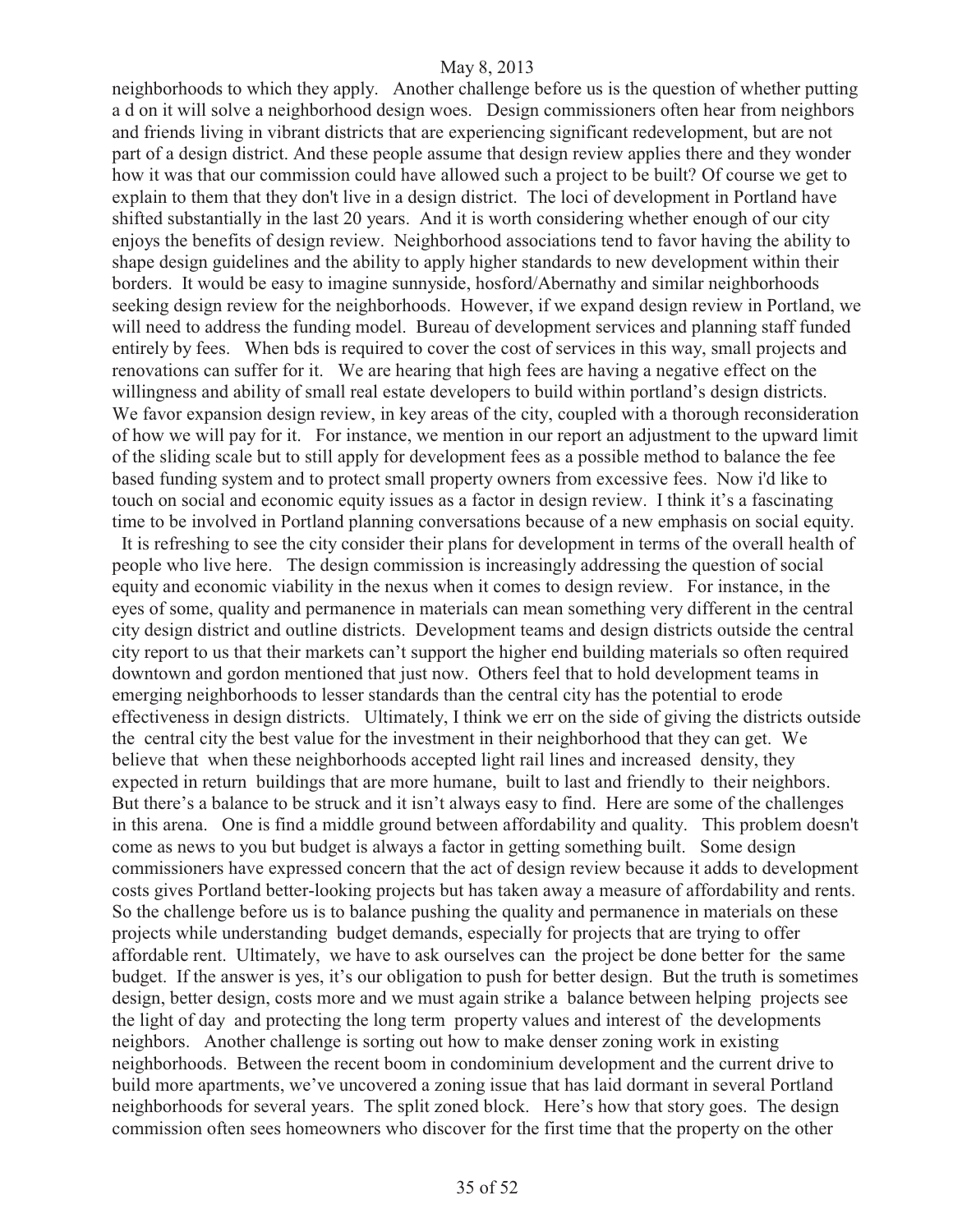side of the back fence has high density zoning when a new apartment complex is developed. The shock over the idea of a four or five story building looming over what they consider private air space is palpable. They are further dismayed when they realize their property doesn't share a similar zone and therefore they can't enjoy the financial gains of redevelopment themselves. Development teams, even when building completely within right, and without request for modifications, often struggle to provide meaningful buffers between their projects and these neighbors. Now when we have the opportunity to review proposed zoning changes in a design district, we look very long and hard at places where split zoned blocks occur and we have had some success mitigating areas where zoning was likely to create these inequities. However we do think the city needs to address other areas where split zone block exist, to help create a more comfortable fit between new denser development and the existing fabric of neighborhoods. We had hoped that more of these issues would be addressed in the Portland plan because they weren't, we will be pushing for help with this issue in the update of the comprehensive plan and 2035 quadrant plans.

**Fish:** Can I ask you a question on that? you know we have had some push-back development along north williams avenue, along division, for example, of exactly what you have described with people concerned about a five-story multifamily abutting their property. And you said that you mentioned that you are having discussions about how to mitigate that or looking at how you might enhance your tool kit. Could you give us just a couple of thoughts about how we might address that?

**Millius:** Certainly. I mean, I think there are some ways to encourage development where you might give a height bonus on the commercial street side so that a building can step back -- the developer can get enough square footage out of their building envelope, but you are in exchange for asking them to step back on the residential side, maybe get a little bit more than they would normally allow in the zone.

Fish: That might also have an impact on light and air.

**Millius:** It could, but it depends on which side of the street we are talking about. You can do shadow studies to see what kind of impact a building will have on the street. Buildings on the south side of the street will probably only shadow themselves and buildings from the north side of the street, light and air is less of an issue except on the street base itself. But they're already casting a shadow on the street. I think the key here is that some of the reaction to these buildings -- I think williams is a great example. That is a street that does have a split-zone block and the zone on the other side of that block is basically the little houses that are there. You cannot do more than that. And I think that the problem with that zone is that -- when you develop a commercial property on the other side of that person's back fence, that does take away from the light and air. It's an effective taking, right.

Fish: Actually interesting. You said they -- the other property owner on the other side doesn't get the chance to develop his or her property in the same way. In fact, what we often -- what you could conclude for some of the testimony we've have had is that people feel it actually reduces their property values. Their homes less attractive to have this looming building.

**Millius:** Of course. They can never sell to a developer or band together and develop a similar property to what's going on, on the other side of the fence, zoning requires it to be a two story house. **Fish:** Right.

**Millius:** So --

Fish: Anxious to hear your recommendations on that.

**Millius:** It requires more study. I think we have seen creative ways from willing developers to buffer the properties. But I think that it requires the kind of study of examples that are already out there and see what works. I know along interstate, there was for awhile, there was a proposal floating where everything on interstate would be, you know, three or four stories and then there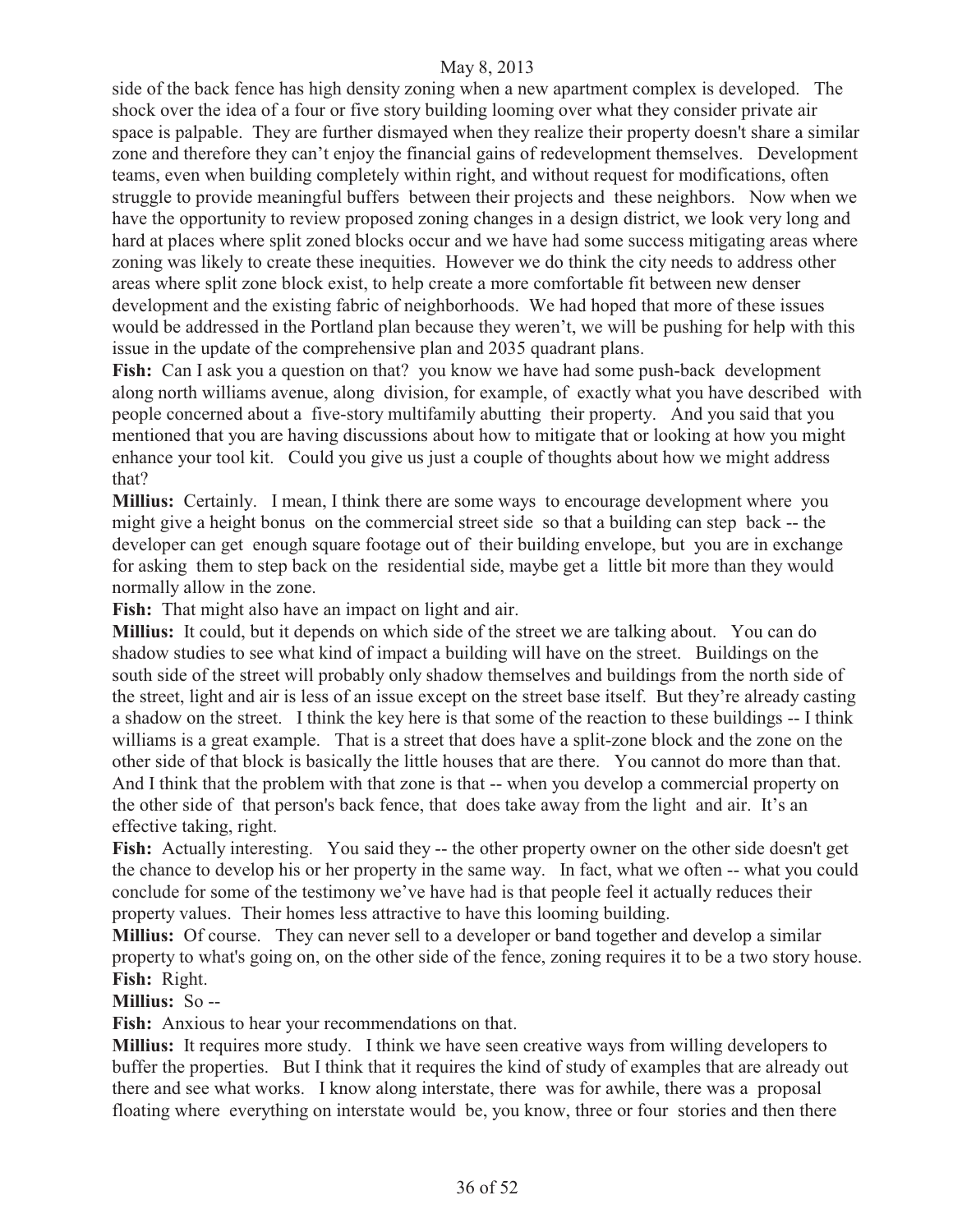would be this odd carbuncle on the back of every building, up against the residential neighborhoods and it was sort of a blunt instrument. It wasn't really --

Fish: You know what it reminds me a little bit Gwen is the discussions we had about the design enhancements we required of some of the parking in northwest.

#### **Millius:** Yes.

Fish: We were talking about set backs, we were talking about the materials. Talking about green features, all kinds of things to serve as a buffer to the residential unit. You're suggesting the same kind of creative thinking should go to this problem.

**Millius:** I think there is probably some hay to be made in going back to some of the neighborhoods where these properties were developed and see what has worked and what hasn't. What people have learned to live with and what really sticks in their craw. People's opinions of buildings change once they're built and once they lived in them for awhile. Not always for the better. It would be good to come back and survey some of these pioneering properties and see how they did. Yes. Another question we take on is how to make development more humane. The numerous apartment projects on the docket have opened up discussions on issues that don't necessary fall within the rule book of design guidelines but touch on areas of broader interest to the health of city. For instance, what can be done to make new housing stock more humane for its inhabitants and friendlier to its surroundings. we have recently requested that development teams consider for the tenants access to light, adequate ventilation, including cooling, and more generous ceiling heights and apartment units especially in a city where acceptable size of living units are getting smaller. Ultimately, we want that transition from density as a concept to density as a reality to be a humane and workable one for fellow citizens. So we are reviewing projects with a view to that goal. Speaking of parking, parking for apartments can also be a social equity issue. You are all quite aware of the controversy of our apartments and parking. And although our commission has almost no say in parking counts for projects once they come to us, it has become the issue we hear the most about when projects arrive in any neighborhood, downtown included. Generally our approach is to mitigate the impact of parking on a pedestrian realm when it is there. Explain our role or lack there of in the regulation of parking. And educate the public on the zoning as it stands. But it should be said that parking when it is included has a real impact on aesthetics and economics of a building. And it has an impact on how humane developments feel when they're done. I have been on the commission long enough to know that even when developers do include parking in their developments, it can cause friction with neighbors. Nobody wants to look at a garage from their living room window. Surface parking lots can be noisy, smelly, and a source of unwanted light pollution. We have heard complaints from that angle as well. There is no question that designing for storage of cars is a conundrum. For those of us who have been tracking urban design policy in Portland, the disappearing parking phenomenon is something of a moment to observe. The Portland real estate market had arrived at a place where it is economically feasible to build apartment buildings that had fewer than one parking spot per unit and in some cases with no parking at all. I thought this remarkable in a city that one of Erik Sten's staffers once remarked to me was, for its wanted mass transit, a secret car town. To me really represented Portland's grand planning dream come to fruition. We finally live in a city where it's not necessarily given that one must have a car. This trend meant more compact neighborhoods and more rentable living spaces. More apartments mean lower rents which ultimately helps make it more affordable for people at and below the median family income to afford to live in Portland. In terms of rent savings and in terms of potentially being able to forego the expense of maintaining a car. We understand, some of us on a very personal level, how hard it can be to adjust to new density in an established neighborhood. However, it needs to be said that today's design commission strongly supports Portland's efforts to grow denser, more urban, more livable for a wide variety of people, including those, even families with children who choose to live without a car. As you know from our written testimony at your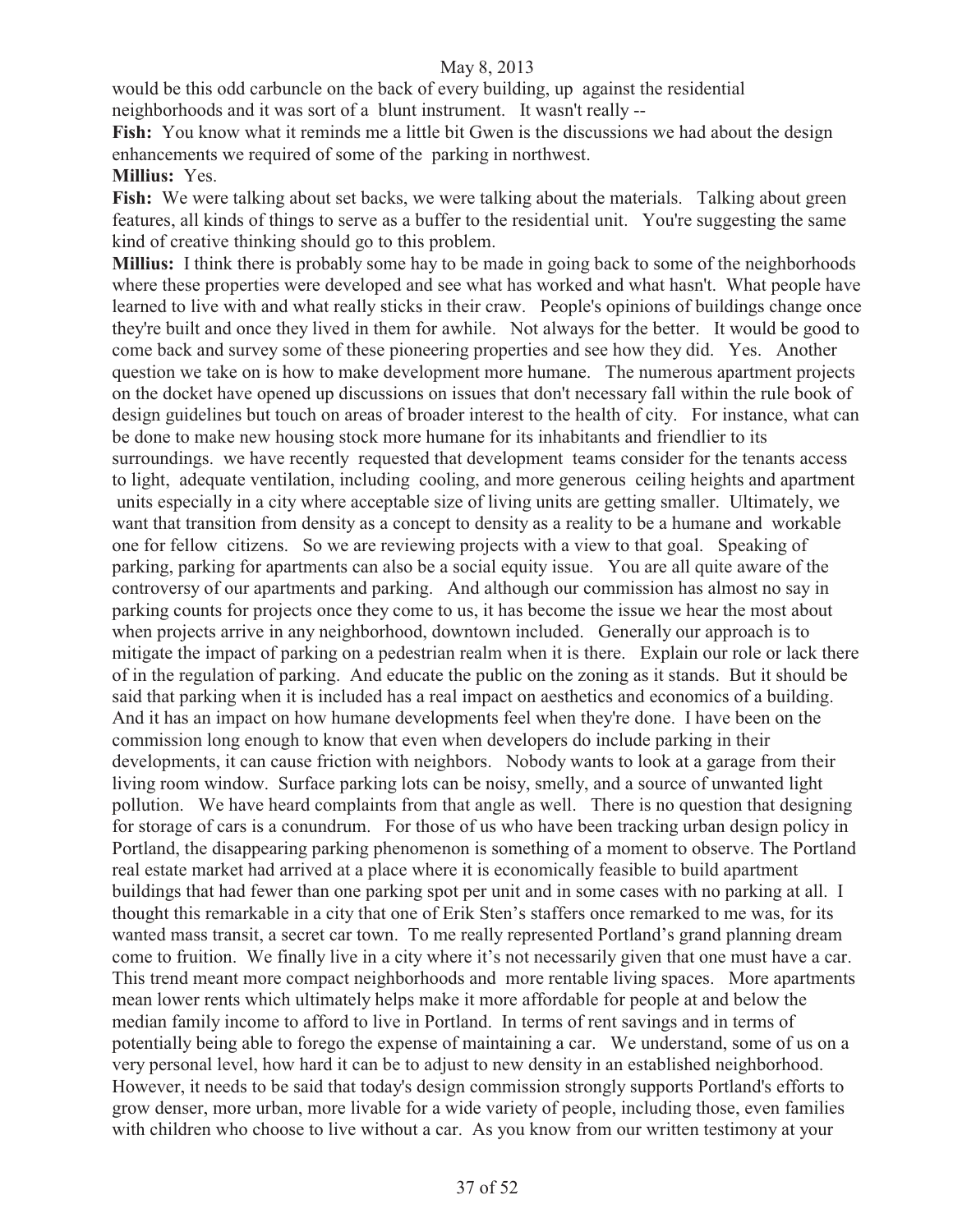recent hearing on apartment parking requirements, I think that was the same night we were in until 9:30, we would have preferred a more careful study of the impact that requiring parking will have on both rents and urban fabric in portland's neighborhoods. We were disappointed that council elected it go beyond the planning commission's recommendations for including parking and new multifamily development. But we continued to hope for a more studied approach to the issue as part of the upcoming comprehensive plan. Meanwhile, we have been on record about our deep concerns about the ability of the city's transportation infrastructure to keep pace with the development and support these newly dense neighborhoods. If we tell people that it's possible to live car free in Portland, there ought to be a stellar transit system to back up that promise. If we ask people to walk three blocks from a parking spot or a bus stop with toddlers and groceries in tow, the sidewalks should be well maintained, barrier free and well lit. When neighborhoods come to us with concerns about parking, they're not focused on the pain of losing parking spaces. They have also brought concerns that the transit oriented developments in their neighborhoods are decreasingly served by transit. When it comes to bus lines. So we will be watching closely as trimet works through the budget issues and we will want to learn more about what pbot will do to protect and maintain Portland's considerable public infrastructure. We are not a commission that considers buildings as if they are being developed in a vacuum. We are interested and concerned for the entire urban fabric. I'd like to conclude my comments with my reiterated appreciation for this opportunity to speak to you today. We humbly request the following of city council. As new development continues to roll through Portland's neighborhoods, we hope city council will consider funding an update to Portland's community design standards. These outdated standards need to be reviewed in the face of a myriad of changes to the build environment that warranted vision when they were first written. we hope you will join us in advocating for better equity in some of Portland's rapidly changing neighborhoods by helping us eliminate issues such as split zone built blocks, especially in cases where a significant difference in property value is effectively created by the split zone. We hope you will create an opportunity to consider design reviews future role in our city. Either through some expansion of design districts or considering some sort of size or budget threshold that would trigger design review anywhere in the city. And we hope you will continue to study the parking question and will push for a more nuanced approach to this issue as part of the comprehensive plan. Finally we hope that city council understands that we're a resource to the city, were here to serve even beyond the routine design review work. Commissioners regularly advocate for better design on steering committees, advisory groups and more informally with development teams to seek our guidance. When a matter comes before you and design insight might play a role, please call on us to help as early and as often as needed. I should note that includes efforts to shape common areas such as streets, sidewalks, bridges, parks and other public facilities. We relish the opportunity to weigh in on these types of projects. We greatly appreciate the opportunity to play a part in shaping a stronger Portland. Thank you for your time and consideration. I would be happy to answer any other questions that you have.

**Hales:** well Gwen, thank you for really excellent guidance and testimony. I'm hoping that you will make a copy of that available to us.

**Millius:** You can have this one.

**Hales:** Because that is very thoughtful work and I appreciate it. And I know the rest of the council does as well. Just struck me listening to you that we are lucky to live in a city where this kind of dialogue is possible. I'm not sure how many places have citizens that as well schooled in these issues as you and your fellow volunteers on the commission, but it is just -- it is a really powerful message that where, our effort to get good at this in Portland is paying off. Thank you. I know there are some council questions for you.

**Fish:** Thank you very much. I want to echo what the mayor said. Very thoughtful and provocative so thank you.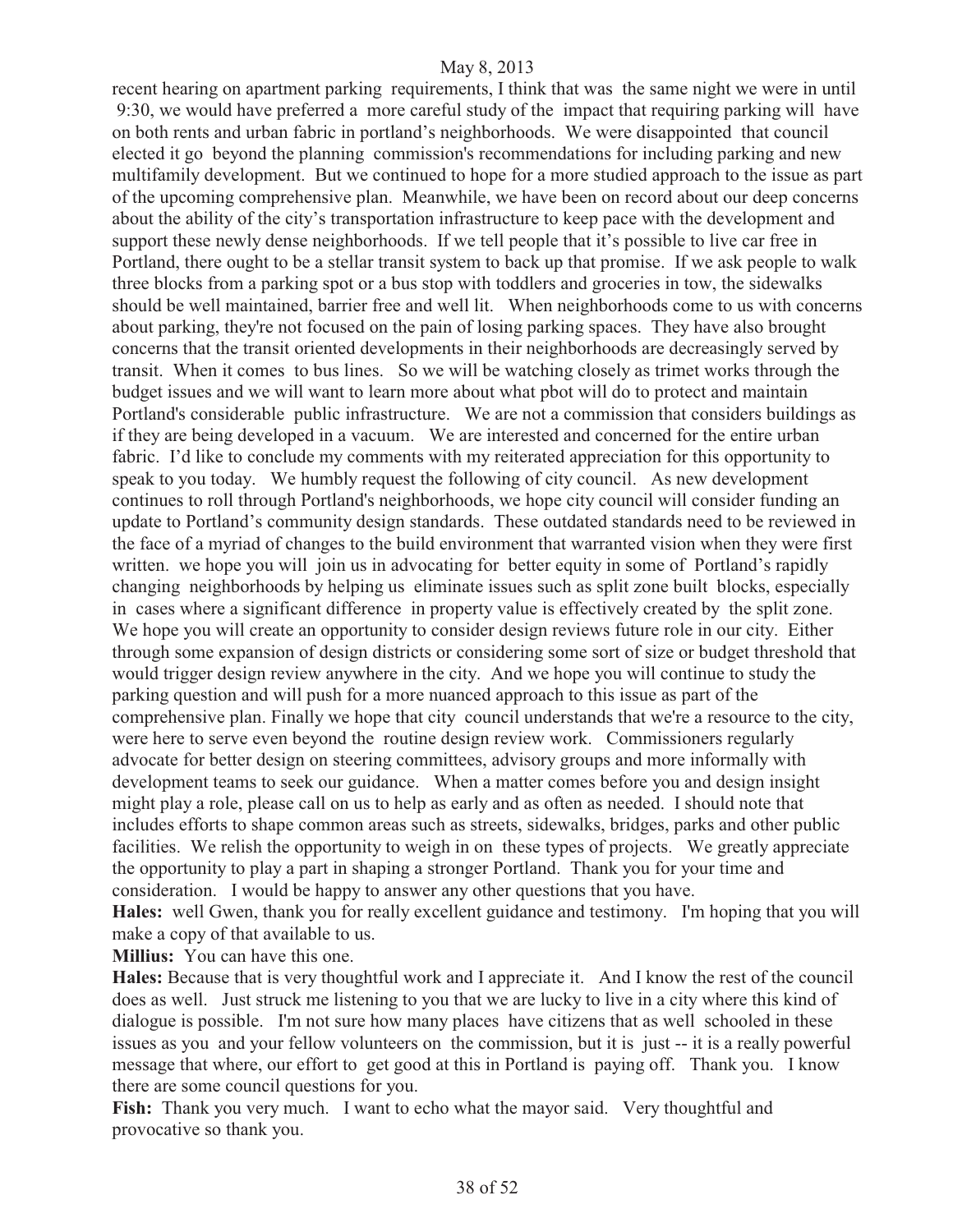**Millius:** Thanks.

Fish: on the community design guideline issue you've raised about updating, I'm very interested in that and knowing more about that. I think you're right, new materials, new design -- that is something that we, I think, would be very interested in knowing more about and how we can support that. I accept your criticism on the tiered parking approach. I will say this, yesterday I had the honor, or the day before, I forget, on monday, of cutting the ribbon at the new 80-unit development gsl just completed at the yards. The one that looks like a train in the front. **Millius:** Right, yes.

Fish: And it's got a one to two ratio of parking. So there are 80 units, 40 parking spaces. One thing I thought that they did that was interesting, they designed the parking in such a way that actually space could be multipurpose. It leads into the outdoor space that backs up against the train tracks. So there was a kind of I thought elegant design solution to have incorporated parking and the green features on the back of I guess what was a leed silver, leed gold building. Perhaps there is something that that development can teach us about how to incorporate the parking in a way that doesn't detract from the design or appropriate too much dirt on the site.

**Millius:** Right. It is not to say that as a commission we never want to see parking ever, it is difficult to design it well.

**Fish:** Your point is well taken whether folks agree or disagree with the balance we struck, it is after all just a bridge to the comprehensive plan.

**Millius:** right.

**Fish:** It will be revisited and we will learn from our experience. One thing I was just interested in from the retreat documents incorporated into your packet, is that you've included a picture of art house, which is one of my favorite new developments on the north park walk. For those of us who don't sit in your seat and review this, what kinds of considerations did the design commission bring to that development?

**Millius:** Well, I think most of the impact that we had, I think that that project really received a light hand from us. It was fairly well done by the commission as well. I think where we had the most input was what was happening on the ground floor. There were a number of changes that the developer took to heart and acted based on our feedback, just how the various components of the ground floor knit together, and touched the side walk. And that's a real example, I think, of how the commission, of course we want flows through to whatever to be fantastic. We do pay a lot of attention to that tactile experience that people are going to have with the building.

**Fish:** And particularly for a building, the old powell's site right there north park walk, activating that area of the park, great addition to pnac family. It looks wonderful in the picture here and it is interesting how you interact with the developer on a project like that.

**Millius:** absolutely, we're all excited to see it built. And I think it is a hallmark of this commission is that we're all excited to see buildings come out of the ground. Buildings that we have had a chance to touch and view. And, you know, not nearly as much as the development teams. We look at the things that we missed. Sometimes there is a detail that we didn't catch or the development team didn't catch, or, you know, and it bothers us as much sometimes to see those type of things happen. So, we try to really track those details and do the best we can to guide for development teams. You know, sometimes it is a matter of a client wanting one thing and architect wishing that they would do another and sometimes when a design commission is there to say, no you really need to do the thing your architect wants you to do it can be helpful to the architect as well. We try to, we try to be helpful.

Fish: Thanks very much.

**Millius:** yeah.

**Hales:** I also have a question about the retreat packet. You touched on the issue of public realm but you had these five topics on the back. I was just curious, one was surface parking in central city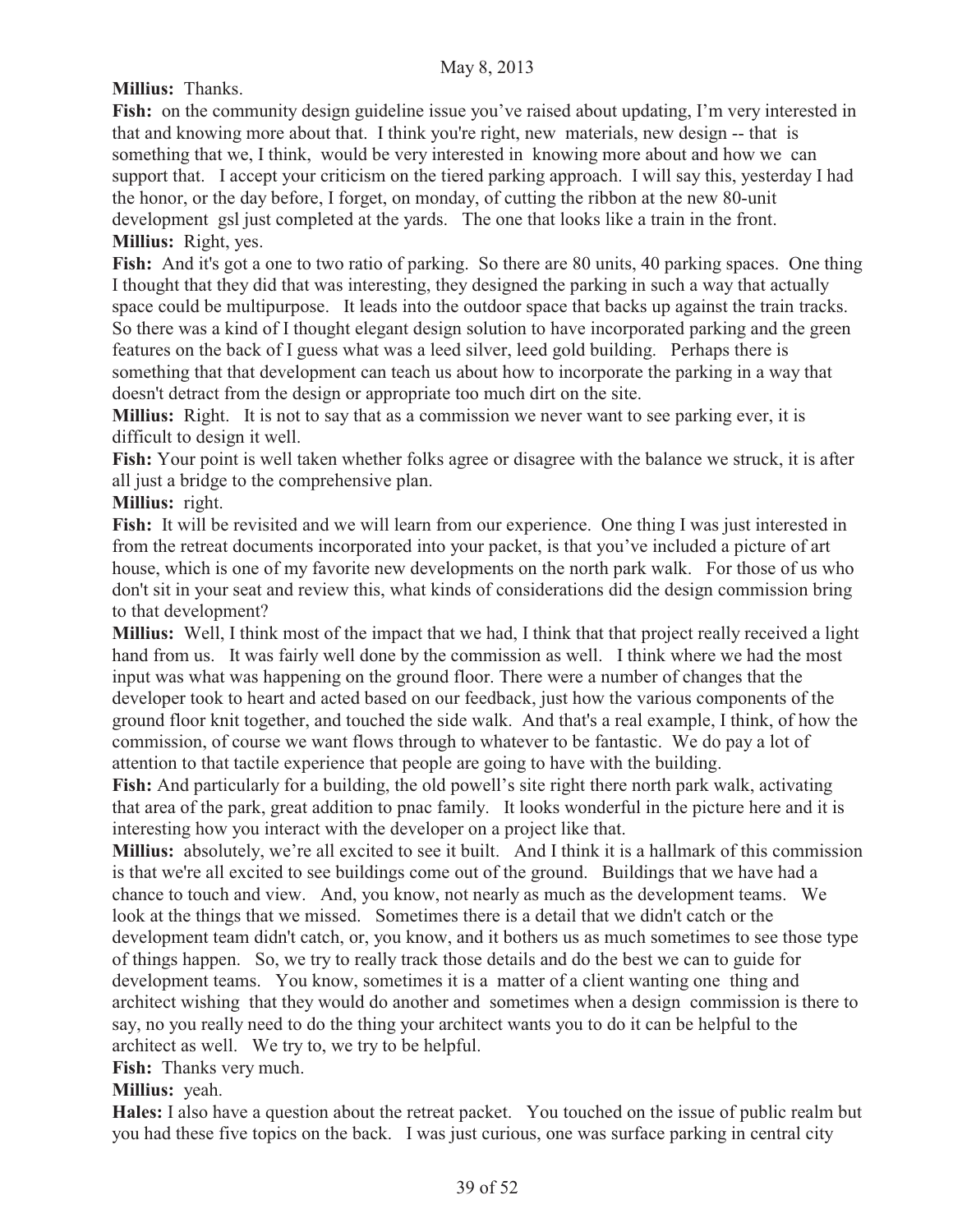and the other was under the radar. I would love to hear any illumination of what those line items on your slide were about.

**Millius:** Can you remind me on under the radar of what we were talking about?

**Saltzman:** Tim Heron.

**Millius:** This is where I pulled that.

**Hales:** That might have been a tim heron line.

**Millius:** Oh, right. So, yes, great thing about doing the retreat with the entire staff, we don't see type one and two projects at all unless they're appealed. We had no idea what staff is doing when they're not at our hearings. It is nice to hear from them what they're hearing under the size and budget level that we normally see. So, we get an earful. They give us a lot of information about trends and gripes and other things that are going on in their day-to-day work that we would otherwise just not know. They protect us from a lot of tough stuff. It's good to have them. **Hales:** I will be interested as we work on the comp plan and central city portions of it and your thoughts about surface parking lots downtown and how we can make more progress than we have in the last 50 years.

**Millius:** Yeah. It would certainly be nice to see most of that go away. But it is, you know, the parking thing is going to be really the challenge of this time. What to do with cars. How to design for cars. It is a frustration to us. It's a frustration to us because we are the tip of the spear really. We are the planning commission, planning sustainability commission, makes all of those pretty maps with the fields of colors that have numbers on them. And sometimes there are nice sketches that sort of show volumes and what could possibly happen in a space. And it's very sketchy and loose for people. And then when those zoning changes become buildings, we hear from people. And we here from them in droves. A lot of what they complain about, it including parking, or absence of parking, are not really things that we can regulate at the design commission and be taken seriously. We can't say no, developer, you now need to include parking even though nowhere on the code is it required. so, we take a keen interest in how we treat that in the city so that we know - - giving neighbors a fair shake and also giving the city itself a fair shake. I feel like it was an amazing moment to watch apartments come through that weren't parked at all and have people be confident about their ability to succeed. We have been hearing from affordable housing advocates that the ability to develop without parking makes a significant difference in their ability to offer viable rents, for the working poor. So, we're concerned.

**Hales:** Great. More questions for Gwen or Paul? Thank you very much.

**Saltzman:** Just one, I'm kinda curious, do you have an example of a newfangled building product that you wrestle over? Give us one good one.

**Millius:** oh, boy. Well, there's one called oico skin. Which is very nice. It's sort of a composite product that is a panel. We talk a lot about a hearty product which is also a composite panel that is inexpensive and some people believe not a good quality material for neighborhoods with design review. So there was some intense debate. And vinyl windows a great example. Vinyl windows were a no-no for a long time for the design commission. And then development team started proposing a commercial vinyl product that is reinforced with metal, it is more durable. It is not just white. You know. So we started to give a little bit on vinyl. But it, it is just this running change that keeps happening. I will give you an interesting example. Recently, there is a product called seraclad that is supposed to be a high quality panel material. We have approved it on some projects. It is made in japan. And in june, it will no longer be available to the united states market. So we had some projects that were proposing seraclad this spring and they were aware that if they didn't get their approval from us, they were probably going to have to swap out seraclad for something else because the tsunami made it so that the Japanese didn't want to export their building products to us anymore. So, seraclad is only serving the Japanese market. So, you have to keep track of these details.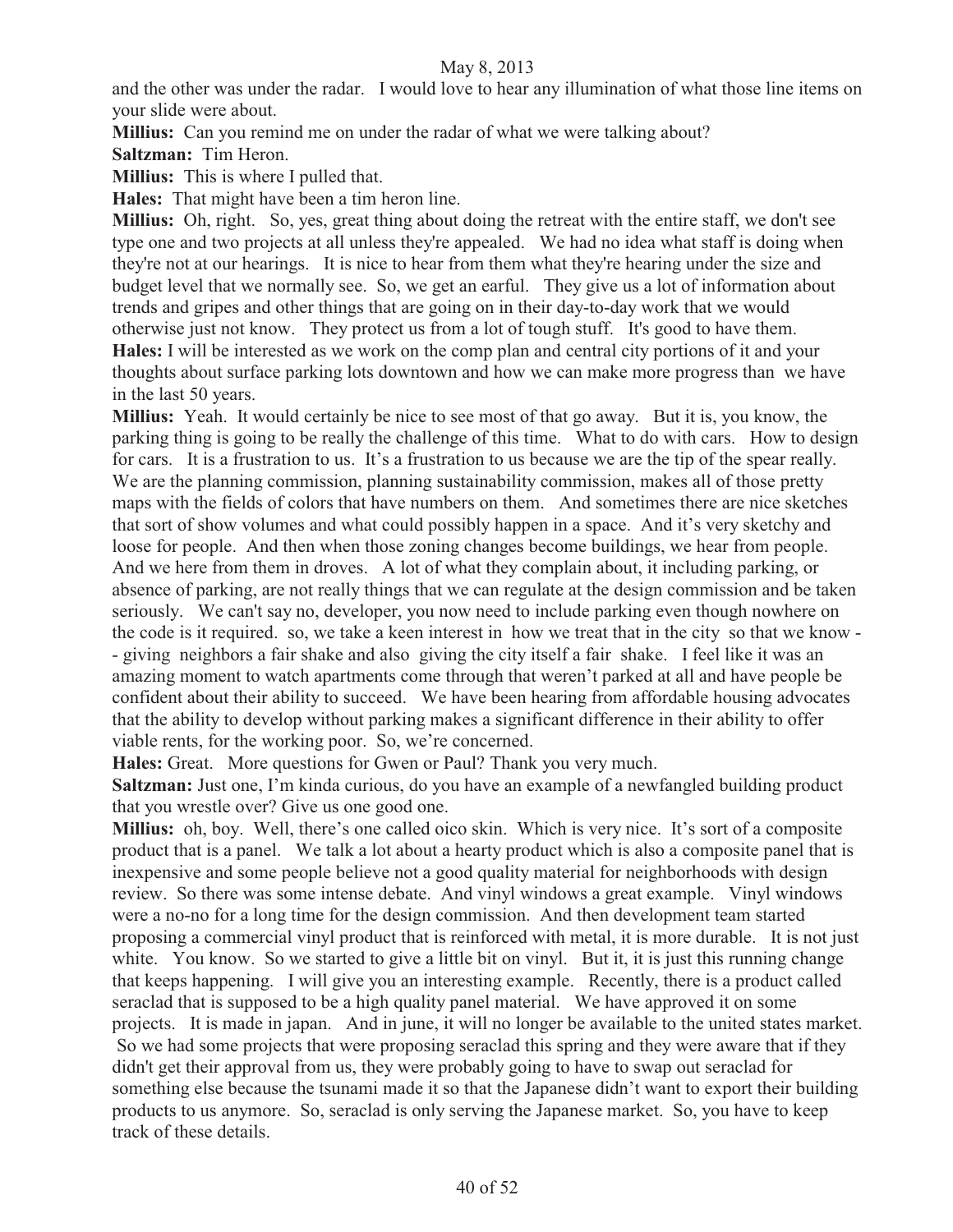**Saltzman:** Thank you.

**Hales:** great, thank you both.

**Millius:** Thanks.

**Hales:** Other commission members that want to testify? Thank you for being here. Others that are signed up.

**Moore-Love:** No one else signed up.

**Hales:** We have a letter from trimet which I think we have all received. Great. Thank you. We need to adopt the report.

**Fish:** So moved.

**Fritz:** Second.

**Hales:** Roll call please.

**Fish:** I want to thank the chair and all the commission members for their service. This is a treat every year to get this report. And this year is no doubt no different. Again, I want to reiterate, I think the point you make about the community design standards is spot on. And I think that is going to require our prioritizing that as part of the comp plan process and going forward. I'm certainly there. I appreciate your other comments. I, too, would like a copy of your remarks. It goes to the clerk and she can circulate it. Thank you for the time and care you give to your work and we're all better for it. Aye.

**Saltzman:** Thank you to the design commission, members and also for the bds people who staff it so capably. And handle all of the things I guess they never see. Which I'm sure is a lot. But anyway, you're doing a great job. Very thought provoking presentation. And great to make this an annual tradition. Thank you very much. Aye.

**Novick:** I just want to comment on how well written this report was. It was eloquent, informative, as commissioner Fish said, provocative. And I really, really appreciated that. And also it was kind of delightfully folksy and I also appreciate the chair's interjection of further folksyness of your testimony. I think that the more often the words newfangled and hodgepodge can be used in public debates, the better off we all are. Thank you very much and I'm pleased to vote Aye.

**Fritz:** Well commissioner, especially when the design commission is not known for using such as hodgepodge and newfangled. Thank you for your service, it is an enormous amount of volunteer time and a lot of expertise that goes into making our city better. Thanks to tim heron and rebecca esau, and the staff at development services for your staffing up the commission, your guidance of them. Giving information, helping with the report. This is an ongoing discussion and exciting to be now in the implementation phases of the Portland plan looking at what does the comprehensive plan actually say and then what does the zoning code do to implement that. And i'm very much looking forward to helping with that over the next 3 1/2 years. Aye.

**Hales:** Thank you. I want to echo the comments. I think it is important to the whole council that the comp plan be comprehensive in its intention to design and to the issues with historic landmarks which we will get to shortly. And these other two very well populated volunteer commissions have a lot of talent. And with that talent, along with the talent on the planning and sustainability commission together can ensure that we have the highest quality of advice and council going into this planning process. I am going to rely on that. I bet everyone else here is as well. Again, I think we have in Portland raised urban design to a higher art than most places. It doesn't mean that we're there yet and the issues that you have raised of further development of the community design standards, further application of them both geographically and in what we require, are topics that we need to take up, take up now and enshrine in our plans and codes. We have made a lot of progress. And your continued help and continuing in that progress is very important. I spent a lot of time in the last 10 years trying to explain Portland to other people. Sometimes I would flippantly say it seemed like in other cities, that developers would get up, throw open the curtains and look out the window and say, how do I get around the city and make some money? And in Portland,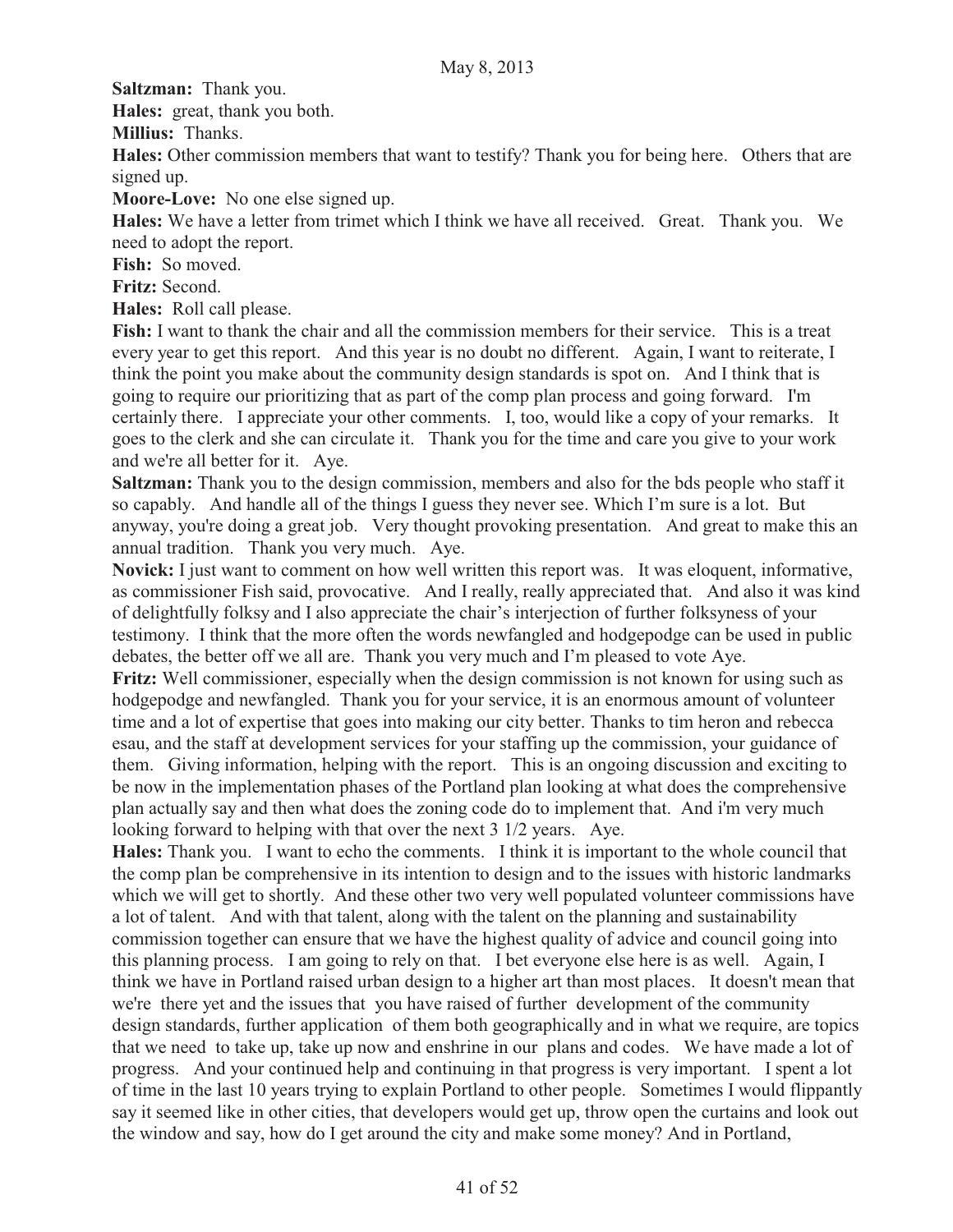developers more often than not seem to get up and open the curtains and look around and say, how do I make some money by implementing the city's plan? It is not just developers are bizarre here, but we have had this collaborative process going on long enough that there is now a body of understanding in the design community that consists of professionals in city government, volunteer activists, neighborhood associations and the private sector that we can raise this to a high art. So, that's a great piece of work and it has a lot of thoughtful contributions to it by people coming from each of those camps that aren't armed camps that are actually working together. Bravo, well done and we look forward to getting a lot more good advice from you in the future. Aye. [gavel pounded]

**Hales:** Thank you. Now we have another.

#### **Item 417.**

**Hales:** Welcome back, paul. And commission members. Thank you.

**Carrie Richter, Portland Landmark Commission:** Good afternoon.

**Paul Scarlett, Director, Bureau of Development Services:** Good afternoon mayor and commissioners. Paul scarlett, bureau development services director. Again, very pleased to have this opportunity to share some words about historic landmarks commission for the city of Portland. And again, echo as I said earlier, my appreciation for the number of hours, tireless effort and work that the commission members provide the city of Portland and staff in reviewing projects, proposals in historic districts and historic projects changes, new ones. certainly the city of Portland is not considered old city, 1859, but we do have a historic district and we do have historic properties and we recognize those and we feel that they're as important as any older cities and we have guidelines and regulations in place to ensure that the things that are established and significant, are promoted and preserved. And so i'm very excited to be part of this process. Again, I want to echo appreciation for all of the commissioners, and particularly chair and vice chair. Carrie Richter and Brian Emeret. Almost forgot your name. And bds staff. And, again, also staff is commission, and present we have Rebecca esau, who is a division manager, and tara vonte and dave stewart, staff that work on historic design reviews as well as historic preservation reviews. It is a collaborative process in february, I believe. I was surprised because tim had invited me to join and say a few words at the landmarks commission retreat. And I show up here, I think it was in the pettygrove room, and I thought it was just going to be the commission members. The entire staff was there. It was pretty amazing to see the energy, and all the -- just the passion about historic issues and discussions around what works, and what doesn't work. What can we do? How can we make this process better? I was very impressed and proud that this is held in high regards internally and externally and we appreciate the volunteer work that you do. I know it is taxing, but I know this is something that you are committed to as well as staff and of course city council. So, again, this report, I was here last year to say a few words again about the report. A new report, another year but the work continues and it is very relevant and important. So, thank you. **Hales:** Thanks, paul. Welcome, carrie and brian. Thank you for being here.

**Richter:** Thank you. Mayor hales and city council, my name is carrie richter, I am the chair of the Portland landmark commission and I will present a portion of the report and my co-chair or my chair elect, vice chair, brian emerick, will add the comedic relief or something. To open with, this is bad for me to tell a joke right off the bat after I said that. But I wanted to mention that our retreat materials that I think you have have this toothy grin on them, and I just want to disclose right off of the bat that this toothy grin came from the lair hill design guidelines from the 1980. Landmark commission is not taking a position on fluoride. Maybe the fluoride folks took it from us. Back in 1980, we were ahead of the curve.

**Hales:** Everybody else was taking a position on fluoride.

**Richter:** Why shouldn't we?Portland is blessed with a rich and distinctive heritage. Buildings, public spaces, and unique neighborhoods are the fabric which links our magnificent natural setting,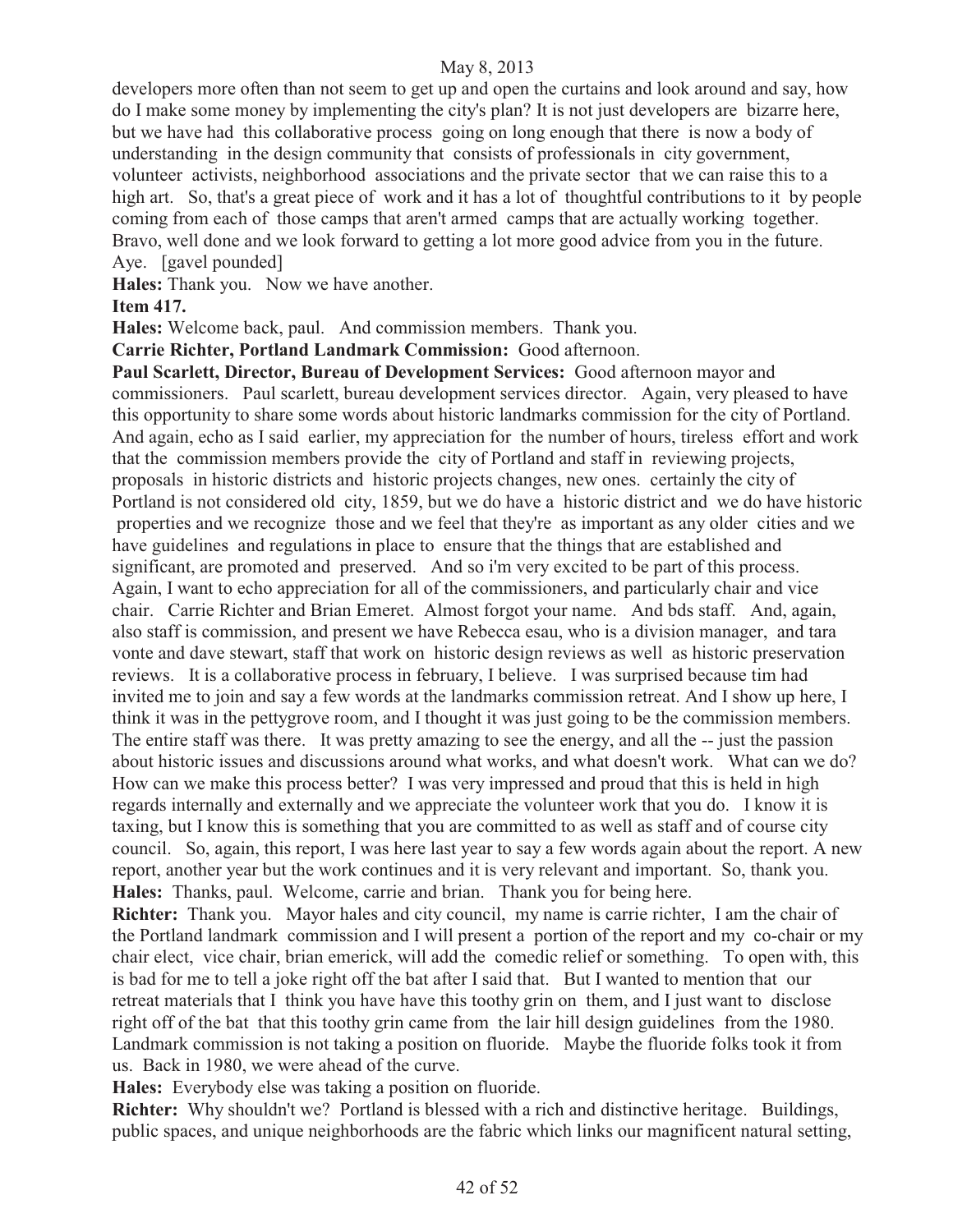cultural diversity and complex history together. These elements are foundationally keeping Portland unique and livable and maintaining the aspects of the city a difficult task. The Portland city council has charged the historic landmarks commission with this responsibility. We are citizen volunteers appointed by the mayor to promote the production and preservation of Portland's historic architectural heritage, and to provide leadership and expertise on maintaining and enhancing Portland's architectural and cultural resources. The historic landmarks and commission identifies and protects buildings and other properties that have historic and cultural significance or special architectural merit. We provide advice on historic preservation matters. Coordinate historic preservation programs in the city. And are actively involved in the development of design guidelines for the historic districts. We take seriously these responsibilities and as part of our mission we submit this report as the fourth annual installment of direct accountability of the Portland historic landmarks commission and the Portland city council. The power point you received provides a summary of what we have been up to the last year. The commission met sixteen times during 2012 and conducted retreats both this year and last year. Additionally, the commission chairs continue to share and coordinate with lunches. Gwen and I have met with the chair andre baugh of the planning and sustainability commission to talk about issues. When we met a couple months ago, it was all about parking. Which landmarks commission does not have a lot of interest in per se but it is a relevant issue because there are a lot of surface lots in historic districts for example. So, it is really great for us to share ideas and bring up recent cases that have come up before us. Bureau of development service staff issued 120 type one or two decisions in 2012. And only four of those cases were appealed. That is fantastic. I mean, that shows a level of competence in bds staff that I think is really admirable and they are doing such a tremendous job. I'm sorry that tim didn't include the map. He showed at the retreat that showed the area of irvington as a historic district in size compared to other historic districts. Irvington is not only the largest historic district in the state, it is the size of all the rest of the historic districts in Portland combined. The fact that staff was able to take in Irvington, start processing applications and have only four appeals is really tremendous. And they deserve all kinds of thanks for the wonderful work and dave skilton did this largely by himself until he got some new help for him. We are really grateful and lucky to have him. Another thing we have been busy with is eight national register nominations were reviewed and forwarded to the state. The one that we think is really important, the buckman historic district went forward. When we came before you last year, there was concern that buckman was sort of derailed by the high review fees. They are now submitted and we're thrilled about that. This leads me into the historic preservation successes. And I can't champion enough the hrcip, historic resource code improvement project. When we came last year, we sat here and the room was filled with irvington residents with pitchforks saying what did we get ourselves into? This is a disaster. We have to fix it. At the time we all said yes, we need to do something but we don't know what. Commissioner Saltzman got together with paul and susan anderson and they came up with a plan and I can't -- it is amazing that we sit here now and we have the adopted code improvement update adopted and fees of \$250 for minor improvements. What an endorsement for historic preservation. [applause] **Hales:** Here here.

**Richter:** And the real beauty about it, to me, is you have the planners. You have sort of like gwen raised, you have the planners who know how the codes all work together and you've got development services who know what the impact will be. Those brainstorming sessions with everyone in the room, talking about how is this going to work? And brian is sketching how is this roof going to work out and how is this not visible from the street thing going to work out? A fantastic opportunity for all of us to learn. And I think it, the result will be, will be long-lasting. But it also brought to light in my mind the fact that we have so many outdated design guidelines. In the lair hill ones that I just made the joke about were from 1980. The skidmore/old town design guidelines were from 1987. Views on preservation changed. We have different guidelines for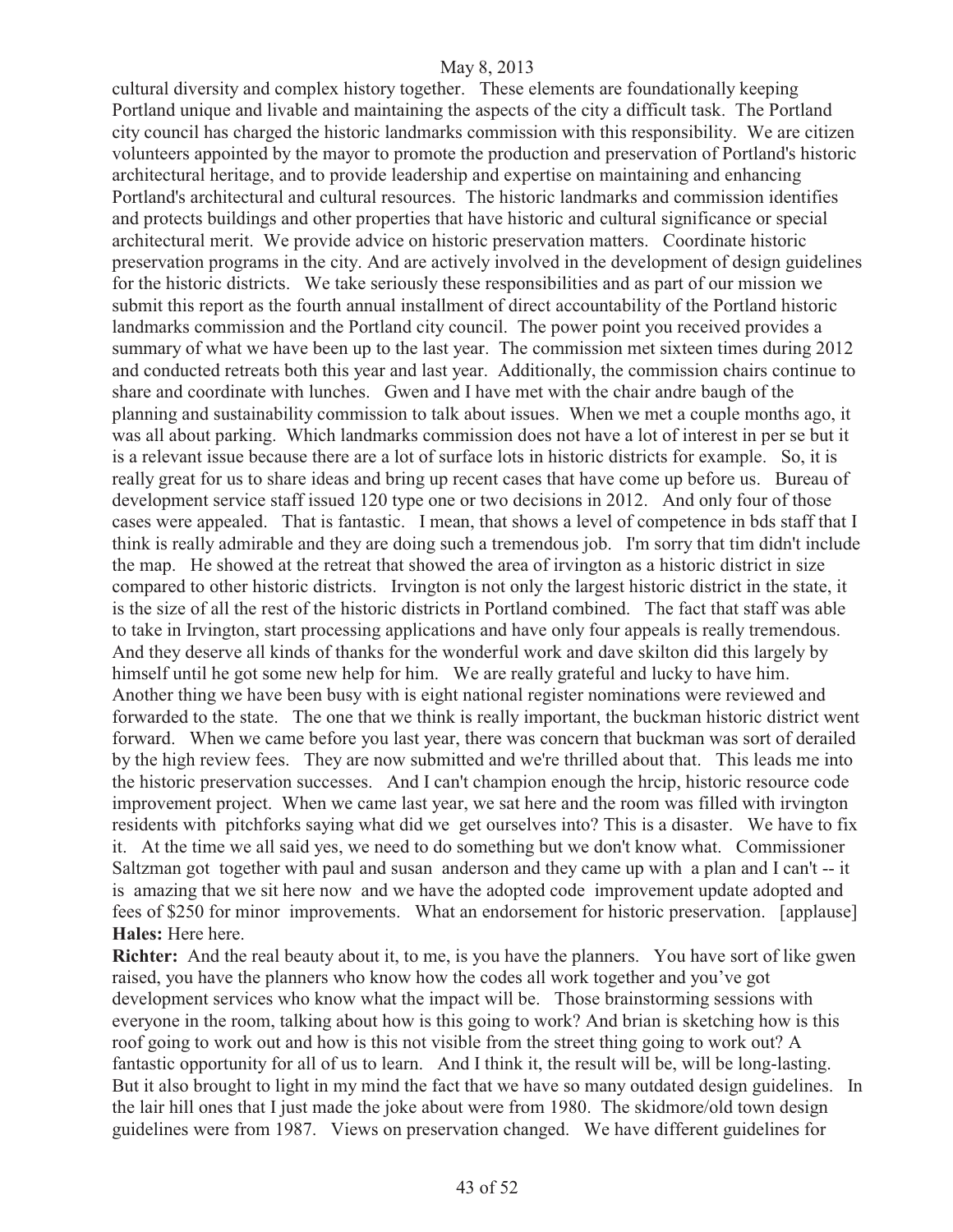different zones, different districts and the districts have the same periods of significance. So why are we treating these districts differently? We need to update these design guidelines and we need to do it and we can do it efficiently. And the hrcip showed us that. We also have done some infill development. We are -- just like when we're seeing an uprise in infill development in historic districts. And that's great, we need to continue on that effort. We have another great success. We have the creation of the Portland coalition for historic resources. Which is a group of individuals who care about preservation. And it is another -- they coalesced around the hrcip and the fee issue but they are interested in being involved in the conference of plan adoption, the central city plans and we're in constant communication with them and they are a great resource. I will turn it over to brian to talk a little about priorities for 2013.

**Brian Emerick, Portland Landmark Commission:** Last year, we spent quite a bit of time working with the hccrp, which is great. This year we're looking forward to other areas of participation, one we have been working on right now is the strategic advisory committee. Carrie and I are both rotating chairs on the west corridor plan. And, in participating in that, I just met actually with Nicholas star and carl lyle today and toured old town, china town and talked about a lot of the issues and ideas and thoughts there. Some of the things we see coming up that are of particular interest for us as we participate into these plans as far as priorities. Number one, incentivizing and encouraging rehabilitation. Not just preservation but also adaptive reuse too. there is a great study green building services did nationally actually, but focused on markets in Portland that show that if Portland alone was to just reuse buildings, likely to be torn down over the next 10 years, we would actually meet the national 15% of the nations goals in carbon reduction. It is a mind blowing statistic actually. Furthermore, when we do those adapt and reuse for preservation type projects, studies that show great economic job creator. It is mostly labor. It has to be local. It gives back a lot to the economy, too. That is important as well for our goals there. You know, and then we talk a lot about infill development, parking issues. A lot of these places, those are historic streetcar nexus places. And they do have a lot of great mostly streetcar commercial types of buildings in there. But there is a lot of really nice things that are not actually on the current historic resource survey. So, just understanding how to develop responsibly. Thinking about these dents, the nexuses of the neighborhoods and not losing those is important, I think. Talking about the historic resource survey, the last time we did that as a city was 1984. That thing is pretty out of date. Mid-century modern didn't exist as a preservation category back in those days. And it's a good time right now because we are doing this 2035 plan, which is a big look. But we're really doing that without this updated resource. so, just one of our priorities has been trying to figure out can we somehow do this, either through participation with university of Oregon, or maybe Portland state too, Bosco milligan volunteered some ideas there as well. But how can we get our arms around trying to update that resource inventory? So, thinking about new developments too, infill development and how we can be compatible with the existing resources there. Primarily in terms of scale and the field not stylistically literal. I think having some flexibility there is important. And then acknowledging that, you know, preservation and rehabilitation plays a significant tourist role too, obviously. As paul said, we are not the oldest city in the 50 states, but we are actually historically important city. And, you know, between seattle and san francisco -- Portland is big turn of the century. We got a lot of resources here actually. It really contributes to our livability as a community and our identity of the community in that way.

**Richter:** the second priority that we identified during our retreat and really focused on is the concept of making preservation easier. We believe that if we can provide the tools to folks, especially all of these new irvington residents that are now in our fold, and buckman residents who hopefully will be in our fold, if we can make it easier, we'll have enough people will like preservation and they will be more likely to endorse it to others. We have identified a couple of how-to guides that we want to put together that we have created a sub committee to work on. We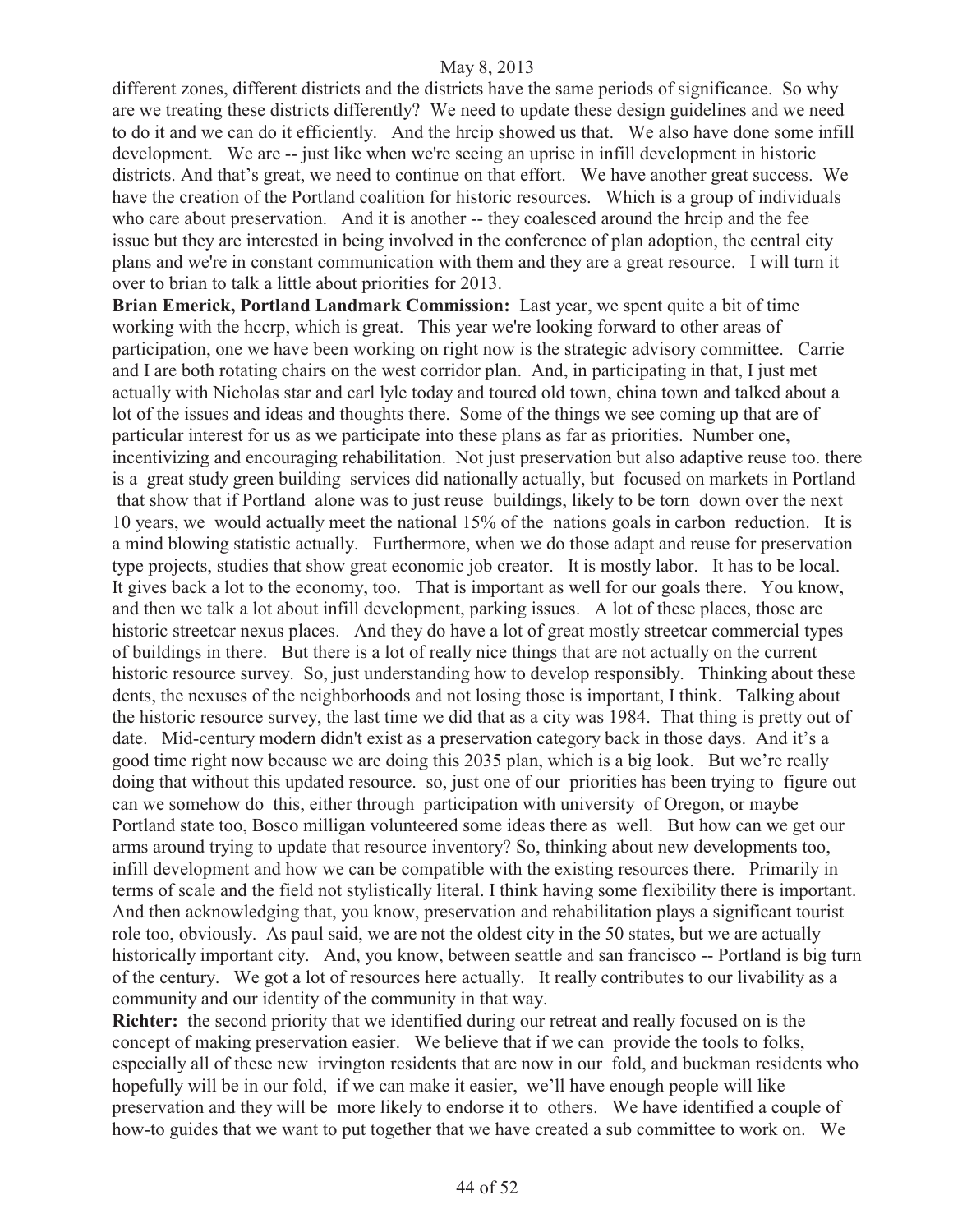are working with the historic resources coalition, who is doing similar things with irvington. They have done windows and door guide that we're reviewing now and determining whether or not we can endorse it. Historic district, how-to guide. People know what they're getting into when they go forward with an effort like that. And a porches and awnings guided. And these things won't be formally adopted code language or anything. These will just be, you know, drawings and pictures of appropriate design techniques. Core element encouraging preservation, we believe, as brian mentioned, is the need for an updated historic resource inventory. This is not a small, discreet project that is like the stark reeces code improvement project that could be done in a year. I mean, we had an initial estimates of \$1 million. That was a few years ago to do this. To do an hri. We know that that is just not probably a top priority for the city. But we are committed to making it happen. And to further that end, the city received a certified local government grant to conduct further survey work of unreinforced masonry buildings that have not been seismically upgraded. That are highly susceptible to damage from an earthquake. As part of doing this work, the landmarks commission is working with a consultant to pick areas that are likely to be subject to greater development and to use this inventory work to create a template that we can use and take to other areas. Hopefully, once we get a platform of how we will collect data and the data we will collect, once we get that formulated, we believe we can roll that out to neighborhoods, to interns, to anyone interested and have them fill the document and we will create a resource inventory that way. And it is going to take a long time. But, i'm committed to figuring out a way, especially because we have got so many interested volunteers. If irvington can create a national register district, they can certainly help encourage other neighboring neighborhoods to do an inventory. And, again, until we know it is out there, we don't know where the future districts ought to be. **Emerick:** Yes, so, and then not as positive of a topic, continued need for enforcement. That is important to us as well. We ran into some cases in irvington partly because it was a new historic district, but staff did a good job of shepherding those through and landmarks reviewed those on appeals. Those were some of the cases that we saw there and got those rectified so that we're holding the bar where we want it to be and others have a consistent message in terms of what you can build and how that will be enforced. Another area of enforcement that we've been pushing for is just how the city interprets signage and if you have the handout, we have some large billboard super graphic signs in historic districts. Thinking about these historic painted wall signs and we understand that they're grandfathered in, existing nonconforming use. And we've got issues as far as freedom of speech in terms of how we can regulate those. But, normally with the existing nonconforming use you need to replace like with like. We have a hand painted sign, super graphic, vinyl banners attached to buildings with steel brackets and cables over the top of the face of the sign. And clearly that is a totally different message and look as to what was there. And then also seeing lighting and expansion of lighting permits once you are allowed to have that signage. And realizing as you look around, there are a lot of old hand-painted signs in old town, china town, etc. And wanting to protect against that whole change in the look that can happen. Monetary incentive to be able to do these. You get a lot of revenue off of those signs. So --

**Richter:** And another thing that the commission has been concerned about and remains so is the interest in some kind of policy that prohibits publicly-funded demolition or neglect. Landmarks commission has been concerned about Portland development commission buildings that are not maintained while pdc decides what to do with them. And so demolition by neglect is a real problem. One of the things that mayor adams suggested and we took him up on the offer was an annual meeting with pdc. And we kept that going. And last august, brian and I met with pdc to talk about sort of their plans and -- the main concern with pdc had been that we're not -- we don't know what pdc plans to do with the resources until it is too late, until the deals are done and the plans are in the works. And so we had our meeting in august. And pdc during that meeting emphasized a shift in focus from being a building developer to being more of a facilitator of private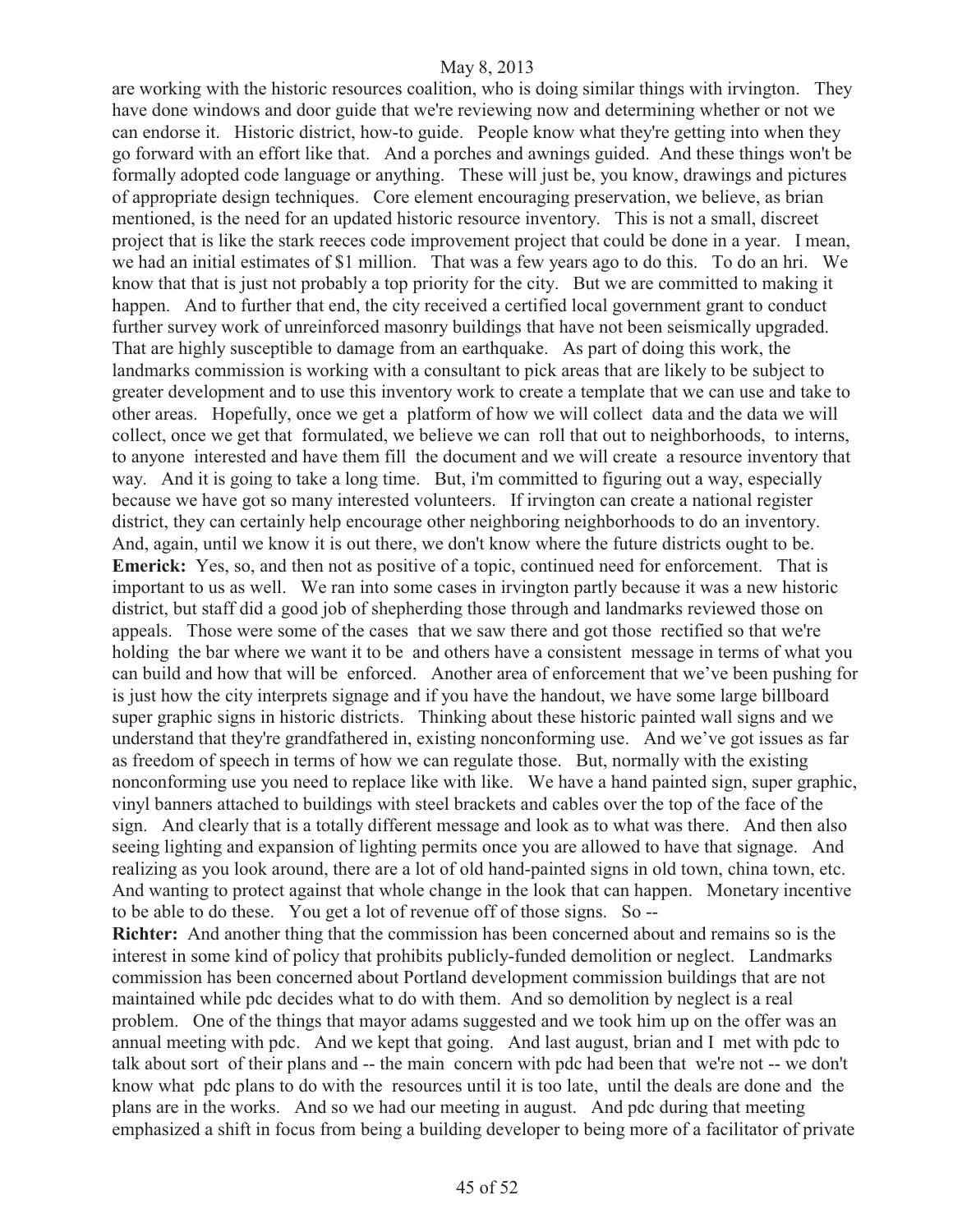development. And that's great because pdc hasn't been a great steward of historic resources as far as we're concerned. And -- but we -- we remain convinced that pdc ought to prioritize historic preservation and adaptive reuse as a sustainable policy that they ought to encourage that of the private developers, as well as hold itself to that same standard. We have encouraged the adoption of a policy that restricts the use of urban renewal money or any money for the demolition of national register properties, either intentionally or by neglect. And we have drafted some language. We will push for that inclusion in the comprehensive plan or provisions like that because we believe that adaptive reuse is a green policy and it is just as important as any other sort of leed certified standard. So, on that note, as it relates to pdc, I am in contact now with pdc directly about centennial mills, and i'm thrilled about that. They emailed me and told me about the execution of the memorandum of understanding, and I have an email out to the developer and I have invited him to attend a landmarks commission meeting and we're really hopeful, optimistic that we will be able to at least know, if not help influence how, how centennial mills ends up redeveloping because that is on top of the threatened and endangered resources list. **Emerick:** Yeah, and that's great. Hopefully they can get something going there. The topic i want to talk about next is the adoption of the skidmore old town historic guidelines. Which, the commission, art dimiro and myself worked closely on. This was about five years ago, as you probably know, for a vote, and we ran into blockades around some of the five opportunity sites were proposed at the time in the district and trying to resolve those issues. Now seems like a good time to bring that back to the front of the table because we're doing the west quadrant obviously downtown and thinking about whether -- obviously we have invested a lot in these and spent about \$120,000 frankly with the grant to get a pretty darn tight setted document together for the guidelines. Maybe there needs to be a couple of adjustments in there. We would like to see that get forwarded and approved. Because like Carrie said, we are working with 1987 standards and we have invested a lot of resources and we're concerned that it has been sitting off on the side for quite awhile here. I think if we can get that into play, that would be helpful and it is a good time with the west quadrant plan happening now.

**Richter:** And I would like to add that we are cobbling together this mishmash of guidelines. And staff is doing a fantastic job at it. But it seems so sad. That we have these design guidelines just sitting here. They're just ready to go. And skidmore old town is our key -- it is ground zero for historic resources as far as we're concerned. The copy that I let brian use to show you has art demuro's notes on it. I pulled it out of the cabinet today and it made me sad. So, let's get those done. Threatened and endangered resources. I talked a little about centennial mills, and like I said, we hope we have the mayor's support for continued annual meetings with pdc. The second threatened and endangered resource building that we have identified is the Portland fire department engine house number two. The landmarks commission sort of adopted this building when we were touring the new blanche house last fall and we -- and we, you know, standing across the street, what's this? 100 degrees. What is this fantastic building? This is such a great building. We should do something here. We started to make inquiries. And we understand from pdc that the reason why it hasn't been redeveloped is because it has access challenges. And in this photo we have of max driving right in front of it. I mean, how could it have access challenges if the max stops, you know, right in front of it?

**Emerick:** That is a pdc-owned resource.

**Richter:** It is a pbc-owned resource. This is one of those that we would love to adopt and move our meetings here, you know, if we could just go in it. We would love to just tour it if we could get in. So --

**Fritz:** If you knew somebody who could make that happen.

**Hales:** Yeah, who could help with that?

**Emerick:** we'll have to sign a liability release that has a big u on it.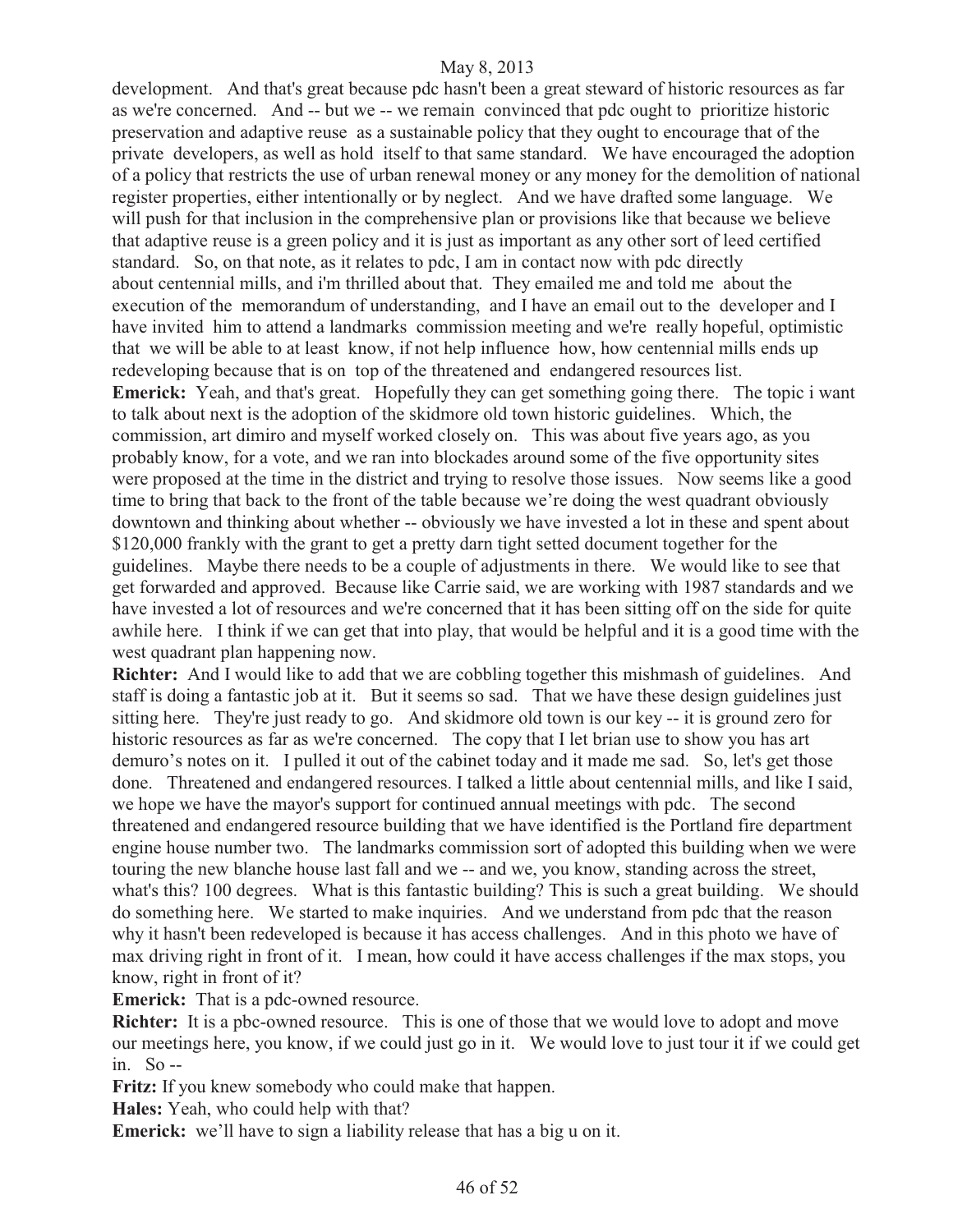**Hales:** A lot of buildings a have u on it and they're full of people.

**Richter:** Another building that is identified as -- we have concerns about is Multnomah county courthouse. I know there's a lot of discussions going on right now about that and its challenge. And we remain committed to its protection. The last resource I want to talk a little about is the original blanchet house. Not because the original blanchet house is the most spectacular building in japantown and chinatown. But because we thing that the old blanchet house is indicative of what is happening in chinatown and japantown. Which is, these missing teeth, this potential loss of character, this lone historic building with new buildings around it, what will happen to the old blanchet house. Again, this is a pdc-owned resource that is vacant. We were able to tour it. It has got some challenges. A lot of challenges to it. But how do these -- how will -- how will this - how will japantown and chinatown turn out? That will be part of the 2035 plan. Brian is working pretty diligently on coming up with some ideas on that. But, again, we love the original blanchet house and we hope that it can not decay into a place where it can't be used.

**Hales:** Uh-hmm.

**Richter:** do you have anything to add?

**Emerick:** Just to say that Chinatown in general, as a historic district, might be an endangered resource. Just in a sense it is a cultural historic district. We are all struggling also in this west quadrant plan as well of understanding what does that really mean? The buildings are not historic rock stars. They are mostly old. One, two story. They don't necessarily have a Chinese heritage or asian heritage in terms of their use through time but not necessarily their physical embodiment. So how do you then kind of create that feeling in the district? And there are a lot of missing blocks and pieces, too. Just trying to understand what we want that to be in the future for the city. it's a little different district than say Skidmore, old town, which has a very clear identity and a little more historic architecture that is kind of marquis in that sense.

**Richter:** So that concludes our report. I would like to thank the city council for taking the time to allow us to talk a little about the things that we're up to next year and the things that we've been doing. Thank you again to tim heron and paul scarlett and all of your development services staff and planning and sustainability staff. It makes our work easier and we'd be happy to answer any questions you may have.

**Hales:** Great, questions.

**Saltzman:** I don't think you named everybody who's on the landmarks commission. I don't know if they're here or --

**Richter:** ok, there's me, Carrie Richter, brian emerick, paul solumonu who is sort of our resident archeologist, harris motorozo who is an attorney and a member of the bosco milligan foundation, Karen Carlson who is a preservationist with carlton marx, she's with hanna berry now. And Jessica ingaman who is a preservationist with verable properties.

**Emerick:** and kirk ranzetta.

**Richter:** oh, and kirk ranzetta is a preservationist with intrex, we think.

**Hales:** Great, thank you. Further questions? Comments for Carrie and Brian? Thanks very much. **Saltzman:** actually, I have one question.

**Hales:** Yeah, sure.

**Saltzman:** So you mentioned Portland public schools and the bond levy passage, so the district committed to --

**Richter:** And we are --

**Saltzman:** The bond money is to preserve appropriately suitable structures?

**Richter:** They are, but, you know, they are going to have -- need more bond money, I think, and, and they did do a fantastic inventory of their resources, and they did reports to us, and we are discussing their plans as they progress.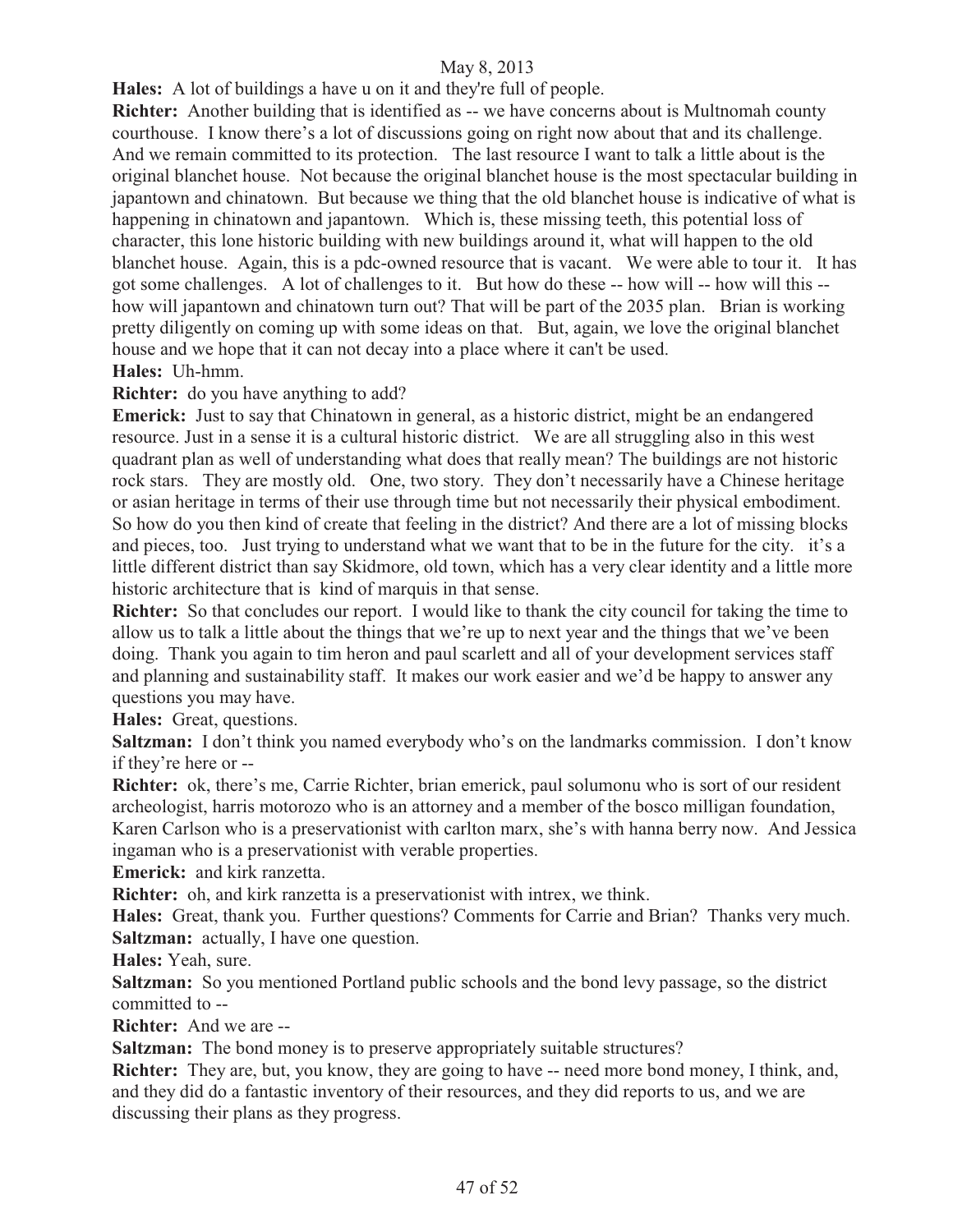**Emerick:** Kirk ranzetta was one of the key players for that on our commission that did that for them separately as a consultant but we met with them a number of times, they are the biggest historic property owner in the city. So, they do have a lot of properties, and they are obviously, significant, too, because they are embedded in the communities and kind of service de facto parks and stuff, yeah.

**Fritz:** Will you be involved in permitting for the high school renovations?

**Richter:** The Washington high school?

**Fritz:** No, for Roosevelt and Franklin.

**Hales:** For any, Cleveland.

**Emerick:** Anything that comes through for a design review I believe.

**Richter:** They are not landmarks.

Fritz: They're not landmarks.

**Hales:** So therefore the answer would be no under current code. Does not mean that we can't make sure that the advice is transmitted in an audible way to the Portland school district.

**Emerick:** And there is an interest in coming to the table and talking about that, but yeah, that's really important discussion to engage. Especially when we are talking about, you know, a lot of the modernization, and, you know, seismic upgrades, thinking about how to do those sensitively and not just knocking down the schools, as well.

**Richter:** And one of the key things, I think, about the, the draft comprehensive plan it talks about, buildings or areas, that define neighborhoods. And it talks about natural resources that define neighborhoods, and I think that ought to be expanded to include buildings. Historic buildings. Schools. Churches. Those define neighborhoods too, and that would be a way to get to the need to list these resources, I would say.

**Hales:** Great, thank you.

**Richter:** Thank you.

**Hales:** Others they are going to testify. Folks signed up?

**Moore-Love:** We have four others signed up.

**Hales:** Thank you very much. Good afternoon and welcome.

**Fred Leeson, President, Bosco Milligan Foundation:** Good afternoon. My name is fred leeson, the president of the bosco milligan foundation, our executive director cathy galbraith could not be here today so she sent the village idiot. We are among the founders of the Portland coalition of the history issuing resources, and we greatly appreciate the staff's work and the council's work in the historic resources code improvement work. That was just an amazing to think that all that happened within a year. Cathy wanted to mention four items that she thought were important. We of course appreciate the commission's thoughtful and intelligent report. Cathy's four, and they are ones you have heard, one the need to adopt the design guidelines for skidmore old town. We are concerned about the future of both skidmore old town and new chinatown and japan town national register districts. Both districts need preservation focus planning strategy and the comprehensive plan work ahead. We want to emphasize the need for design guidelines, you have heard that for the other historic and conservation districts. That will make it easier for property owners to understand what the right thing to do is. And, of course, we support the need to pursue follow-up on the Portland historic resources inventory. And you heard the million dollar figure thrown around that would cost to do that, with today's digital information out there, through Portland maps and google maps, I think a lot of this can be done by somebody sitting behind the desk. I don't know that we need to be out there driving up and down the streets.

**Hales:** Someone already has, right. [laughter]

Leeson: Those were the points that Cathy wanted to make. I wanted to say that I think that we are on the first off, the great cities of the world respect the past as they move ahead and Portland can be one of those cities, and it's on its way to becoming one of those great cities. I think that we're in a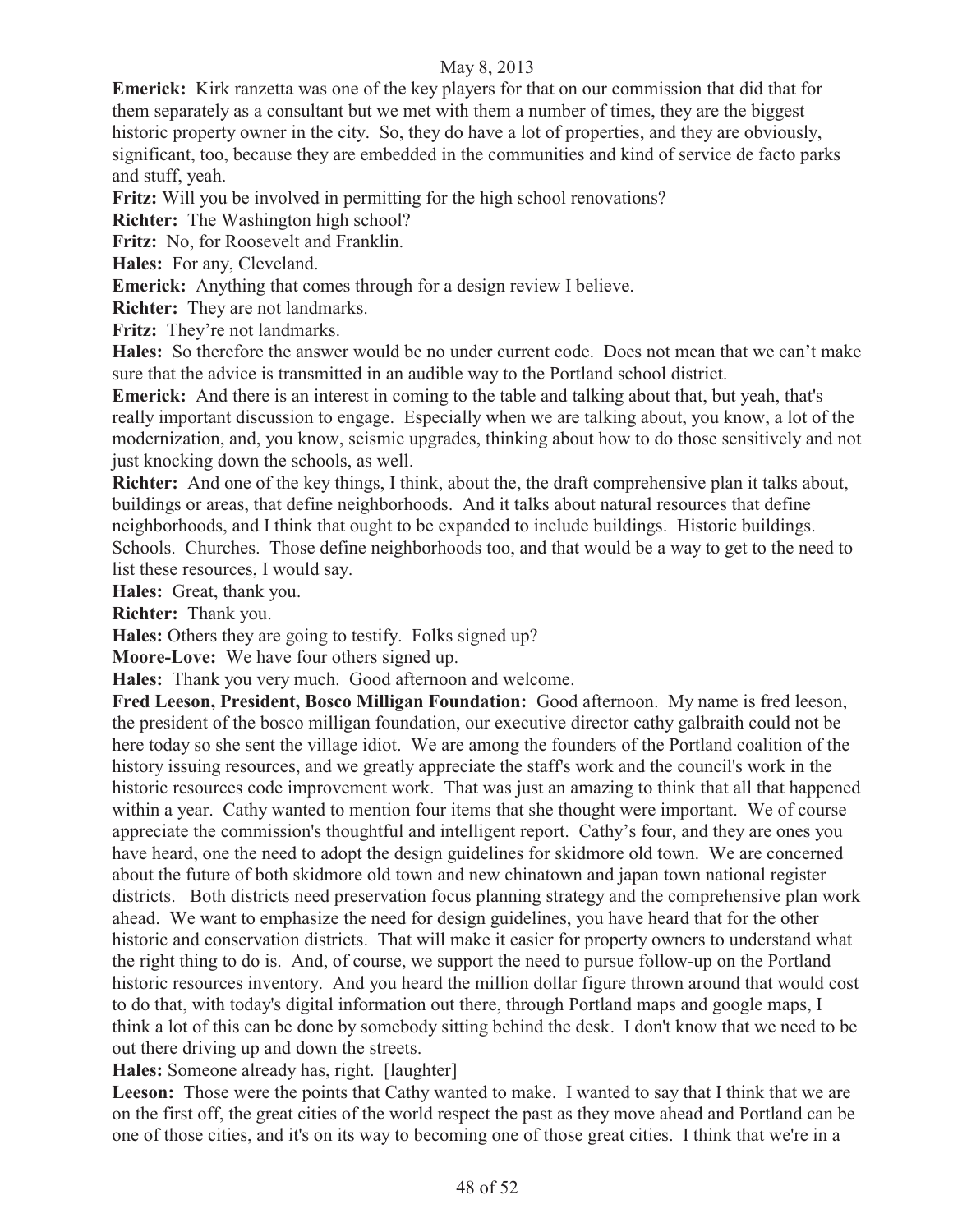special time right now because we have, as always, a dedicated and intelligent landmarks commission. You have got some city staff that are really bright and smart and know this stuff. You have a lot of volunteers that care about it, both bosco milligan and the historic preservation league of Oregon. And most of all, we know the city council is huge to understand, kind of the culture, economic and environmental benefits of preservation, and that is, that is a key piece that we have not always had, so we look forward to working with you in the future.

**Peggy Moretti, Executive Director, Historic Preservation League of Oregon:** Thank you. hi, I am peggy moretti, I'm the executive director of the historic preservation league of Oregon, and we are hplo, as we're often known, we're statewide and with our friends at bosco milligan and elsewhere, to restore, reuse and pass forward Oregon's historic resources, and we very much want to express our support and our gratitude for the hard work of the Portland landmarks commission. Theirs is, as we know, a difficult task, and sometimes it's thankless, and they work thoughtfully and generously. They give their time, as the citizen volunteers. We want to echo pretty much everything that was in the landmarks report in which fred just highlighted, too, and again, particularly, highlight and celebrate that important work on the historic resource code improvement project, and it was really an example of grassroots efforts, and a lot of different folks coming together, and with the support of bds and bps staff too, it was a great cooperative effort that removed a significant roadblock or obstacle to historic district, and that was just a real game changer, we think, for Portland and a great example for elsewhere. We also wanted to acknowledge the positive step that Carrie referenced in her report of that application of the clg funds to conduct that partial survey of Portland's unreinforced masonry buildings. And we hope that this is the beginning a more aggressive effort to assess these assets across the city in a more comprehensive way. Many of these unreinforced buildings are historic ones, as you can imagine. Places like the dekum building downtown or the newmark theater. And we think it's imperative that the city start seriously tackling a practical strategy for the seismic upgrading of these buildings. It's both a preservation issue and a public safety issue, obviously, and it's something that the hplo is working on as a state initiative, but Portland can take great leadership there, and in fact there's a lot of ground work that has been laid. I might draw your attention to the preservation roundtable that our organization held last year focused on resilience in historic buildings and masonry buildings, and a number of folks from city staff participated in that, and there is a really comprehensive report on the website that can lay out some strategies we think, will work here in Portland and across the state. We would like to reiterate the importance of breaking the logjam in skidmore old town we've been talking about. You probably are aware that we listed skidmore as one of oregon's most endangered places in 2012 because of the issues that just have been stalemating things there. Some folks on an informal bases have been bringing ideas to the floor. That address some of the economic issues along with the design issues that are thwarting investment in that district, and we're going to bring those ideas forward into the planning process, but it really an imperative to address the economics, as well as the design side, and I think also some process issues, we can streamline going through the design review and things like that. And finally, one of the other Portland places that was on our most endangered list last year was the Jantzen beach carousal. and we had been very hopeful that things were moving forward, and it has been stalemated though in terms of finding a new home for that, and I think that commissioner Fish, is stepping up on that and may have, in fact, had a conversation with the developer, but, for those who don't know, we've been very stonewalled thus far and tried to have a dialogue with the edence corporation on how to find new home for that carousal so it doesn't leave Portland, and you can imagine all the generations of affection that there is for that icon our history. So, we just want to alert everyone that remains an endangered place at this moment, and you may see us turning up volume on attention of that so people realize that that is something that we need to attend to. But, generally we are so hopeful about the opportunity that our, face us, and we thank the city council for what feels at least to us like kind of a new, fresh era appreciation these cultural and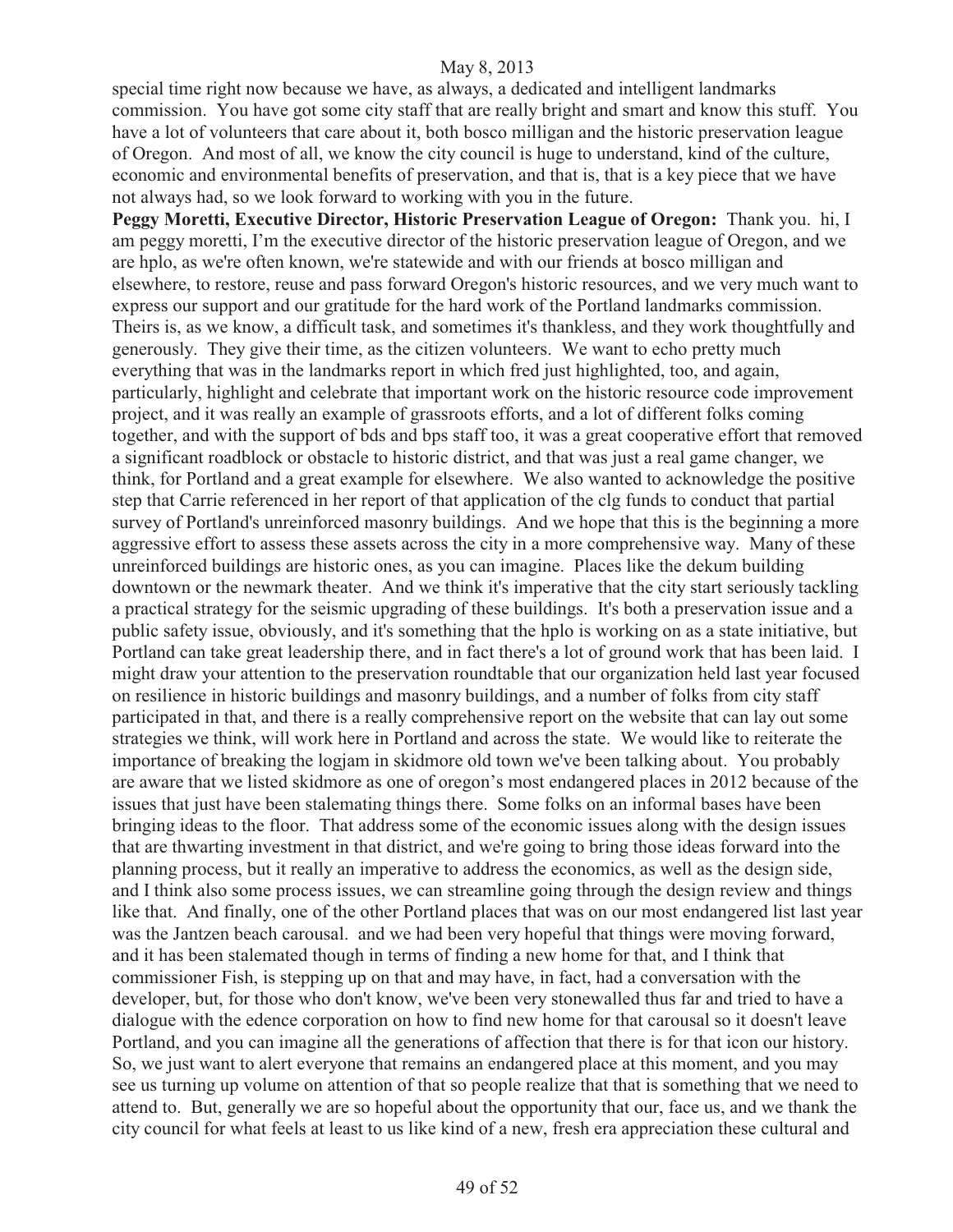economic assets, and these places that make Portland a real place with a capital p and so special. So thank you.

**Hales:** Thanks. Thank you very much.

**Jackie Peterson Loomis:** I am jackie peterson loomis. I'm a public historian, a retired historian of america. And i've been a Portlander for 25 years now, and i've been working in the old town chinatown skidmore area for 15 years. I'm the founder an organization called the "old town history project", and I am the creator a new project called "the clearing". I am here in part because kathy also called me to come and speak particularly about what the commissioner calling ground zero. And that is old town, chinatown, skidmore. I have heard a bit of talk today about the new chinatown, japantown historical district. I want to compliment the landmarks commission on this. I think it is very well written and also I think it's very farsighted, and I certainly urge its adoption, and particularly, I would like to see the, fairly rapid return to a serious discussion about the design guidelines. It's really dragged on too long, and it's an important discussion. And I think one of the things that we would like, I would like to emphasize and to thank those people on the commission, the neighborhood, and I think hopefully now, in city hall, about the distinction, possible distinction between these two districts. There's been a lot of emphasis on the skidmore landmark district and a lot of confusion about what the new Chinatown, japantown district is all about. It's easy to say culture as opposed to architecture but I think that, that most preservationists would say simply, place matters, that the national parks service really has designated these kinds of districts as national treasures because the places speak to the lived experience, the memories of the people, as one current owner of the new era, across from the garden, joanne hong, who also owns the hung far low building, said you know, this is where the memories are. You destroy the places, and you destroy the memories and the story. We need the history. And we are just beginning to plum that history, this is an incredible, this is one of the richest parts of Portland, in terms of the multi-ethnic stories, I mean, these, are founders of the city but they're also working class people of all ethnic origins, and we have the treasure trove there that we need to uncover but we can't do so if in fact the buildings, themselves disappear, we really need to find the language, the vocabulary that we can share and the values that will preserve both of these districts and turn these neighborhoods into the most vital place in Portland, you think about other cities. The close in neighbors are among the most desirable places to live. We have an underpopulated waterfront, we have an opportunity here to turn these into vital accompaniments to our downtown retail core. And I hope to see that happen in my lifetime. Thank you.

#### **Paul Falsetto:** And is this on?

**Hales:** Just push the button, there you go.

Falsetto: we're live now, and batting clean up, my name is paul falsetto, I work for carlton hard architecture. 8322 northwest 8th avenue. And I am a proud member of the Portland coalition for historic resources. I found it particularly interesting coming here to support the landmarks commission that I get to hear the design commission speak ahead because in essence what they are doing is providing the good building stock that are, venerable commission, and various nonprofit groups, and you, will look to preserve well into the future, and I can imagine easily, that that 50 years from now sitting next to me might be, at that time, the landmarks commission chair, it might be a progeny of Carrie richter, who knows, and touting the wonderful new style called the millennial style. Which are the projects that we're creating now at this time. And the preservationists tend to think well into the future, in that regard, good buildings are created now, and we look at the good buildings that were created 50 years from now and beyond in preserving and reusing and engaging those properties. So, in essence, we're speaking the same language. We're just talking about different time periods in which we enact those sort actions. The coalition had the privilege, and was actually formed to work through the historic code improvement process. And in essence, what that did was that brought the citizenry into the discussion. We have our two bureaus, with our talented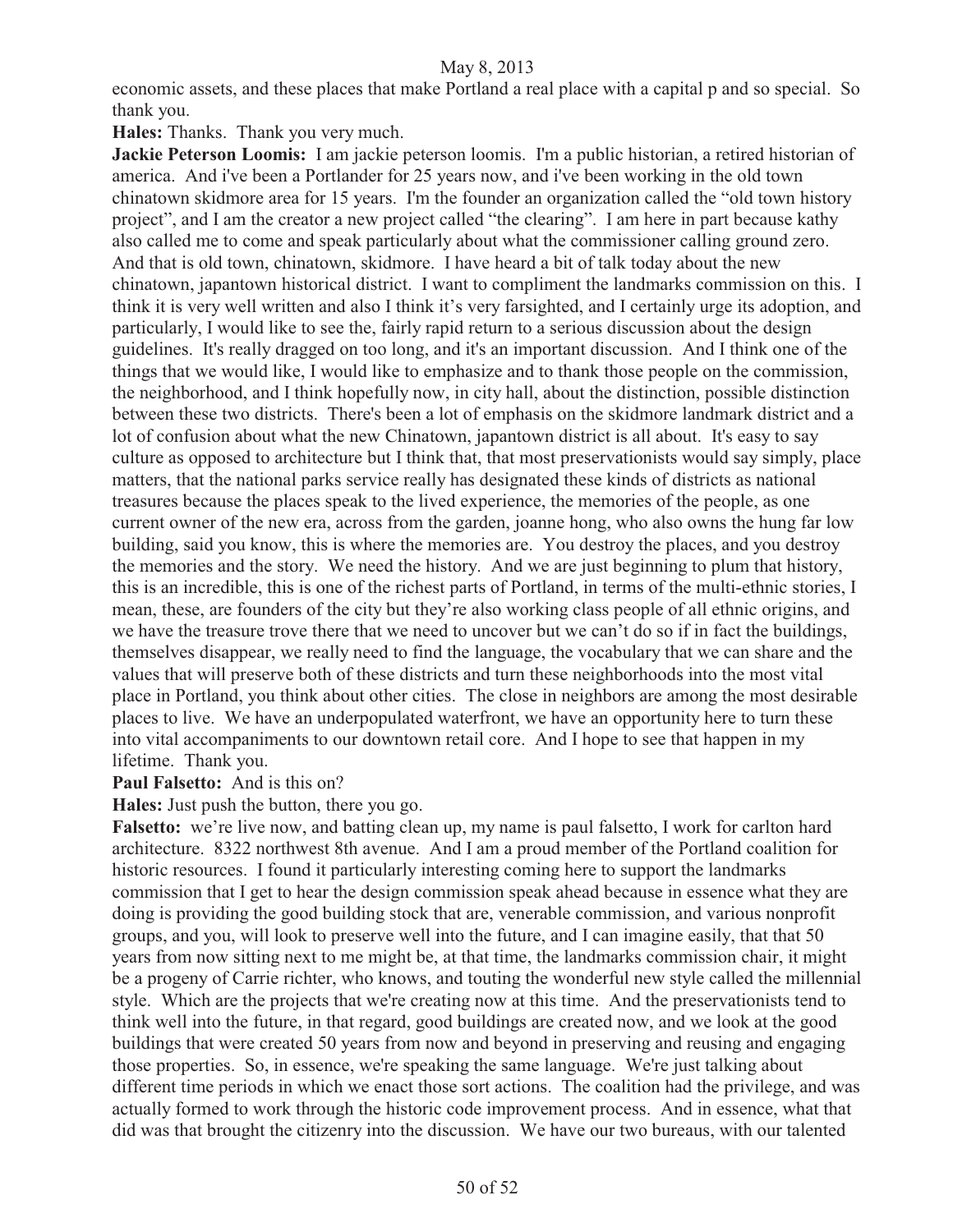directors and their staff, we have a very engage city council, with a very knowledgeable mayor, and we have great staff, throughout the city to begin to work on these issues, and the coalition brought forth the people's voice. In an organized fashion, and I think that that was really important. And together, we got something done, and I have to commend you for passing the improvement process project, and also for adopting the \$250 minimum fee. That was a game changer for us. That we can go to every neighborhood district and say, look, you can do basic bare maintenance on your building, and you can do it simply and economically. And quickly through the process. And I would hope that we can take a look at the next steps, which for us, is showing people how they can engage and update and remodel their buildings. And the user's guides that carrie mentioned are extremely Important in that fact, and bds has already published those sort of guides for the normal work that gets done through the permit process. We want specific guides for historic preservation. And that's the issue on one end, and on the other end we already have what we consider to be state of the art design guidelines, and that's for skidmore old town. And now the city paid good money for it. And the city got a better value for it. As an instructor with the university of oregon historic preservation program, I use those guidelines as an example of how write and direct good, historic preservation work on a municipal level. And so, I would hope that, that as we work on one end, and teach the individual homeowners how to do simple work on their building, that we can, actually, show the city and the nation what we really are the state of the art design guidelines look like, how they are approved and they are enacted. Thank you very much.

**Hales:** Thank you. Thanks very much. Anyone else signed up to testify?

**Moore-Love:** That's all who signed up.

**Hales:** Oh, come on up. Good afternoon, and welcome.

Lightning: Good afternoon, my name is lightning. I respect the fact that you want to preserve the older buildings throughout the city, but one of the problems that I do have is that I think people failed to really look at the amount of cost it takes to implement the ideas. In the holding time of the properties, that the city has to pay. And one of the things that I would like to really maybe have research is what is the expense to hold these buildings? I mean when you have a vacant building, sitting there, for year after year after year, running down, and you have these great ideas, but they are not being followed through, the carrying costs can get so high that no matter what you end up trying to do, you are going to have to project your return on your investment probably 10, 20, 30 years out. The reality is, some of these properties that are owned by pdc should be sold. They should be sold. And yes, they should conform the new buyers to some of this historic standards. I agree with you on that, and maybe we should look at possibly even doing sales that we can actually buy the property back, 15 years, at a reasonable appraised value. That way we're not carrying all the cost. That way, the new investors literally are putting their money into the properties, and we have a chance to actually get it back in the future already developed. Because these carrying costs can get out of line. And the reality is, we have to look at this as an investment, we have to look at a reasonable return on our money, and if we are not doing that, I think that we're just going to have a bunch of budget shortfalls in the future. It has to make economic sense. And if it means letting the private developer step in offering them great financing, offering them the possibility of buying it back from them in the future, getting the great return on their money, then maybe we should look at that, also. Thank you.

**Hales:** Thank you. Good point. Thanks. I think we're ready to take a roll call on the report motion, please.

**Saltzman:** Move acceptance?

**Fritz:** Second.

**Hales:** Roll call please.

**Saltzman:** Thank you again, this was a great afternoon session. Very thought provoking presentations by design and landmarks commissions. Again, thanks to all the individuals who serve